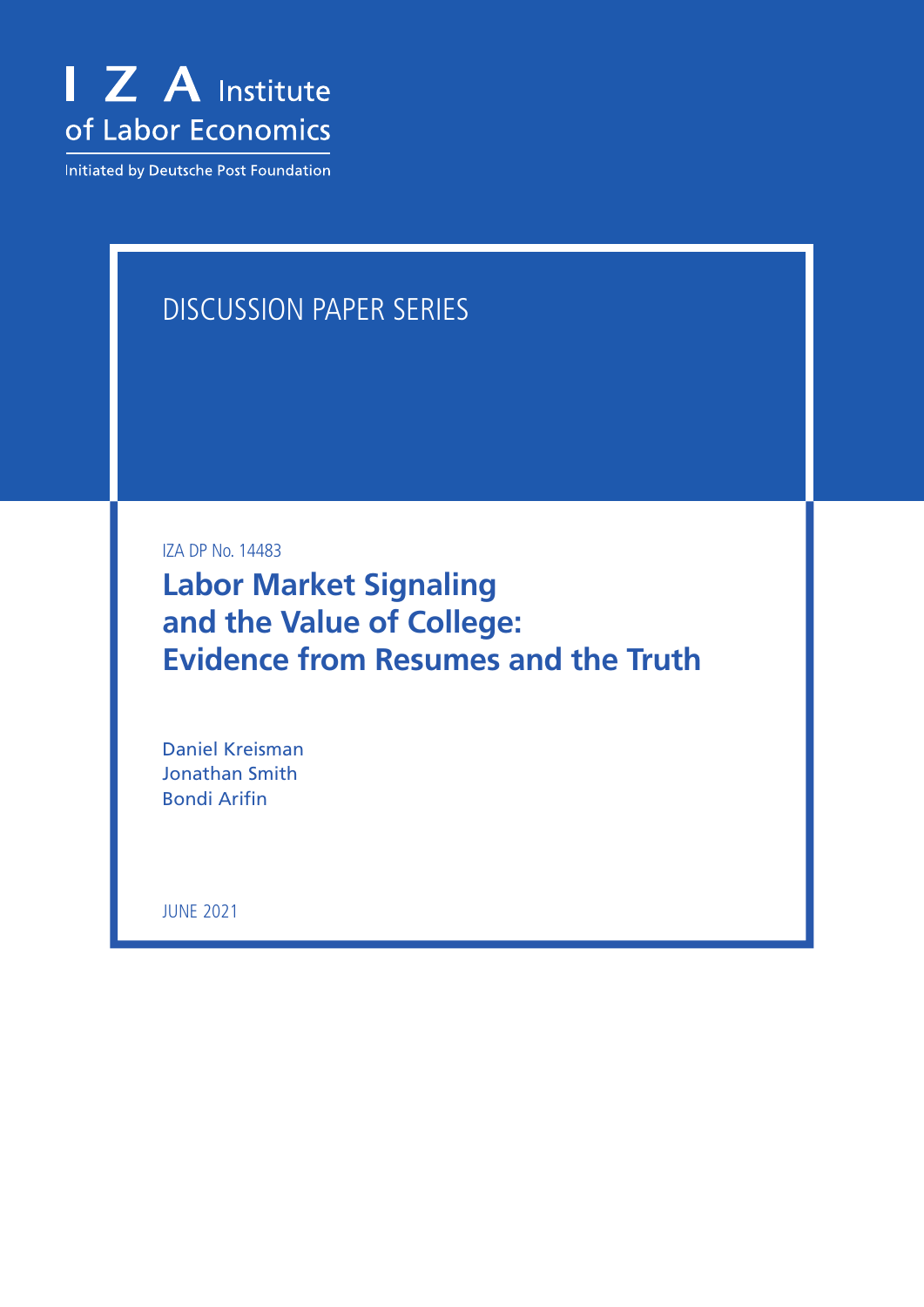

Initiated by Deutsche Post Foundation

## DISCUSSION PAPER SERIES

IZA DP No. 14483

## **Labor Market Signaling and the Value of College: Evidence from Resumes and the Truth**

## **Daniel Kreisman**

*Georgia State University and IZA*

## **Jonathan Smith** *Georgia State University and IZA*

**Bondi Arifin** *Ministry of Finance, Republic of Indonesia*

JUNE 2021

Any opinions expressed in this paper are those of the author(s) and not those of IZA. Research published in this series may include views on policy, but IZA takes no institutional policy positions. The IZA research network is committed to the IZA Guiding Principles of Research Integrity.

The IZA Institute of Labor Economics is an independent economic research institute that conducts research in labor economics and offers evidence-based policy advice on labor market issues. Supported by the Deutsche Post Foundation, IZA runs the world's largest network of economists, whose research aims to provide answers to the global labor market challenges of our time. Our key objective is to build bridges between academic research, policymakers and society.

IZA Discussion Papers often represent preliminary work and are circulated to encourage discussion. Citation of such a paper should account for its provisional character. A revised version may be available directly from the author.

| IZA – Institute of Labor Economics                 |                                                      |             |  |  |  |
|----------------------------------------------------|------------------------------------------------------|-------------|--|--|--|
| Schaumburg-Lippe-Straße 5-9<br>53113 Bonn, Germany | Phone: +49-228-3894-0<br>Email: publications@iza.org | www.iza.org |  |  |  |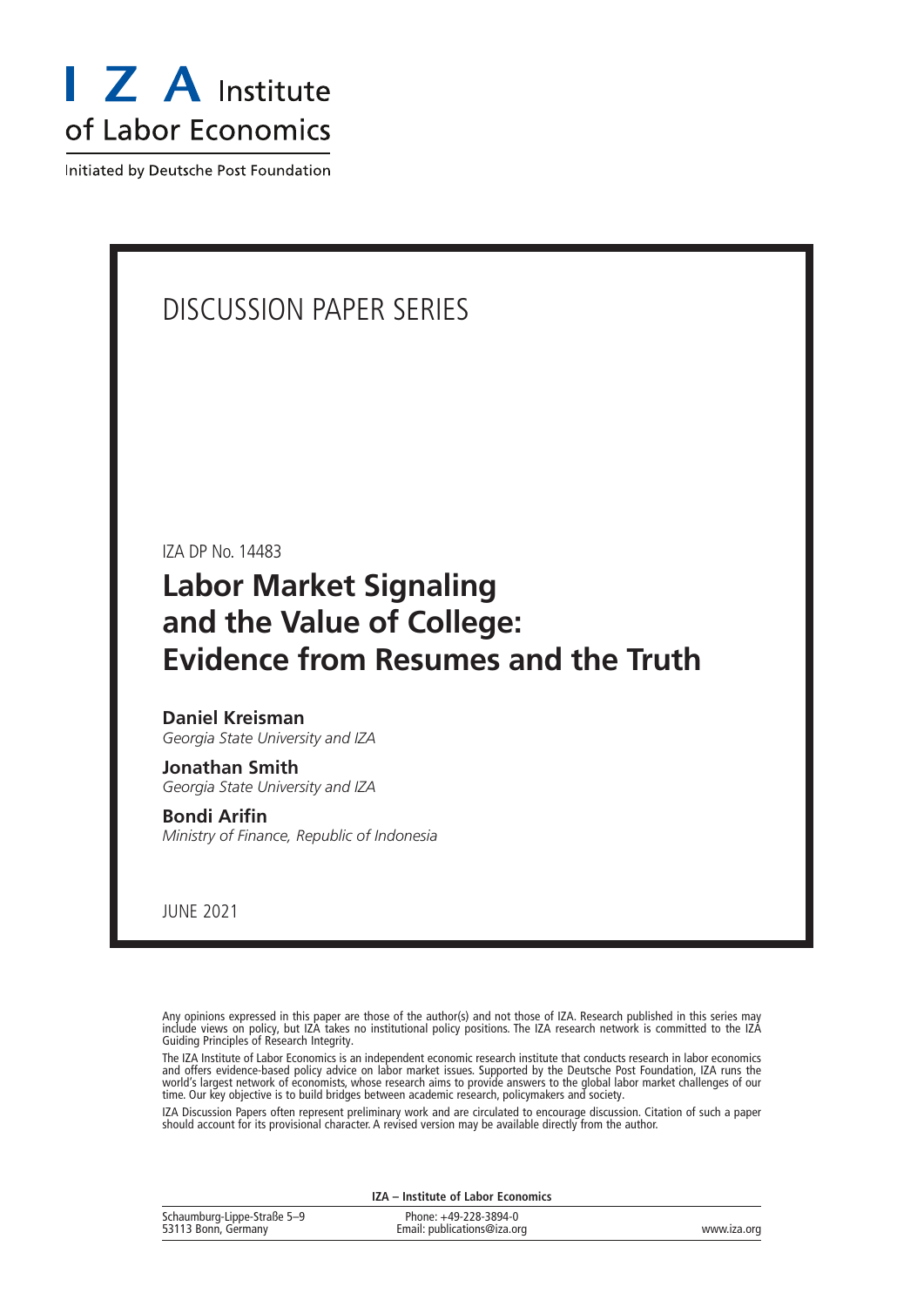## ABSTRACT

# **Labor Market Signaling and the Value of College: Evidence from Resumes and the Truth\***

How do college non-completers list schooling on their resumes? The negative signal of not completing might outweigh the positive signal of attending but not persisting. If so, job-seekers might hide non-completed schooling on their resumes. To test this we match resumes from an online jobs board to administrative educational records. We find that fully one in three job-seekers who attended college but did not earn a degree omit their only post-secondary schooling from their resumes. We further show that these are not casual omissions but are strategic decisions systematically related to schooling characteristics, such as selectivity and years of enrollment. We also find evidence of lying, and show which degrees listed on resumes are most likely untrue. Lastly, we discuss implications. We show not only that this implies a commonly held assumption, that employers perfectly observe schooling, does not hold, but also that we can learn about which college experiences students believe are most valued by employers.

**JEL Classification:** J01, J24 **Keywords:** signaling, resume, employer learning, statistical discrimination, jobs board

## **Corresponding author:**

Daniel Kreisman Department of Economics Georgia State University Atlanta, GA 30302-3992 United States E-mail: dkreisman@gsu.edu

<sup>\*</sup> This work does not represent opinions of the College Board, the National Student Clearinghouse, or any other organization.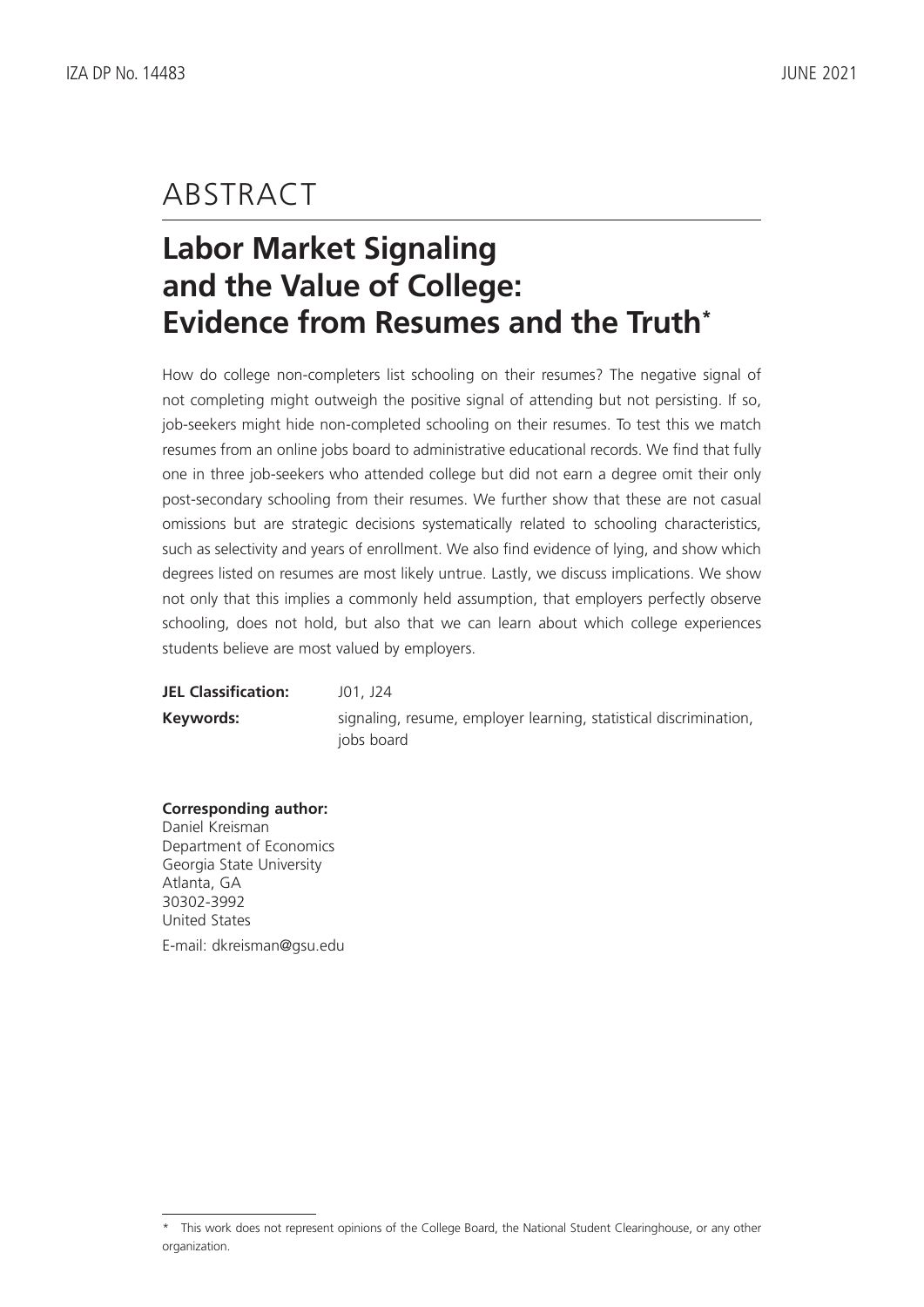## **1 Introduction**

Identifying productive from unproductive workers at hire is among the most difficult and costly challenges firms face. A broad literature in economics acknowledge as much in large part by focusing on how employers learn about workers' productivity only after a hire is made. In an effort to distinguish themselves in the hiring process, workers can take steps to signal their productivity to employers, possibly by investing in schooling.

The degree to which this schooling imparts skills to workers or whether it primarily serves as a signal of their pre-existing ability is a perennial question in economics, one that has nearly spawned its own literature. Policy concerns are not far behind. If schooling does little more than help employers distinguish productive from unproductive workers *ex ante*, then large public subsidies for schooling are hard to justify [\(Spence, 1973\)](#page-25-0), even if there are efficiency gains to be had [\(Stiglitz,](#page-25-1) [1975\)](#page-25-1).

Much of the literature on returns to schooling has focused on the value of earning a college degree. Yet the reality is that for every five students who enroll in college, fewer than three graduate. In fact, over the past 20 years more than 3[1](#page-3-0) million Americans have left college without a diploma.<sup>1</sup> Determining the value of those college credits, apart from the signal a degree affords, is a difficult task. We take a novel approach by asking how college non-completers themselves value their schooling, and what implications this has for the literature on labor market signaling, employer learning and returns to college. We do so by focusing on how job-seekers choose to disclose schooling to employers using the most salient and recognizable signal for new hires: resumes.

Building on existing frameworks, we assume that attending college but not completing sends employers two countervailing signals. One positive – attending some schooling and potentially gaining associated human capital, and one negative – dropping out. If the latter outweighs the former, job seekers may elect not to signal to employers that they ever attended college in the first place. Learning whether job seekers strategically omit partially completed schooling tells us if they perceive it to be a negative signal on balance. By observing what characteristics predict this, such as school type, quality, and duration, we can further ask at what level or type of schooling job seekers believe the value to be positive. This results in a test of a commonly held assumption in the literature, that employers accurately observe job-seekers' schooling at the time of hire. If job-seekers regularly omit, or misrepresent, their education to employers, empirical work estimating the return to schooling, in particular for non-completers, is misspecified.

Testing these hypotheses requires a match of two rare sources of data, one showing what job seekers actually reveal to employers and another with the truth. For the former, we use a large sample of recent resumes scraped from a leading nationwide online jobs board. For the latter, we match these resumes to data from the College Board and National Student Clearinghouse (NSC), which contain records of college enrollment, student demographics, and measures of academic ability. To maximize matching across datasets, and to eliminate ambiguity about transfers and multiple

<span id="page-3-0"></span><sup>&</sup>lt;sup>1</sup>[Shapiro et al.](#page-25-2)  $(2014)$ .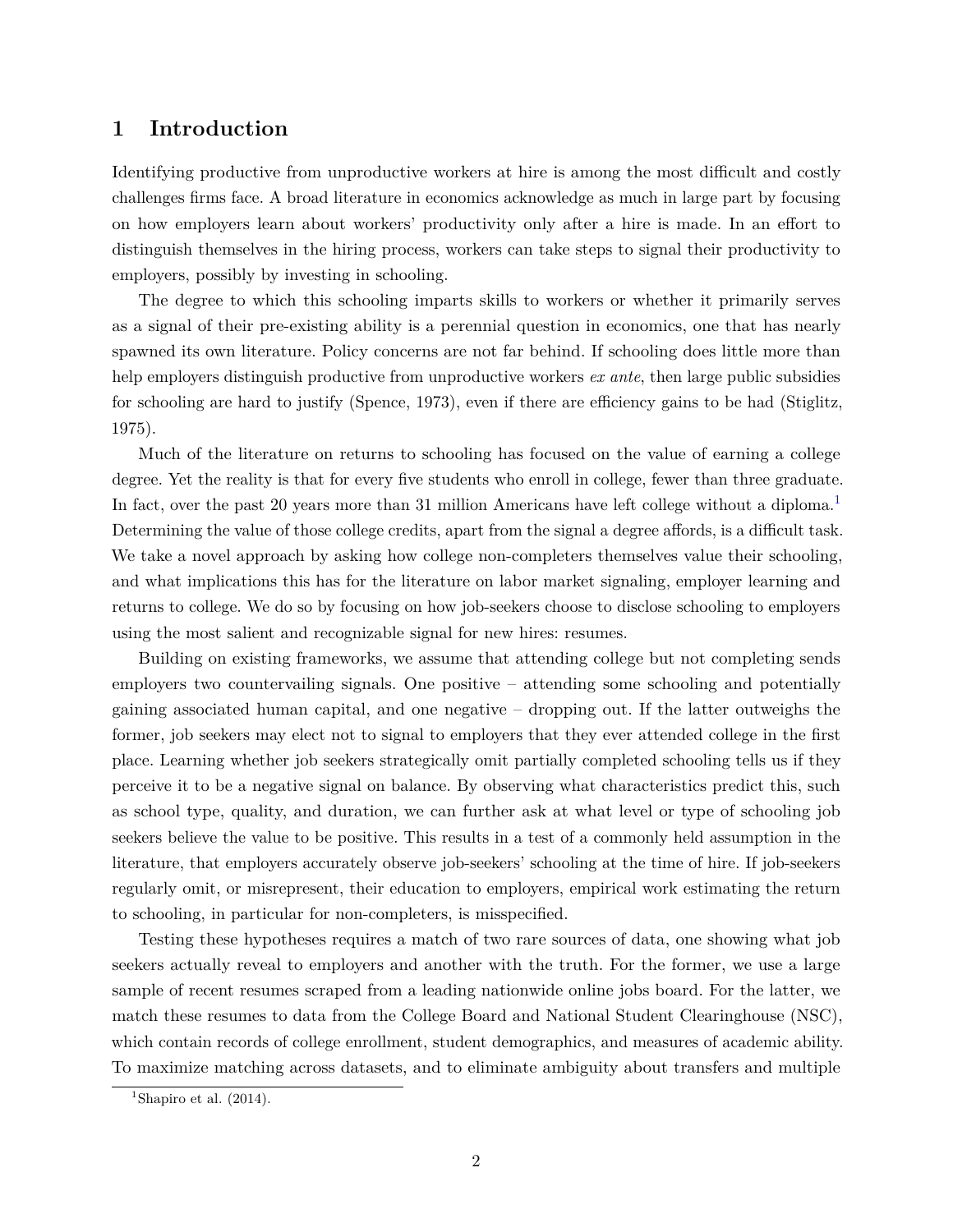enrollments, we focus on (male) job-seekers who attended only one college.<sup>[2](#page-4-0)</sup>

We find that one out of every three non-completers in our matched sample of early career job-seekers omit that only college experience from their resume. We also find that omission is systematically related to schooling characteristics, in line with straightforward theoretical predictions. Students who enroll for fewer than two years, and those who attend less competitive institutions, are most likely to omit. In addition, each year of potential experience in the labor market increases the likelihood of omitting, as the schooling signal is less important for workers with more experience. Yet, we find job-seeker race and ability, measured by PSAT scores, have no predictive value.

Job-seekers can also lie about their education on their resume. We find that over 20 percent of our sample of job-seekers lie either about a degree or merely attending, and further demonstrate that both college quality and field of study listed on resumes are statistically related to the probability of lying. For example, students are least likely to lie about earning a degree in easily verifiable fields, such as health care, education and technical trades, and are most likely to lie about a degree in business, humanities or "general studies". Like strategic omissions, this provides suggestive evidence of which types of schooling impart more human capital, and which might be disproportionately signals.

Our main result, that a significant share of job-seekers strategically omit schooling, has implications for policy, for firms, and for the literature more broadly. First, take policy. Our simple takeaway is that many students who complete fewer than two years of schooling in lower quality schools, particularly in two-year colleges, feel they are more likely to get a job if they say they never went in the first place. This concerning statistic fits with an emerging literature showing that many lower quality, often for-profit, schools have little benefit for students, for example [Cellini and](#page-23-0) [Turner \(2016\)](#page-23-0) and [Deming et al. \(2016\)](#page-23-1). It also accords with literature on the importance of soft skills in the labor market, for example [Heckman et al. \(2006\)](#page-23-2) and [Deming \(2017\)](#page-23-3), of which not completing might provide a negative signal. Results also have implications for a literature on rising degree requirements in response to minimum wage increases [\(Clemens et al., 2018\)](#page-23-4), increasing skill requirements in response to macro-economic shocks and technological advancements in the economy [\(Hershbein and Kahn, 2018\)](#page-24-0), and on negative signals on resumes [\(Kroft et al., 2013\)](#page-24-1). Importantly, it suggests that pushing students into schools from which they are not likely to graduate may be counterproductive, particularly if they accumulate significant debt.

Next, take the economics literature. Our results directly test an assumption in a host of economic models that employers accurately observe schooling for early career workers. For example, employer learning and statistical discrimination models, in the spirit of [Farber and Gibbons \(1996\)](#page-23-5) and [Altonji and Pierret \(2001\)](#page-23-6), assume employers have less information about worker productivity at time of hire than a retrospective looking researcher, allowing for the latter to test the signaling value of schooling. A long literature has followed suit.<sup>[3](#page-4-1)</sup> A related literature on "sheepskin" effects, and

<span id="page-4-0"></span><sup>2</sup>Scraping resumes of males increases the likelihood that we match to administrative records as the likelihood of a surname change is much lower. Further, Including female job-seekers introduces sample selection issues as we could only match females who did not change their last name.

<span id="page-4-1"></span><sup>3</sup>[Araki et al. \(2016\)](#page-23-7); [Arcidiacono et al.](#page-23-8) [\(2010\)](#page-23-8); [Bauer and Haisken-DeNew \(2001\)](#page-23-9); [Kahn \(2013\)](#page-24-2); [Kahn and Lange](#page-24-3)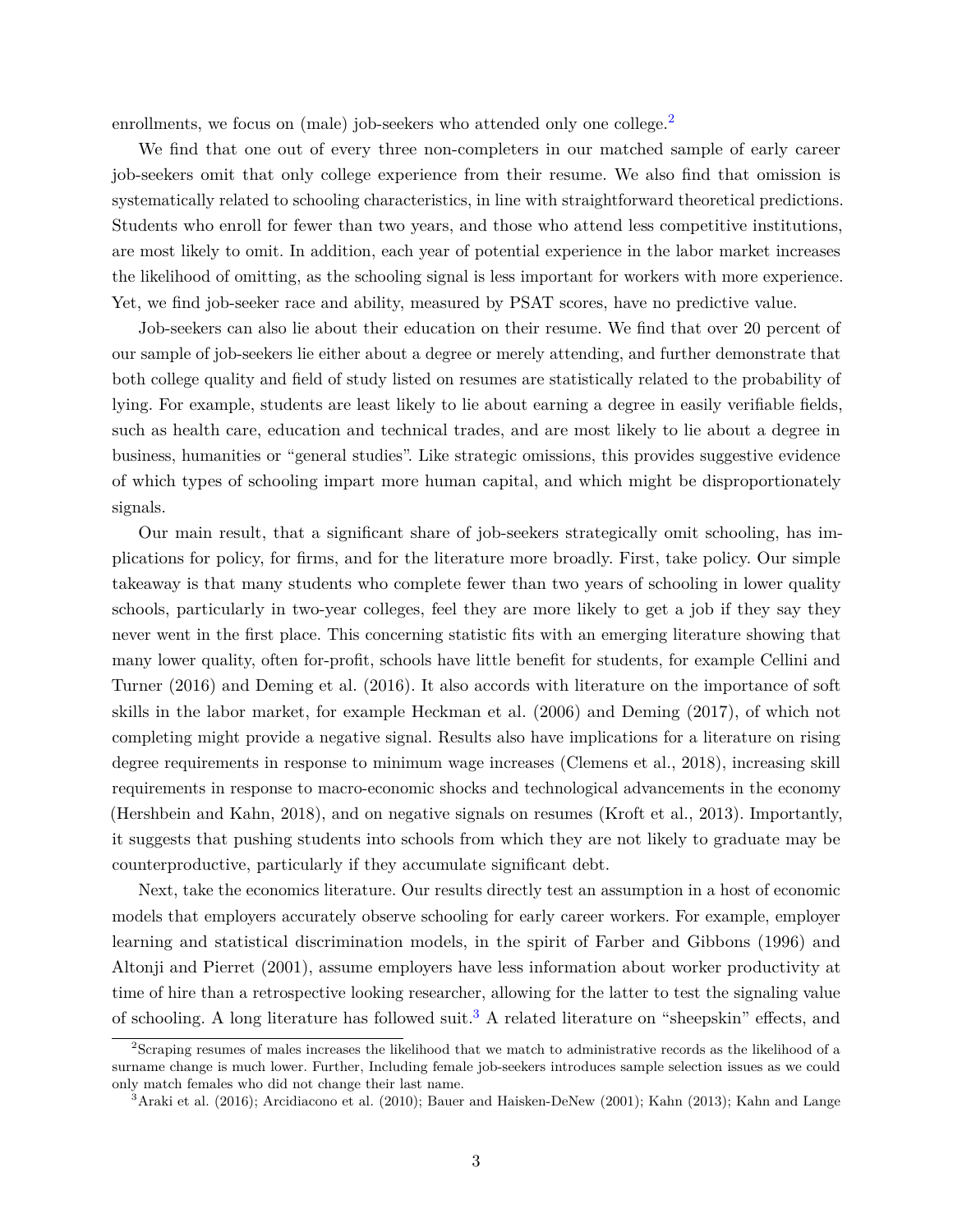similarly returns to college credits, suggest that workers see additional returns to each college credit they earn, and receive a benefit above and beyond that for completing a degree [\(Dynarski et al.,](#page-23-10) [2017;](#page-23-10) [Jaeger and Page, 1996;](#page-24-4) [Jepsen et al., 2014;](#page-24-5) [Kane and Rouse, 1995\)](#page-24-6). In each of these and other related literatures, it is either implicitly or in most cases explicitly assumed that schooling is readily and accurately observed by employers. While a smaller literature deals with survey misreporting [\(Black et al., 2003;](#page-23-11) [Kane et al., 1999\)](#page-24-7), there is scant work asking whether job-seekers strategically misreport schooling to employers. We test this very assumption and demonstrate in a straightforward manner not only that it does not hold, but that its violation has meaningful implications for the class of models described above and others.

These results also have implications for firms. Screening on schooling is a common practice among employers looking to narrow down large applicant pools. The growth of online jobs boards, increasing the number of applications per job, has allowed for (or possibly led to) explicit credential screening. That non-trivial shares of job seekers omit or lie on resumes suggests that firms would be wise to exercise caution when using schooling to screen resumes. Our data suggest they may be weeding out candidates with college experiences, and letting in many who are not what they claim.

Perhaps the most novel implication of our analysis is a demonstration of the power of an untapped resource for researchers in resumes. While work has begun to emerge using data from online jobs boards [\(Clemens et al., 2018;](#page-23-4) [Deming and Kahn, 2018;](#page-23-12) [Helleseter et al., 2018;](#page-24-8) [Hershbein and Kahn,](#page-24-0) [2018;](#page-24-0) [Kuhn and Shen, 2012;](#page-24-9) [Marinescu, 2017\)](#page-25-3), these studies use job posting information, providing little insight into what job-seekers actually put on resumes, and hence what employers observe. How job-seekers present themselves to employers holds vast potential for study, and the explosion of online jobs boards provides untold information on tens of millions of job-seekers. In addition to ours, only a few papers have taken up this opportunity, though in different circumstances. [Shen and](#page-25-4) [Kuhn \(2013\)](#page-25-4) and [Kuhn and Shen \(2015,](#page-24-10) [2016\)](#page-24-11) use data from a private sector jobs board in China and in Mexico to study hiring dynamics. A recent working paper by [Schubert et al. \(2019\)](#page-25-5) uses U.S. resumes to track mobility, though these are not linked to administrative records. Thus, we aim not only to provide insights into key questions about returns to skill in the labor market, but also to demonstrate that online resume postings are a potential source of "big data" for future research on employment, skills and returns to human capital investments.

The paper proceeds as follows. In Section 2, we discuss our data sources and matching process. Then we discuss the construction of our analytic samples and additional variables. Section 3 presents a theoretical and empirical framework on omitting schooling on a resume. Section 4 presents main results, which includes descriptive statistics on omitting, along with regression analyses. Section 5 briefly presents a framework and results for lying on resumes about colleges attended and degrees earned. In Section 6 we discuss implications for several classes of empirical models estimating returns to schooling. Section 7 briefly concludes with suggestions for future work.

[<sup>\(2014\)</sup>](#page-24-3); [Lange](#page-24-12) [\(2007\)](#page-25-7); [Light and McGee](#page-24-13) [\(2015a](#page-24-13)[,b\)](#page-24-14); [Mansour \(2012\)](#page-24-15); [Oettinger \(1996\)](#page-25-6); Schönberg (2007).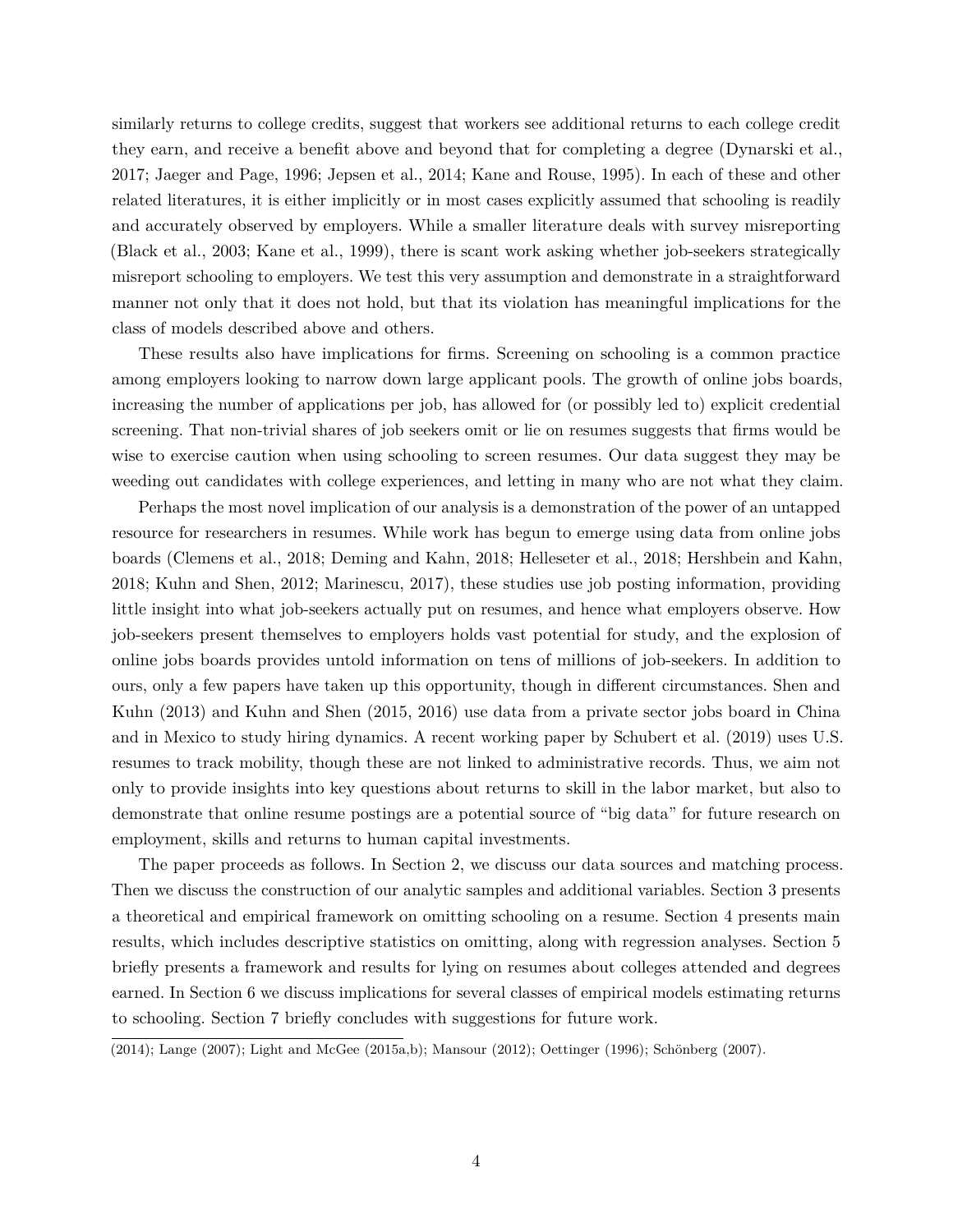## **2 Data**

### **2.1 Resumes: From an online jobs board**

We collect resumes from a large, national online jobs board. The board allows employers to list vacancies and also serves as an aggregator of job postings elsewhere on the web. For job-seekers, the service is free to use. To access the site, job-seekers sign up with their name, location (zip code), an email address and phone number (these last two we cannot observe), and can then choose whether to make their resume private or public. We do not know what share of resumes are private, but the volume of public resumes suggests that the private share is low. All resumes made public can then be searched by potential employers, while private resumes are only seen by employers when applicants apply to a specific posting.

We initially collect over 556,000 resumes from the online jobs board in the fall of 2016 and spring of 2017. Our scraping procedure identifies the most recent 1,000 resumes from each zip code in each of the largest 100 U.S. cities. We then normalize the number of unique resumes taken from each city to the relative size of the city, allowing us to economize on scraping time and to generate a representative draw from the sample frame.<sup>[4](#page-6-0)</sup> Using first names, we scrape resumes that are most likely to be male.<sup>[5](#page-6-1)</sup> The reason for this is that females are more likely to change their surnames in marriage, which would make matching selective to those who never changed their name, potentially inducing bias and lowering match rates. Among matched resumes, we observe self-selected gender as entered by test-takers in the College Board. Because job-seekers enter all resume information into uniform fields rather than uploading created resumes, we are able to use the web site's meta-tags to parse out each field with precision.

Job-seekers are asked to list work experience sequentially, including job title, company, location, start and end dates, and a description of duties and accomplishments. They are also asked to create an entry for each school they attended, including school name, degree, field of study, location, and start and end dates. There are then several additional fields job-seekers can fill out, including skills, their objective, their eligibility to work in the US, willingness to relocate, and an option to add additional information. We rely only on resumes from job-seekers who filled out the education section for matching and analysis purposes, implying that omissions are not simply the result of skipping part of the resume. Additionally, we note that the education section is in the middle of the resume, and that all resumes we use contain information both before and after that section. Finally, we remove the small number of resumes that are largely incomplete from our sample.

<span id="page-6-0"></span><sup>&</sup>lt;sup>4</sup>For example, if 77449 (Houston) is the most populous zip code, we scrape the most recent 1,000 resumes from that zip. Then if zip code 30307 (in Atlanta) is 16 percent as populous as Houston, we scrape 160 resumes from that zip. An alternative would have been to scrape the most recent 1,000 from all zip codes and weight the regression. Our procedure economizes on scraping time and weights locations proportionately while maintaining representativeness in urban areas.

<span id="page-6-1"></span><sup>5</sup>We identify names that are almost exclusively given to male children according to social security files by first extracting names from a website query and keeping only those which have a probability near one of being male according to social security.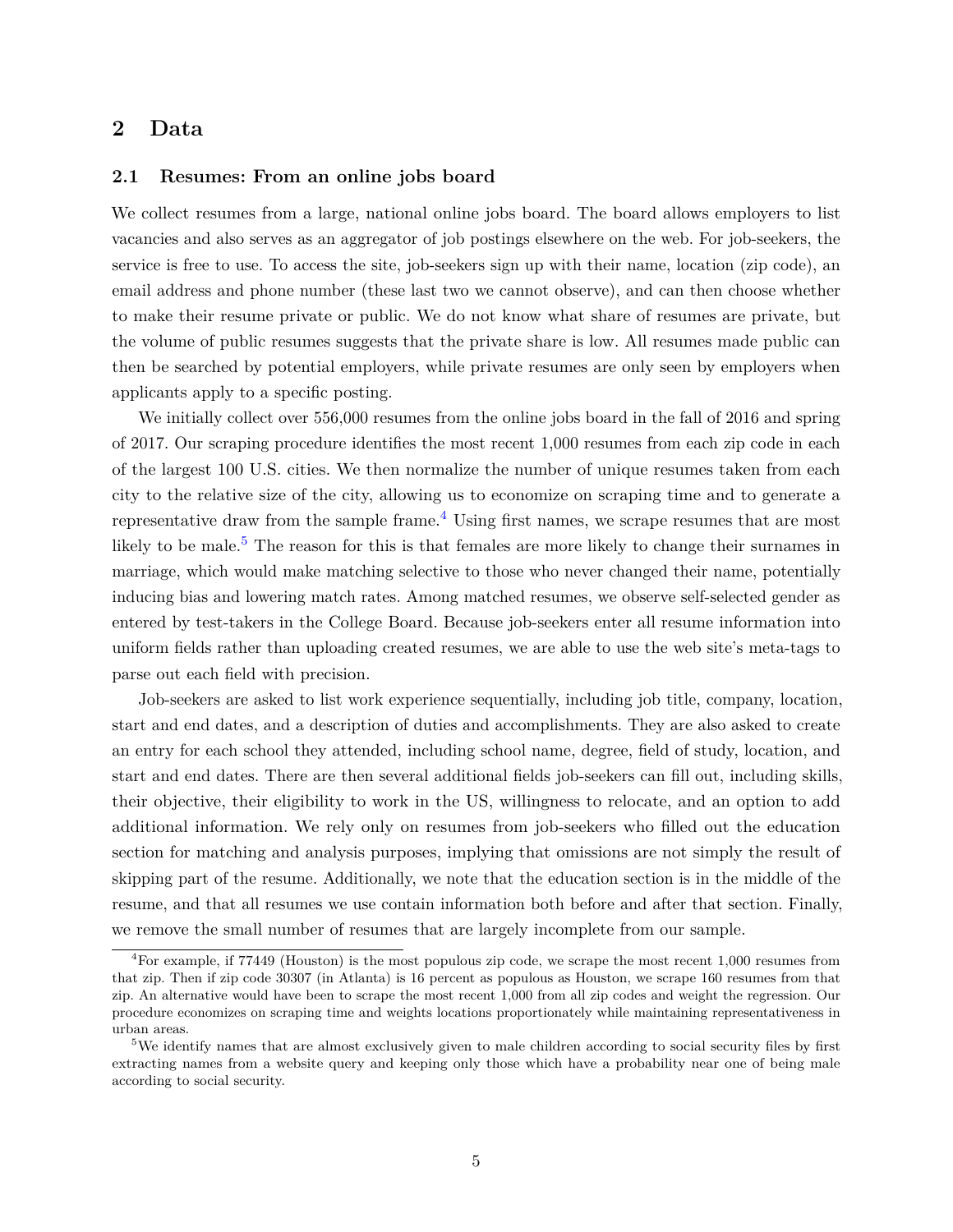#### **2.2 The Truth: Administrative Educational Records**

We make use of College Board data from the graduating high school cohorts of 2004 to 2014, which provide demographic and background information on students who ultimately become job seekers. These records contain information from the over two million students per high school cohort, over 9 million males in total, who take at least one of the PSAT, SAT, or AP exams. These data contain students' self-reported race and ethnicity, among other demographic characteristics, including high school and cohort. We use students' PSAT scores as our primary measure of academic ability.<sup>[6](#page-7-0)</sup>

These College Board data are merged with records from the National Student Clearinghouse (NSC), which contain information on college enrollment for approximately 94 percent of college students in the U.S.<sup>[7](#page-7-1)</sup> The most notable deficiency is for-profit college enrollment, though many of the largest for-profits are included.<sup>[8](#page-7-2)</sup> The data track all spells of enrollment at participating colleges, measured in days, whether students graduate, and if they graduate, their field of study.

We supplement these records with information about colleges students attended through the Integrated Postsecondary Education Data System (IPEDS). For our purposes, we are interested in college "quality", which we proxy with whether the college is two- or four-year, and the average PSAT score of students enrolled.<sup>[9](#page-7-3)</sup>

#### **2.3 Matching Resumes to the Truth**

We take two approaches to matching administrative College Board records to resumes, resulting in two distinct, though sometimes overlapping, samples. The first method matches records on exact first and last name and high school attended. The second method matches records only on exact first and last name but only relies on unique names across both data sources.

In both samples, we only consider matches who have exactly one NSC-listed college and did not earn a degree, regardless of what education was listed on their resume. Non-completers are the central question of this paper and we focusing on job seekers who only attend one NSC college for two reasons. First, a job-seeker cannot omit a college if he never attended, which accounts of a large share of attrition in matching. Second, this simplifies our thought experiment insofar as we limit to job-seekers who omit the one and only (NSC-listed) college they attended. Further it avoids ambiguity for students who transfer schools, possibly omitting the first or shortest instance, which is substantively different than omitting college attendance wholesale.<sup>[10](#page-7-4)</sup>

<span id="page-7-0"></span><sup>6</sup>For a small subset of students who do not have PSAT scores, we use SAT scores and include an indicator for which test they took, noting that results are not different if we limit only to one test or the other. The PSAT is often thought of as a precursor to the SAT, which is one of two college entrance exams, but it also qualifies students for scholarships and other awards; in many schools it is taken by all students.

<span id="page-7-2"></span><span id="page-7-1"></span> $7$ College Board serves as the base data and NSC data were merged on prior to our project.

<sup>8</sup>See [Dynarski et al.](#page-23-13) [\(2015\)](#page-23-13) for a discussion of limitations of NSC data. In robustness checks we check for those who attended training/schooling outside of NSC coverage with no change to results.

<span id="page-7-4"></span><span id="page-7-3"></span><sup>&</sup>lt;sup>9</sup>See [Smith and Stange](#page-25-8) [\(2016\)](#page-25-8) for a summary of this measure.

 $10$ It is unclear how to interpret omitting one school for a job-seeker who attended two. For example, if a job-seeker started transferred schools, omitting the first instance might not be concealment, but rather just reflecting listing the school the student spent the most time at.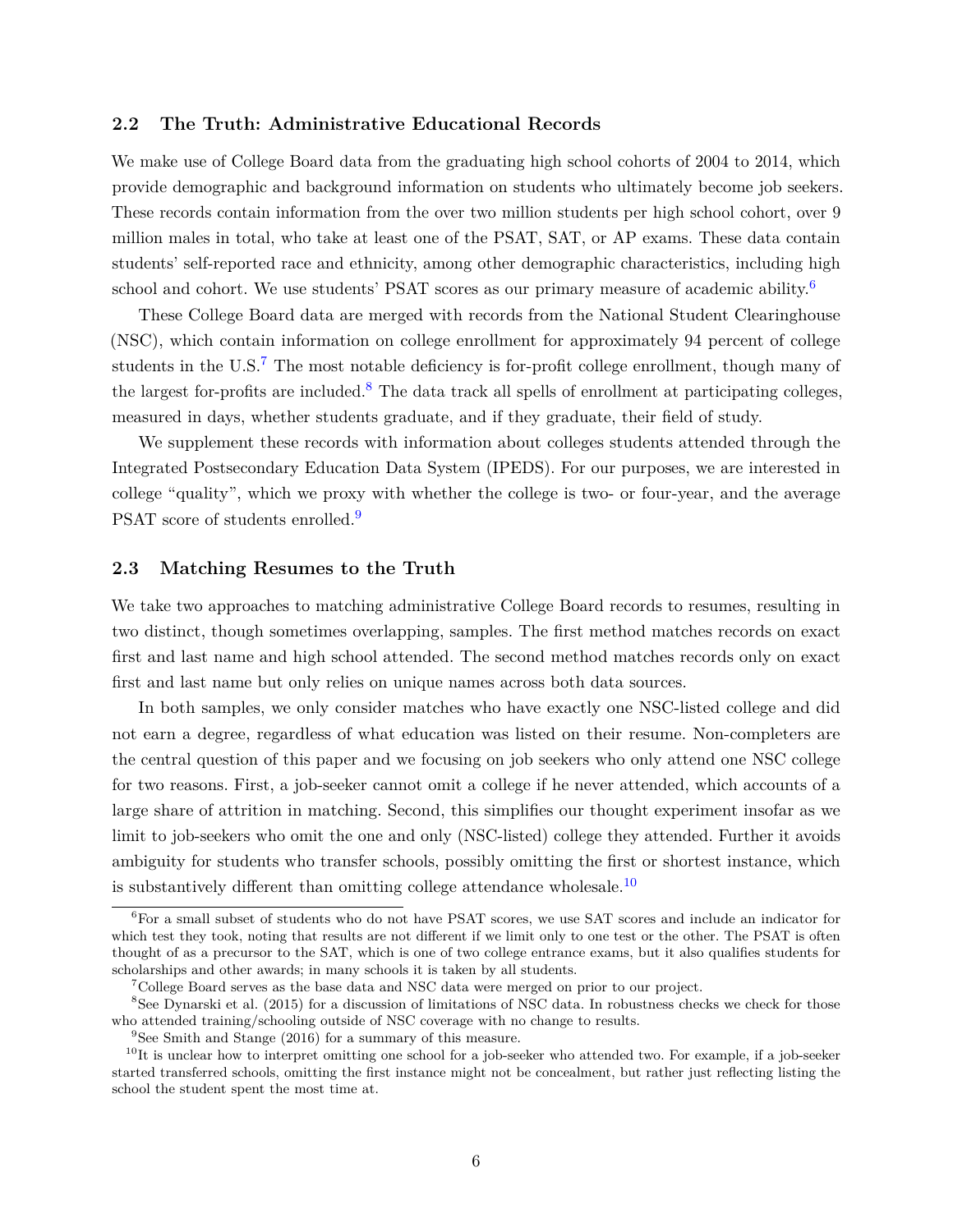### *The "High School" Sample*

The first method matches records on exact first and last name, high school (name and location in case of common school names), and high school graduation year within two years. We would obtain a false positive match only in the case that two individuals both went to the same high school, graduated within two years of one another, and had the exact same first and last name, and only one posted a resume on the jobs board. From administrative records we estimate that the upper bound for this is smaller than 1 percent.<sup>[11](#page-8-0)</sup>

The top panel of [Table 1](#page-27-0) begins with the full sample of scraped resumes. Column 2 limits to those that listed no employment before 2001. Since our administrative records begin with the high school graduating cohort of 2004, anyone with work experience before 2001 is likely too old to be in our data, and not eligible for a match, though this does not rule out many resumes from workers who could not be in our data, including those who did not take a College Board exam. In column 3 we show characteristics of resumes that listed a high school and graduated in a cohort that could be in our data. These resumes look strikingly similar to those in column 2 that did not list a high school, with exception for the number of schools listed. In column 4 we show the sample of 11,244 resumes that matched to College Board records, which again closely resembles column 3, suggesting that those listing high schools are not observationally different. Columns 5 and 6 then limit to those who attended only one college in NSC records,  $^{12}$  $^{12}$  $^{12}$  and among those, the group who did not earn a degree. In sum, comparing our matched and final samples, in columns 4-6 closely resemble the resumes of job-seekers who could potentially match to our data in column 3.

While this procedure minimizes the potential for false matches, which would inflate omitting rates, it restricts the sample to resumes listing a high school and graduation year. Listing a high school on a resume is a decision which be more prevalent among those not listing a college. This is the motivation for our second matching method, which does not rely on listing a high school, described below.

#### *The "Unique Names" Sample*

Our second method matches records on exact first and last name, but only for names that are "unique". For this match we first find unique first and last name combinations among the the 12 million males in our administrative educational records that span 11 years. We do the same for the hundreds of thousands of resumes that did not list a college experience prior to 2004. Some of these names are likely not truly unique in the U.S. but they are certainly rare. Column 2 in the bottom panel of [Table 1](#page-27-0) shows the over 210,000 resumes that have unique first-last name combinations. In column 3 we show the 36,300 of these that matched to unique names in our administrative records.

We implement further restrictions to increase the likelihood that the matched names are accurate matches. First, we eliminate initial matches where a resume's work experience indicates employment

<span id="page-8-0"></span> $11$ We calculate the percent of students in a high school across the 11 sample years with the same name to be about 1 percent. This is an upper bound because our matching process focuses on students within two years of one another, not across all 11 years.

<span id="page-8-1"></span><sup>&</sup>lt;sup>12</sup>Approximately 55 percent of the matched sample removed for not having one NSC college (going from column 4 to column 5) are a result of having zero NSC colleges, the remainder being two or more NSC colleges.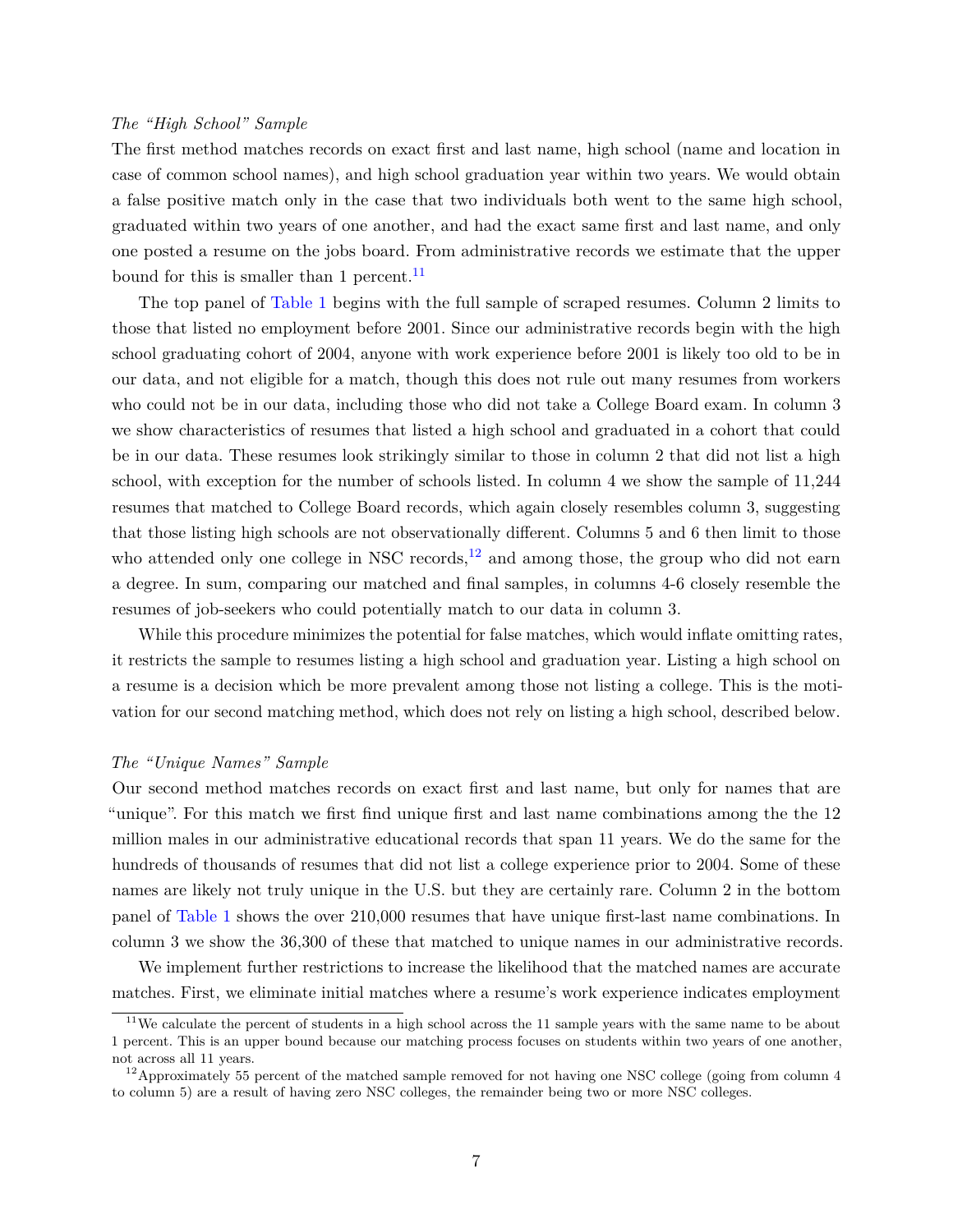prior to age 16 as defined by our administrative data, and only retain those where resume location is in the same state as high school from administrative data, both of which are conservative decisions and rule out some potential matches. After these restrictions, we find 13,895 matches of unique names from both samples (column 4 of [Table 1\)](#page-27-0). As before, we focus on the job-seekers who only attended one college (coulmn  $5^{13}$  $5^{13}$  $5^{13}$  and further, those who did not complete (column 6).

The final unique names sample consists of 4,384 job-seekers. Relative to all resumes and to the high school sample, the unique names sample lists fewer educational experiences. They also have fewer years worked than typical resumes, since the job-seekers tend to be younger than the general population. We also show that 62 percent of the matched job-seekers who attended one college dropped out of college and remain in our final sample. In contrast, the matched high school sample saw a 86 percent non-completion rate.

#### **2.4 Summary Statistics**

Summary statistics describing job-seekers in the high school sample are in the first column of [Table 2.](#page-28-0) About half the job-seekers attend a four-year college (versus a two-year college) for an average of 0.85 years and about one-third are White, one-third are Black, and one-fifth are Hispanic. The average PSAT score for the job-seekers is an 86, which is similar to the average PSAT of the colleges to which they enroll (89).

The right panel of [Table 2](#page-28-0) displays summary statistics for the 4,384 unique names analytic sample of job-seekers who only attend one college but do not earn a degree. Approximately 62 percent of these job-seekers attend a four-year college, which is 12 percentage points higher than the high school sample. This is mirrored with slightly higher student and college PSAT scores and an average length of study of 1.1 years.

We compare our samples to the larger exam taking population in [Table A1,](#page-34-0) focusing on males who lived in an MSA in high school and attended one college but did not earn a degree, similar to our job-seekers. Our matched samples are much more likely to be Black and less likely to be White than the full educational data. In the high school sample, job-seekers have lower PSAT scores and attend colleges with lower average PSAT scores, frequently two-year colleges, than in the educational data. In the unique names sample, the PSAT scores and college-going is more similar to the educational data sample.

Finally, we note that 597 observations are common to the two samples, which allows us to test the quality of our match in the unique names sample. Let us assume that the high school sample has almost no false positive matches because it has an additional piece of information to match on other than names. We find that of the 597 observations of unique names that also include a high school on their resume, all of those made it into our high school sample too. In other words, after matching on only unique names, the high school matched 100 percent of the time when high school was listed.

<span id="page-9-0"></span><sup>&</sup>lt;sup>13</sup>Approximately 42 percent of the matched sample removed for not having one NSC college (going from column 4 to column 5) are a result of having zero NSC colleges, the remainder being two or more NSC colleges.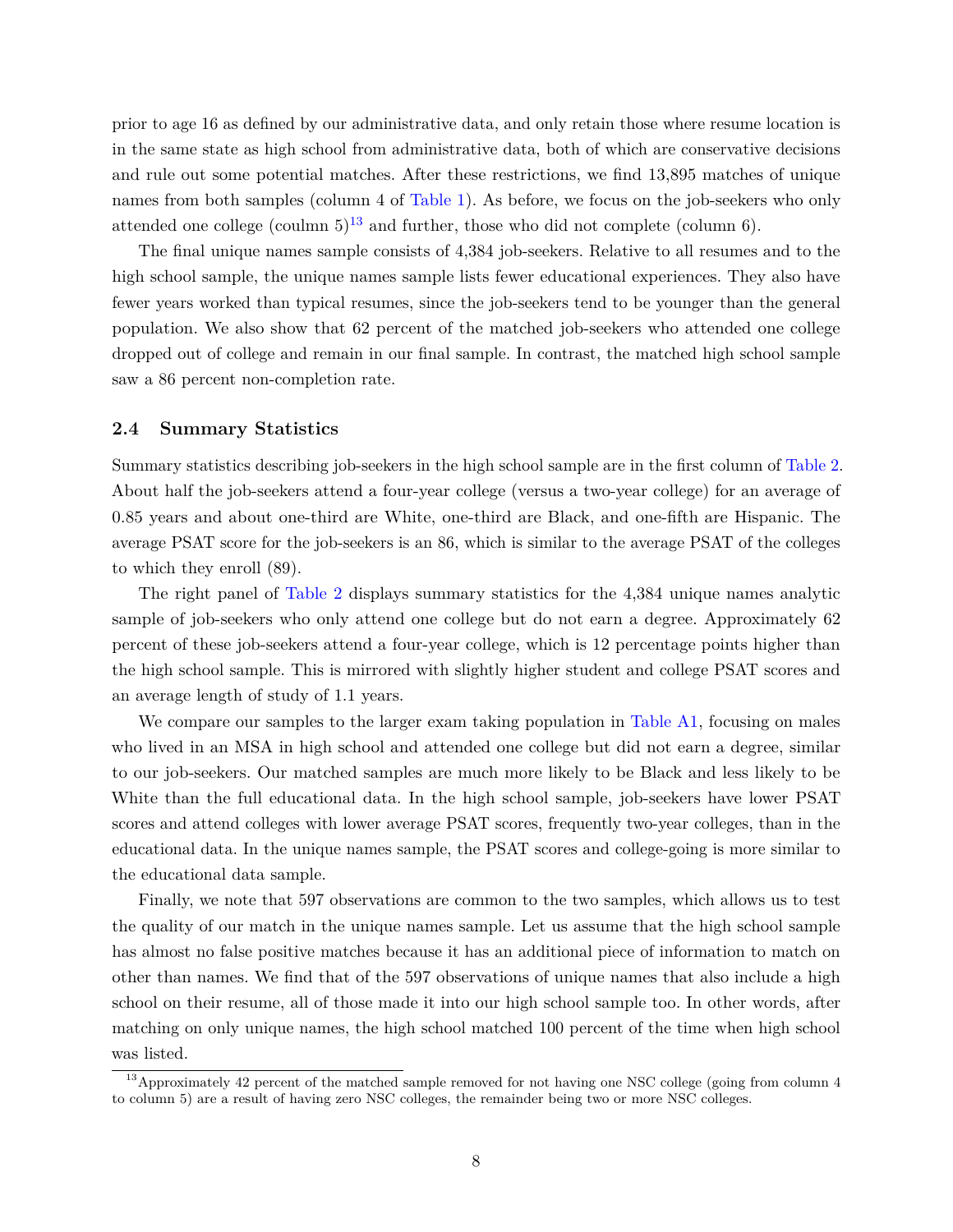#### **2.5 Additional Measures**

We create several key variables for our analysis from the combined set of data. Of primary interest is whether a job seeker omitted post-secondary schooling from his resume. To do this we map each college listed on a resume with each college listed in NSC records by hand. We define *Omit* equal to one if the school exists in NSC records but is omitted from the resume, and zero otherwise.

We also identify colleges or other training listed on resumes that are not found in NSC records. There are a few cases where this arises. The first are colleges not covered by NSC. These are mostly private and for-profit. Second, the majority come from the many job-seekers who list what we call "non-collegiate training", for example Job Corps or highly specialized job specific training offered by companies or third-party vendors. We define any schooling listed on the resume that is not in NSC as a binary indicator called non-NSC "training". Shown in [Table 2,](#page-28-0) just fewer than 30 percent of job-seekers in both sample have some other training on their resumes. In robustness checks we limit to job-seekers with no non-NSC training with little change to results.

Finally, we calculate a measure of non-employment from the number of months not working since exiting schooling. We construct potential experience as the difference between the last date the resume was updated and the approximate date the student left college. We then subtract off work spells listed in work experience, which leaves an estimate of months not working.<sup>[14](#page-10-0)</sup> In both samples, the average job-seeker has about 8.5 months listed of non-employment. We note that just as job-seekers can omit or lie about schooling, job histories are self reported and are similarly subject to fabrication and omission. If job-seekers who omit schooling are also more likely to inflate work histories, and if we expect a negative relationship between omitting schooling, or lying about schooling, and employment, our estimates of this relationship will be biased (upward) toward zero. If we expect a positive relationship, the bias will be opposite signed. Because we lack a resource with which we can verify work histories, we cannot directly address this issue.

## **3 Omitting Schooling**

We begin by outlining a framework for omitting schooling on resumes, and then describe our empirical model that tests predictions.

## **3.1 Framework**

For simplicity, let us assume that college consists of two periods and that those attending either complete one period of college or two, after which they would earn a degree. Assume also that job-seekers make the decision to put or omit schooling on resumes after schooling is completed, knowing at enrollment that the option to do so exists, which lowers the cost of a risky investment.

<span id="page-10-0"></span> $14$ In some cases job-seekers only list first and last year of employment, and do not put months. In these cases we count years of employment and divide by 12, which will result in measurement error in the dependent variable.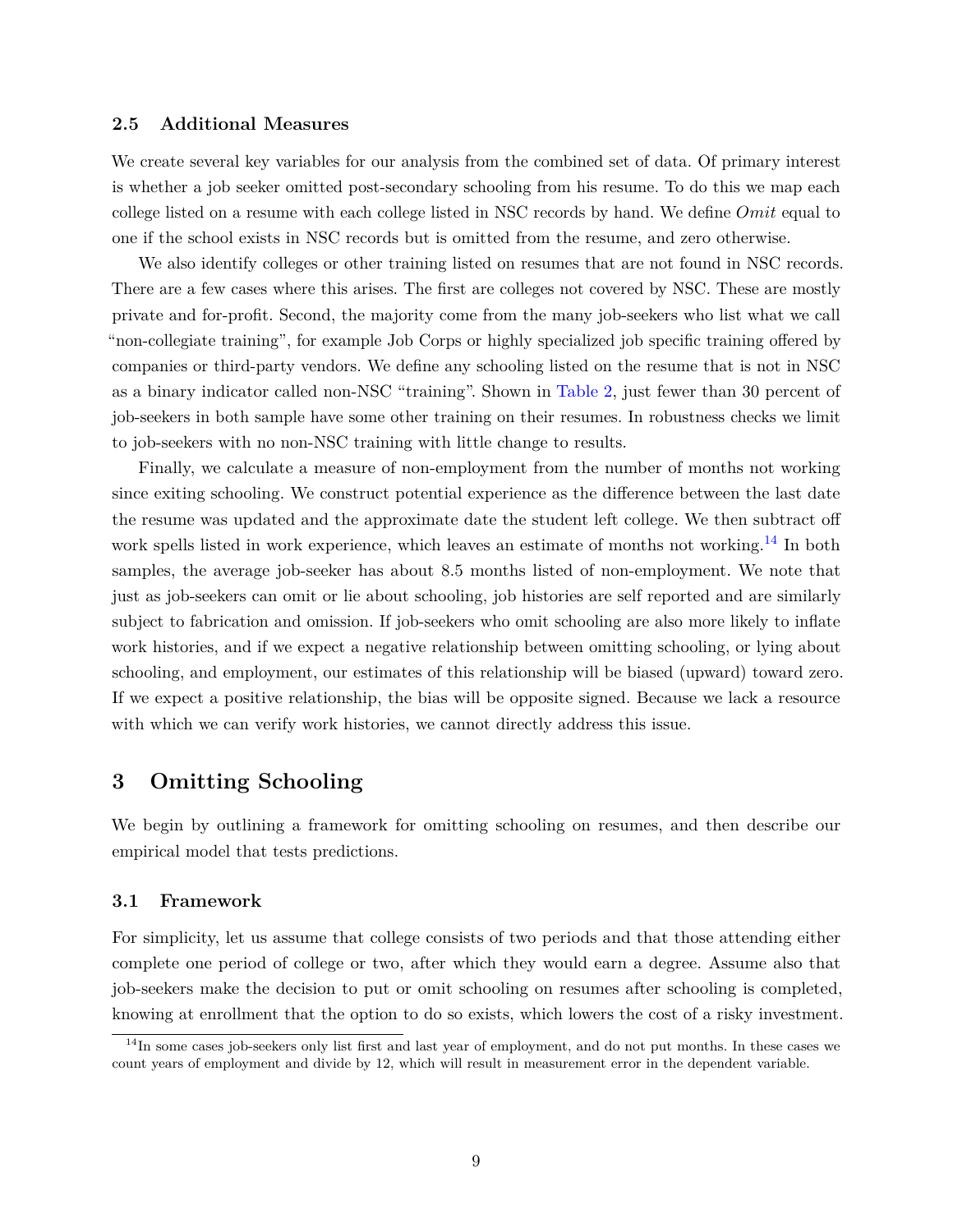We characterize the *ex post* decision to omit schooling on a resume as:

$$
\Omega_{ij} = f(degree_{ij}, qual_j, years_{ij}, exper_i)
$$
\n(1)

where  $\Omega_{ij} = 1$  indicates if job seeker *i* omits college *j* from his resume. We take this to represent when job-seekers believe the likelihood of employment is higher when schooling is omitted, which is a function of the signal of schooling experience *j*. We assume that all degree earners, as measured by  $degree_{ij} = 1$ , list their highest degree accurately, though we cannot rule out fear of over-qualification. We in fact find negligible instances of omitting among degree earners, and focus our empirical work on non-completers.

However, non-completers are faced with a choice. They can either signal that they completed one period of schooling, simultaneously signaling that they did not complete, or they can signal that they completed no schooling. By omitting schooling, omitters conceal any negative signal associated with not completing, which comes at the cost of losing any potential value from signaling some completed schooling, and further of incurring the signal of a high school completer who never attended college. This decision will in part depend on whether (job-seekers believe) employers expect lower productivity from non-completers, conditional on school quality, or terminal high school graduates. We describe this relationship as follows:

$$
\Omega_{ij} = \mathbb{1}[P_{emp}(hs_i, expert_i) \ge P_{emp}(dropout_{ij}, qual_j, years_{ij}, expert_i)]
$$
\n(2)

where  $P_{emp}$  is the probability of employment and  $\Omega_{ij}$  equals 1 if the right hand side of the equation holds and zero otherwise. In this framework, the job-seeker is weighing his perceived probability of employment from omitting compared with his perceived likelihood of employment when he includes partially completed schooling on his resume.

What signal the employer observes depends on whether job-seeker *i* omits or not. If that individual omits schooling, employers observe (*hs<sup>i</sup> , experi*) – that he is a high school completer and his years of listed work experience. If he does not omit and did not graduate, employers observe  $(dropout_{ij}, qual_j, years_{ij}, expert_i)$ , which includes years of schooling, school quality, and the signal of not completing. This trade-off weighs the human capital and signaling value of non-completed collegiate schooling.

The signaling value reflects costs, for example effort associated with enrolling for one period. We might believe that these are larger at more selective, or higher "quality", schools  $(qual<sub>i</sub>)$  as they may require more effort to attain the same grades or outcome relative to less selective schools. If so, the likelihood of omitting is strictly decreasing in the quality of school *j*. Similarly, within any school *j* we expect the likelihood of omitting to be decreasing in years of enrollment (*yearsij* ) if we assume these costs are cumulative. We note that higher quality schools may also come with larger student support systems, which could imply a stronger negative signal from not completing as quality increases.

Alternatively, we can consider the role of human capital. If students learn valuable labor market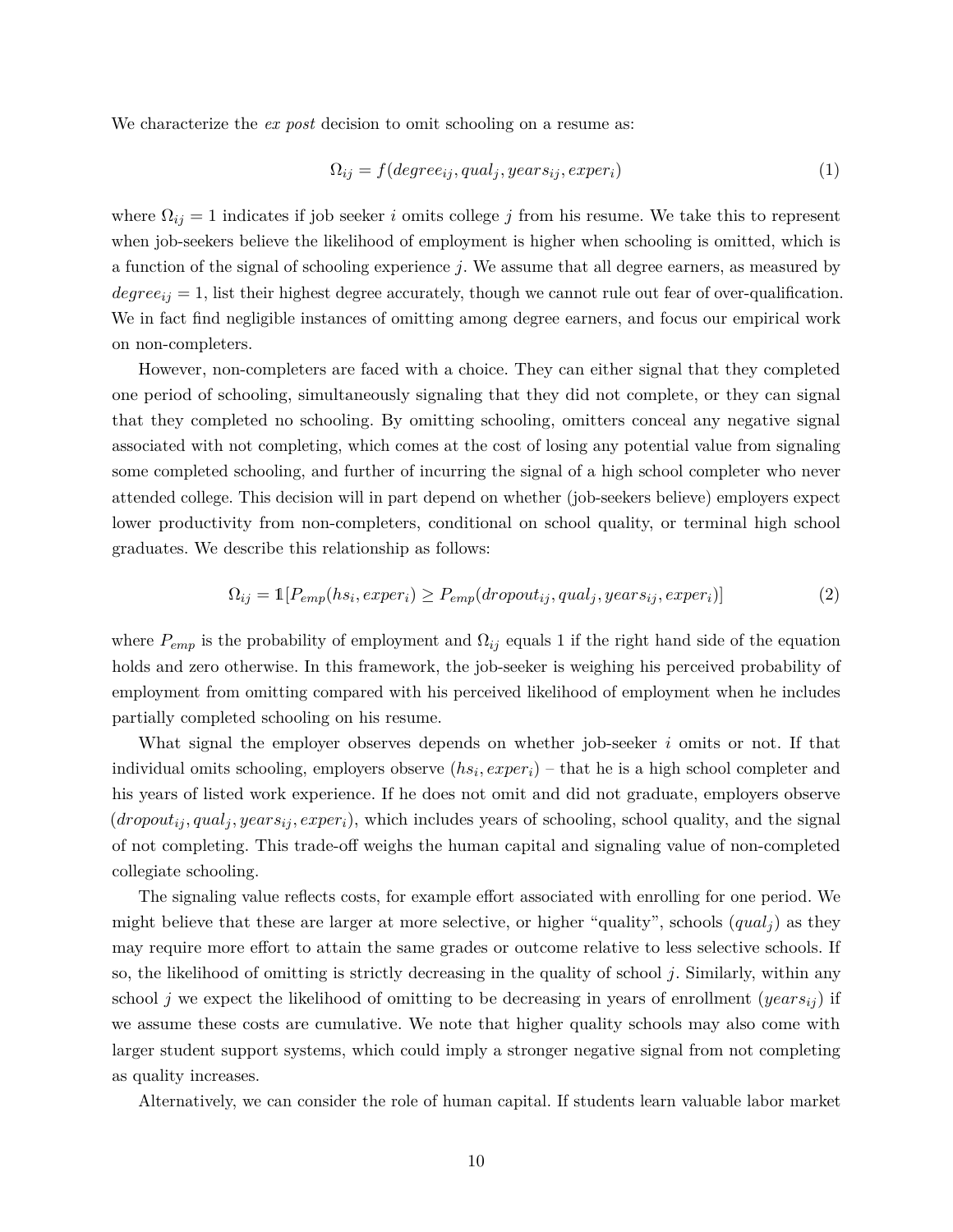skills while at school, human capital increases with the quality and years of education. This implies that the human capital component of schooling, as measured by *qual<sup>j</sup>* and *yearsij* , would decrease the likelihood of omitting, just as in the case where we assume no human capital. Hence, regardless of whether schools impart human capital or not, omitting should be unambiguously non-increasing in quality and years enrolled.

Finally, we draw on assumptions in [Farber and Gibbons \(1996\)](#page-23-5) and [Altonji and Pierret \(2001\)](#page-23-6) that work histories are observable to the entire labor market, implying that the signal value of schooling declines over time. This implies the likelihood of omitting is decreasing in years of work experience, *exper<sup>i</sup>* . However, we note that the negative signal of dropping out may also decrease over time and so the net effect of work experience on omitting may be ambiguous.

Note that our model has no theoretical predictions concerning the relationship between omitting schooling and characteristics specific to person *i* other than experience. The framework above describes the decision as a function of characteristics of the signal associated with school *j* and time in the labor force. In our empirical tests below we include person level covariates, such as race and a measure of job-seekers' ability, to test if this is true.

#### **3.2 Empirical Tests**

To test these predictions we estimate the following reduced-form model:

<span id="page-12-2"></span>
$$
\Omega_{ij} = \Pi(4Year_{ij}, \overline{PSAT}_j, Years_{ij}) + \Psi(Exper_i, Train_{\sim j}) + \Upsilon(Race_i, PSAT_i) + \tau_t + \epsilon_{ij}.
$$
 (3)

Above, Ω*ij* is a binary indicator equal to 1 if job-seeker *i* omitted schooling *j* from his resume. We measure quality in two ways  $-4Year_j$  is an indicator if the school *i* attended is a four-year as opposed to a two-year school, and  $\overline{PSAT}_j$  is the mean PSAT for attendees of school *j*. While these are not necessarily measures of quality, they describe some measure of difficulty or selectivity to which employers may respond.  $Years_{ij}$  are simply years of schooling.<sup>[15](#page-12-0)</sup> Thus the first two coefficients of the vector  $\Pi$  test predictions concerning school quality, while the last tests a prediction about years attended.

The next set of covariates represent the relationship between experience and omitting, captured in the coefficient vector **Ψ**. Our measure of potential experience is years since graduating high school, less years of post-secondary schooling, as is common in the literature. We also include an indicator *T rain*∼*<sup>j</sup>* if *i* put any other non-NSC, post-high school training or schooling on his resume that is not recorded in our administrative records.

Finally, in some models, we include indicators for race (Black, Hispanic, Asian, other) and a measure of ability in  $PSAT_i$ <sup>[16](#page-12-1)</sup> Similarly as ability, which we proxy with PSAT score, is unobserved by employers at time of hire, we might expect that the decision to omit is uncorrelated with

<span id="page-12-0"></span><sup>&</sup>lt;sup>15</sup>NSC measures enrollment in days enrolled, which do not necessarily correspond to years of completion. We test robustness to this in subsequent checks.

<span id="page-12-1"></span><sup>&</sup>lt;sup>16</sup>Note we use a scaled SAT score for a very few number of observations with no PSAT score and include an indicator of which test is used.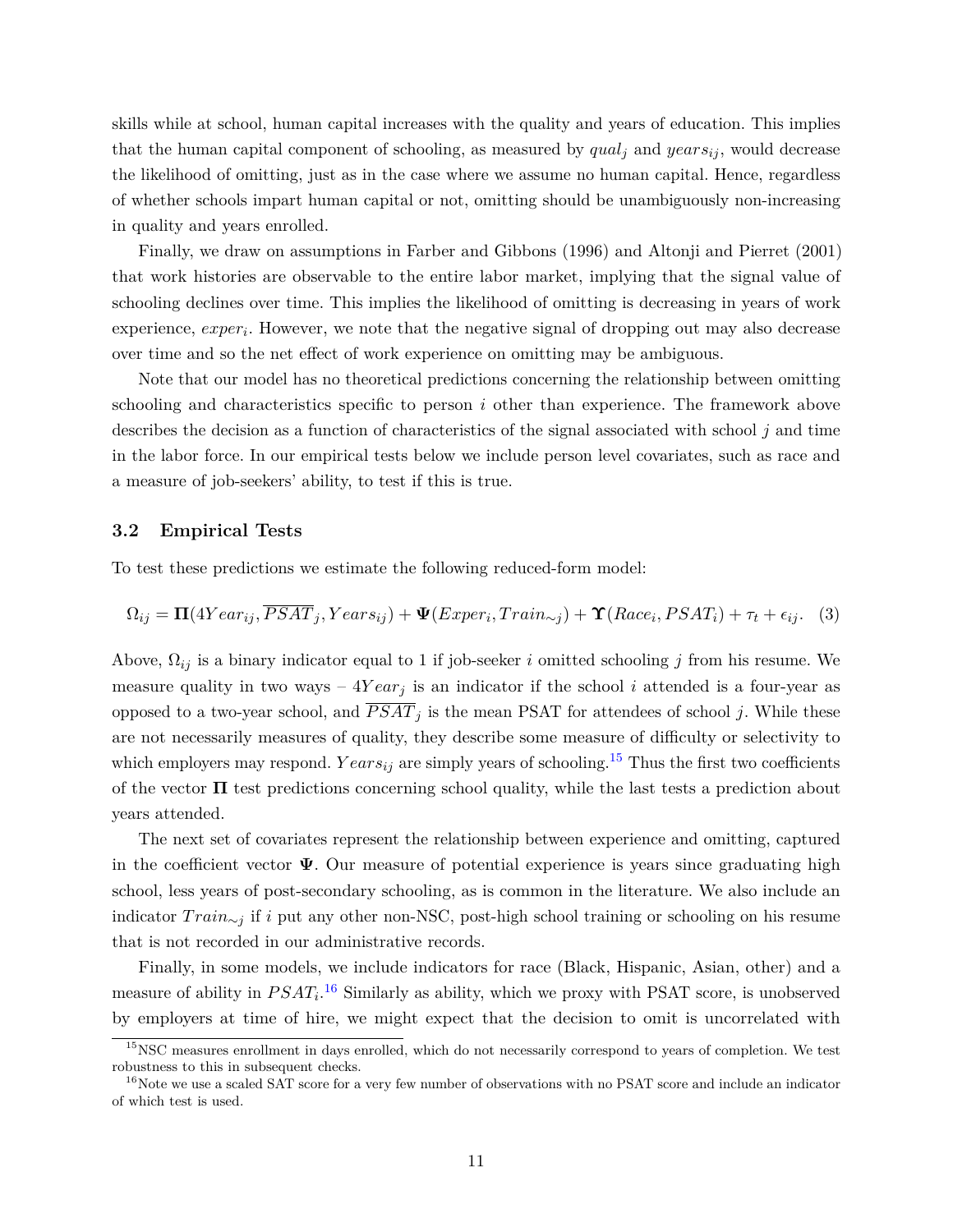ability measures observed by the econometrician conditional on *Qual<sup>j</sup> , Y earsij ,* and *Exper<sup>i</sup>* . In some analyses, we include a set of high school graduation year fixed effects,  $\tau_t$ , to capture secular cohort effects.<sup>[17](#page-13-0)</sup> We estimate the model with ordinary least squares where  $\epsilon_{ij}$  is an idiosyncratic error term.[18](#page-13-1)

## **4 Omitting Results**

### **4.1 Omitting: Mean Differences**

[Table 2](#page-28-0) shows summary statistics for both samples and by omit status. The bottom of the leftmost panel shows our first key statistic, that 33 percent of resumes in our high school sample omit the one and only NSC college they attended but did not earn a degree in. Despite the substantially different sample construction, the unique names sample in the right panel shows the omit rate is 32 percent. We take these simple statistics as straightforward evidence that a non-trivial share of job-seekers who started schooling but did not complete omit this from their resumes.<sup>[19](#page-13-2)</sup>

We next ask whether the patterns of omission are selective in a manner predicted by our theoretical framework. We start by comparing omitters and non-omitters in the high school sample. We find that omitters are less likely to have attended a four-year school, enrolled for about half the number of years, went to schools with lower average PSAT scores, and were twice as likely to have other training listed on their resumes. Mean differences all correspond to predictions above. Yet, we find omitters are more likely to be non-White and have lower PSAT scores themselves. These run counter to our predictions that individual characteristics beyond experience should not predict omissions. These results are quite similar in the unique names sample. We next consider these factors jointly by estimating [Equation 3.](#page-12-2)

#### **4.2 Omitting: Regression Estimates**

In [Table 3](#page-29-0) we present results which describe omitting as a function of school and student characteristics. Column 1 contains college enrollment and college quality measures – years enrolled, potential experience, whether the school is a four-year college, and the average PSAT of the college's enrollees. The resulting estimates are in line with our theoretical predictions. Each year of completed schooling reduces the likelihood of omitting by nearly 17 percentage points. This suggests that two years of schooling would negate the 0.33 unconditional probability of omitting. We also find that job-seekers attending a four-year school or a school with a higher average PSAT, make them less likely to omit. While the four-year indicator is not statistically significant, this is due to a high correlation with average college PSAT. Omitting average PSAT moves the coefficient on four-year school away

<span id="page-13-0"></span> $17$ Graduation year fixed effects, potential experience, and years in school are perfectly colinear, so we we frequently exclude the graduation year fixed effect.

<span id="page-13-2"></span><span id="page-13-1"></span><sup>18</sup>Results are unchanged if we use a logistic regression.

<sup>&</sup>lt;sup>19</sup>In results not shown, almost all matched job-seekers who earned a degree, who we drop from our samples, report their schooling on the resumes. 3.9 percent and 6.9 percent omit in the high school and unique names samples, respectively, the latter of which is inflated by potential mismatches in unique names.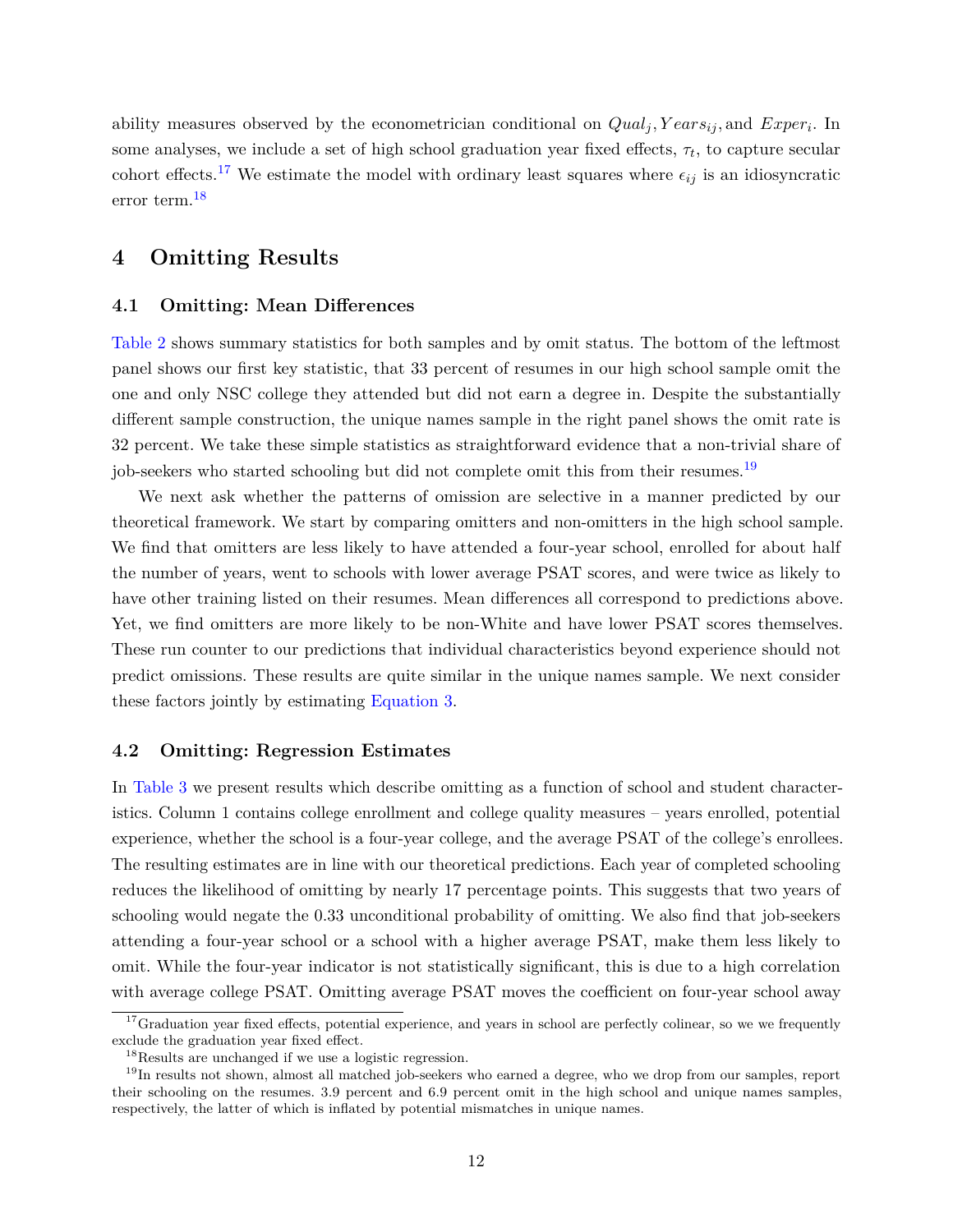from zero and increases statistical significance. Additionally, other training strongly predicts the likelihood of omitting, suggesting that job-seekers are more comfortable omitting schooling when there is an alternative to highlight.

In the next two columns we turn to our predictions concerning student characteristics. Adding students' PSAT scores results in a precisely estimated zero and does not change the other coefficients. In the last column of the high school sample we find that conditional on schooling, race is unrelated to omitting. These results with student characteristics suggest that school quality, and not observable individual characteristics, explain selectively omitting schooling. Yet, we cannot rule out unobservable individual characteristics predicting omitting that might be correlated with these observables. One example might be savviness or sophistication. If it is the case that omitting is beneficial for jobseekers, more sophisticated applicants will realize this and be more likely to act on it, noting that we rule out ability effects as measured by  $PSAT_i$ .

The right panel conducts the same analysis with the unique names sample and the main conclusions hold with a few subtle differences. First, job-seekers who dropped out of a four-year college are 8 percentage points less likely to omit than someone who attended a two-year college, even after adding the college average PSAT and a full set of controls, keeping in mind that this sample also has a higher four-year attendance rate. Further, the coefficient on other training is about 0.6 the magnitude as in the high school sample but remains economically and statistically significant.

#### **4.3 Omitting: Robustness**

In order to ensure that our results are not reliant on samples or definitions, we explore several robustness tests to our main results. In Tables [A2](#page-35-0) and [A3](#page-36-0) we test several sample restrictions for our high school and unique names samples, respectively, showing that our results are robust to a host of alternative rules. We start by replicating our main result in column 1 of each table, and then impose several sample restrictions, including: restricting the sample to those who left high school before 2012 to ensure students had time (6 years) to complete college (column 2); estimating models separately for two- and four-year colleges (columns 3 and  $4$ );<sup>[20](#page-14-0)</sup> limiting to students who were enrolled for at least one or one-half calendar year (columns 5 and 6);<sup>[21](#page-14-1)</sup> and finally, limiting it to those who list no other schooling or training (column  $7$ ).<sup>[22](#page-14-2)</sup> We find omitting patterns are consistent across each of these subsamples in both the high school sample and unique names sample.

We also ask whether our linear version of potential experience is correct, since we believe what goes on a resume may change as someone gains experience in the labor market. We find that

<span id="page-14-0"></span> $20$ We also find that the coefficient on years enrolled is nearly precisely twice as large for two-year schools compared with four-year, which corroborates a story where proportional progress toward degree is the salient mechanism. This corresponds strongly with early work by [Kane and Rouse](#page-24-6) [\(1995\)](#page-24-6), who find that returns to a credit of two- and four-year schools are nearly identical. We also note that base omit rates are higher for two-year attendees than four-year, shown at the bottom of the table.

<span id="page-14-1"></span> $^{21}$ Our enrollment is measured in days, hence we do not have measures of enrollment intensity, such as course loads. The measure here limits to students who were enrolled for at least 365 consecutive days according to NSC.

<span id="page-14-2"></span> $^{22}$ This addresses the concern raised by [Dynarski et al.](#page-23-13) [\(2015\)](#page-23-13) who show that NSC coverage is not perfect.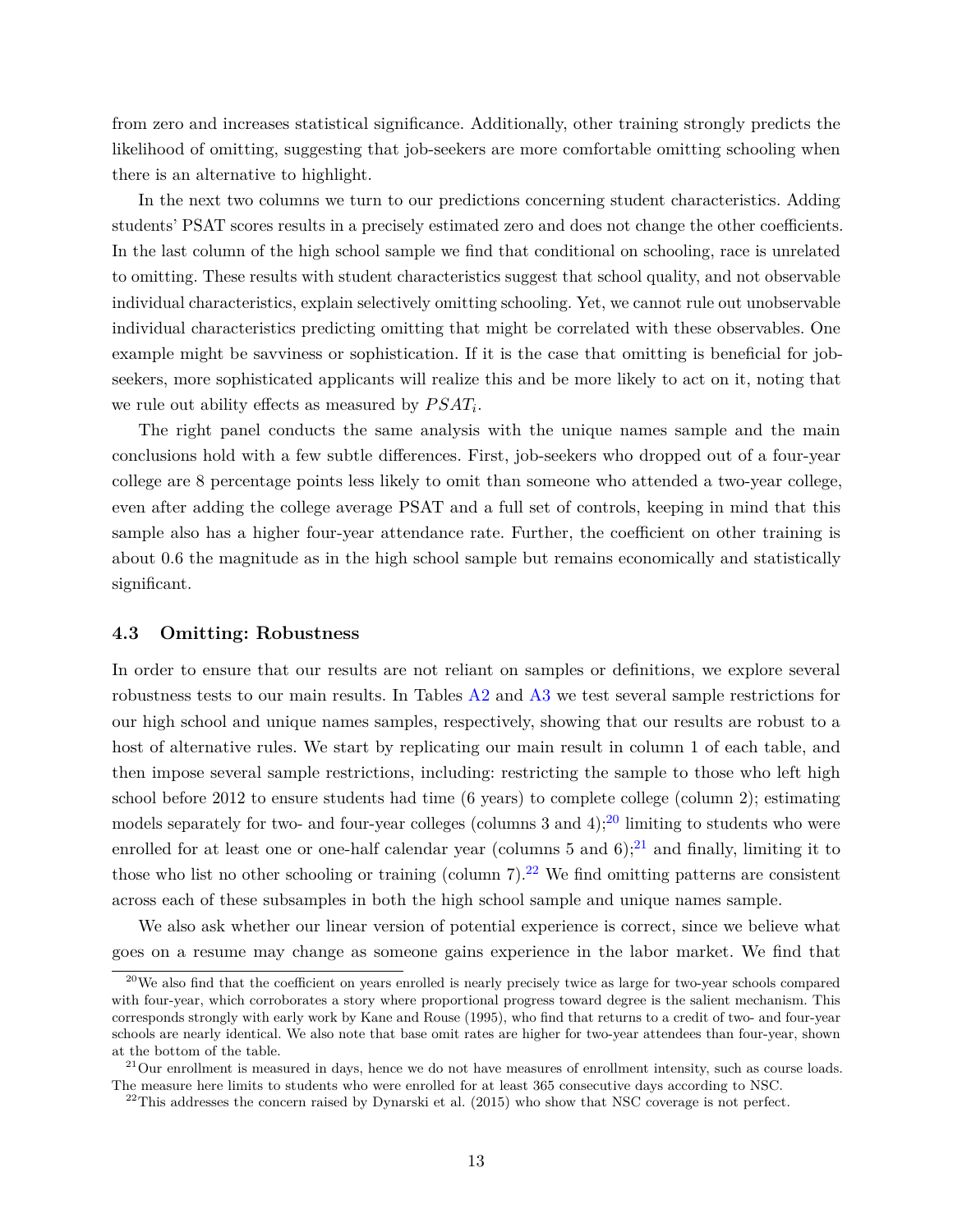including potential experience linearly is a good approximation for how potential experience relates to omitting and all other variables remain stable too. [Table A4](#page-37-0) shows the results of three regressions where potential experience enters as a set of dummy variables for different amounts of experience, as a binary variable for little experience, and again as a binary variable but interacted with other variables. Results in both samples support our initial analyses but reinforce that omitting is much more common among experienced job-seekers, as expected.

## **5 Lying**

In a final set of analyses we focus on a well known though not deeply explored phenomenon – the decision to lie about schooling on resumes. According to ADP, who conducted 2.6 million background checks in 2001, 41 percent lied about their education, with 23 percent falsifying credentials or licenses [\(Babcock, 2003;](#page-23-14) [Wood et al., 2007\)](#page-25-9). Further, popular press has unearthed numerous examples of high-profile lies about schooling.<sup>[23](#page-15-0)</sup>

Relative to omitting, where job seekers selectively choose not to disclose information, the decision to lie also includes the probability and cost of detection. If we assume the cost is constant across occupations, for example dismissal and a reputational cost, then theoretical predictions focus on the probability of detection, net of benefits from the positive signal. For example, teaching or medical professions often require certifications, making detection easy and lying worthless. On the other hand, having claimed enrollment, but not a degree, in a general program such as liberal arts or business may be difficult to detect, though may have lower value in the labor market. Alternatively, claiming a computer science degree but not being able to program is easily detectable, though a self-taught computer programmer may have no difficulty passing.

Thus we can model the net benefit in expectation of lying as a trade-off between the value of the signal to employers, less the likelihood that one is found to be lying. We carry this thought process to our analysis by focusing on what job-seekers are most likely to lie about, in particular which degrees. This has two practical applications. First, we find that lies about degrees are more common than lying about simply attending, possibly making a comment on (beliefs about) employer screening. Second, lies about degrees are usually accompanied by information about what the job-seeker claimed to have studied. We also observe lies about attendance and include these in our analysis for completeness. We discuss our sample, definition and methods followed results below.

<span id="page-15-0"></span><sup>23</sup>For example Ronald Zarrella, the CEO of Bausch & Lomb falsely claimed an MBA from New York University, costing him \$1 million dollars from his employer. Jack Grubman, a star analyst at Solomon Smith Barney claimed to have attended MIT, which was untrue. Scott Thompson, the CEO of Yahoo! claimed a non-existent degree in computer science. Dave Edmondson, the CEO of Radio Shack made a similar false claim about degrees in Psychology and Theology. Marilee Jones, the MIT Dean of Admissions claimed 3 false degrees. Jeffrey Papows, President IBM claimed a PhD from Pepperdine. Liv Loberg, a Member of Parliament in Norway, falsely claimed several degrees resulting in 14 months in prison.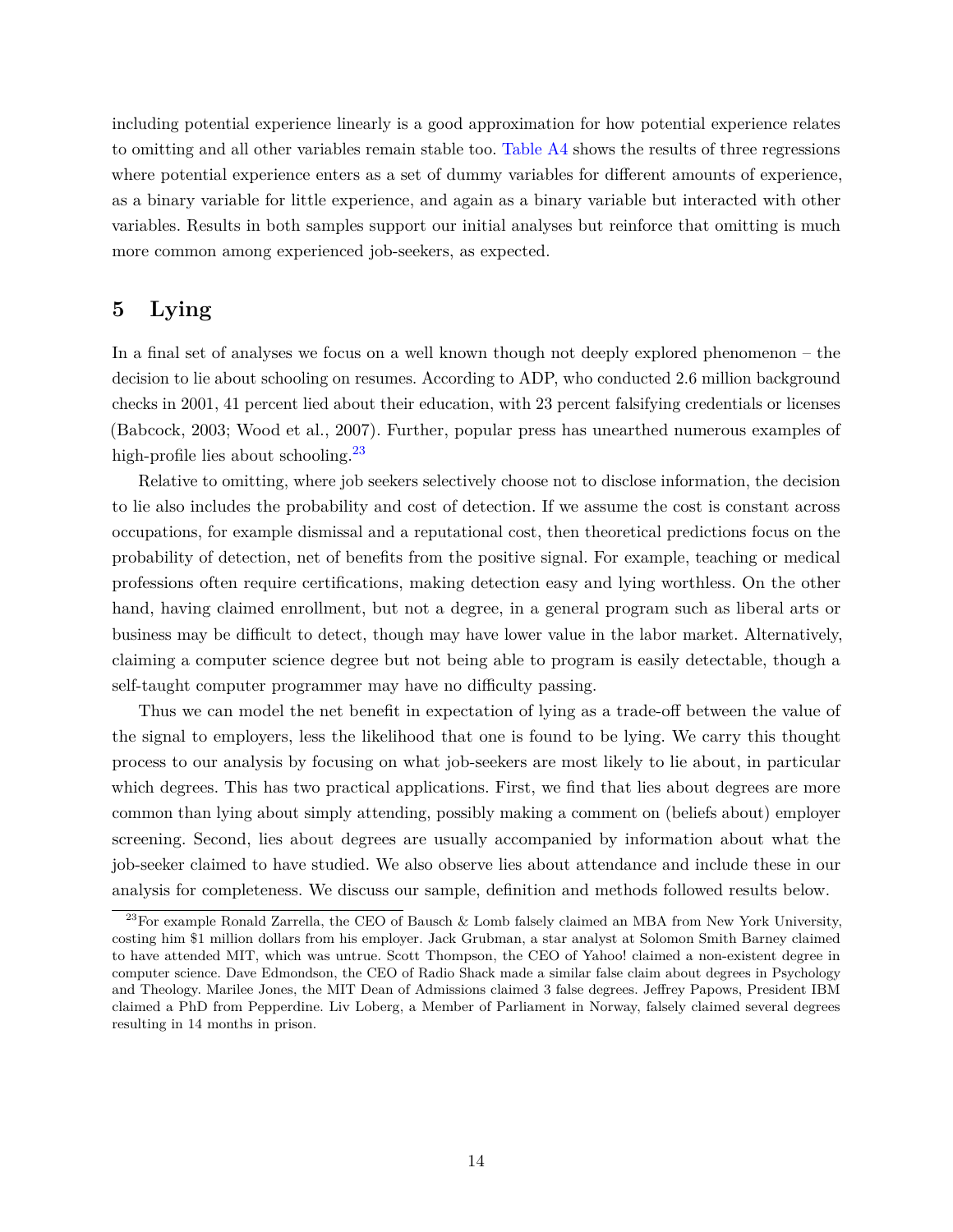### **5.1 Sample, Definition of Lying and Empirical Model**

Staring with over 11,000 resumes matched to administrative data on any three pieces of information (full name, any school, including match on college, and attendance year), we focus on the set of students who, according to their resumes, attended zero (to allow for lying about attending) or one (to allow for lying about completion) NSC college. We also restrict the sample to students in high school graduating cohorts prior to 2011 to give students adequate time to complete their degrees. This leaves 4,154 job-seekers. These job-seekers are older than the omitting sample, have fewer colleges listed (by definition), and have more work experience and fewer months not working.

We begin by creating two versions of lies by hand checking resumes with our administrative records to account for differential spellings or abbreviations of school names and degrees. To identify lies about attendance, each college on a resume is matched to an IPEDS code. We then determine whether the school contributes to the NSC database. If it does, we check whether the college on the resume is in the student's official NSC record. If not, it is coded as an attendance related lie.

To identify falsely claimed degrees, we observe whether a job-seeker lists a degree on his resume and then observe whether NSC data verifies it. If not, we categorize the degree as a lie.<sup>[24](#page-16-0)</sup> The online jobs board allows job-seekers to enter fields of study flexibly. While the field is often blank for non-graduates, it is typically populated by those listing degrees. In our procedure for identifying degrees on resumes we first find any reference to a degree or certificate, including abbreviations, though we do not consider "diploma" which might not be covered by NSC. We then classify major or field of study. We allow these to be non-mutually exclusive as many job-seekers list more than one field of study. We categorize fields into the following list: business, education, humanities, social sciences, engineering and computer science, natural sciences, arts, technology (other than computer science), technical or trade degrees, health, communications, criminal justice and general studies.

#### **5.2 Evidence of Lying and Field of Study**

[Table 4](#page-30-0) shows summary statistics of the sample and fields listed in true and falsely claimed degrees. We find that 20% of the sample lies about either attending or graduating from college. 7% of job-seekers never attended the college listed on their resume, and 16% lie about graduating, while a much smaller subset lie about both. Truth-tellers and liars appear quite similar in demographics. We do find that job-seekers who lie about schooling have higher PSAT scores on average.

We focus on what pieces of information on a resume about colleges predict lying, in particular which fields of study. We model this using the following specification:

<span id="page-16-1"></span>
$$
Lie_{ij} = \underbrace{\Pi(4Year_{ij}^*,PSAT_j^*) + \Theta(Field_{ij}^*)}_{\text{Characteristics of claimed schooling}} + \Upsilon(Race_i,PSAT_i) + \tau_t + \epsilon_{ij}
$$
(4)

<span id="page-16-0"></span> $24$ The college enrollment and completion data are truncated at six years after high school graduation. The relatively few students who do graduate after six years will appear as non-graduates. However, for the 2004 cohort, we have seven years of college enrollment and completion data. The small sample does not allow a detailed analysis but the main statistic on the rate of lying is 27 percent, which is larger than in the full sample.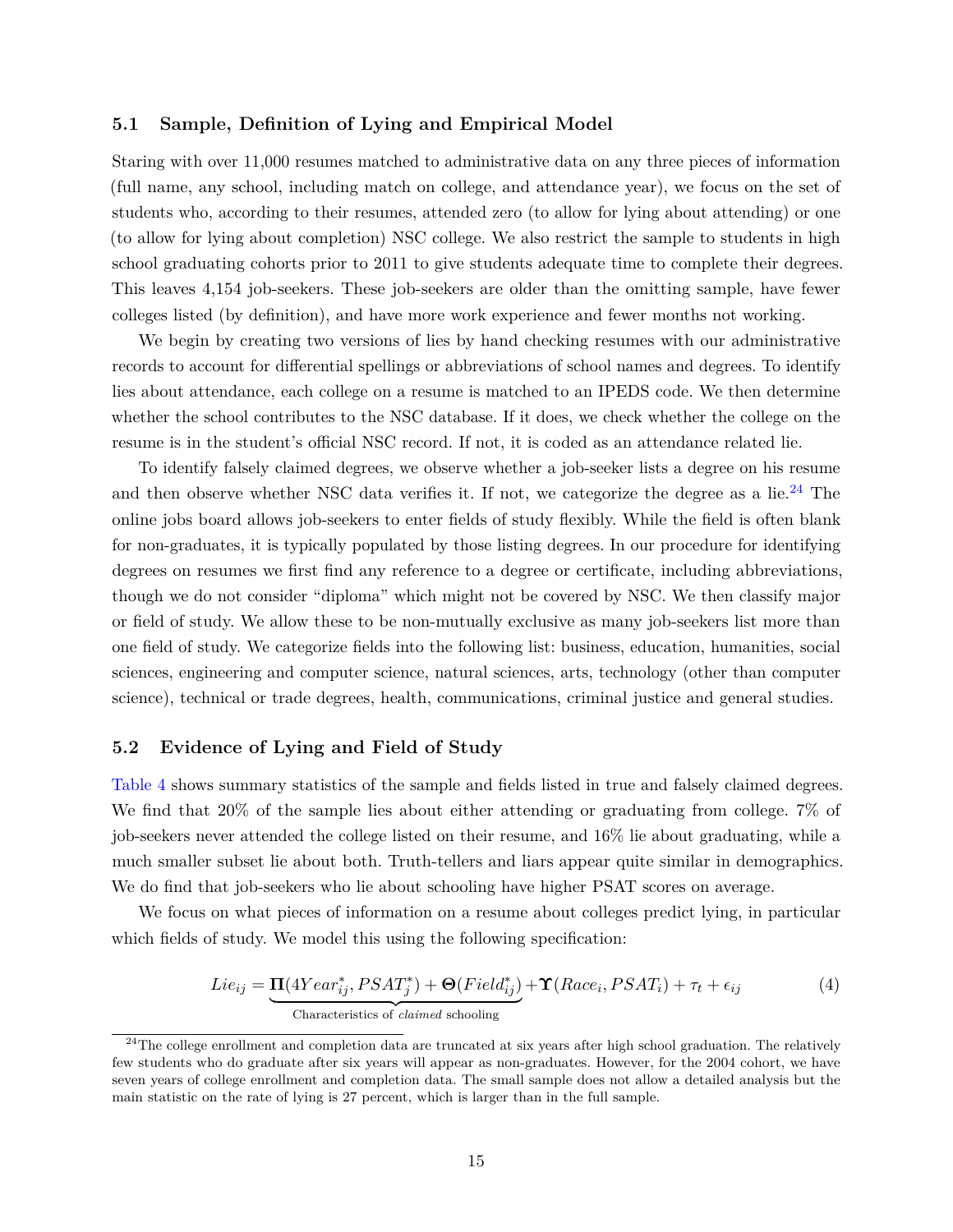Above, *Lieij* is a binary indicator equal to 1 if person *i* lied about earning a degree from school *j*. The vector of variables associated with coefficient vector **Π** describes college-going characteristics listed on resumes, where the asterisk indicates that this information is not necessarily true. The same is true with field of study,  $Field<sup>*</sup>$ . Thus, when one of these characteristics is observed, the coefficients reveal the relative likelihood that it is a lie. We estimate a linear probability model and in some specifications control for student characteristics and characteristics of the school the student actually attended.

[Table 5](#page-31-0) shows results from [Equation 4](#page-16-1) for field of study among degree claimants. All coefficients should be interpreted in relation to Business and Management, the omitted category. We also plot coefficients and confidence intervals from the full model relative to Business in [Figure 1.](#page-26-0)

We find lies are most likely to be about earning a degree in Business, Social Sciences, and the Humanities. This is consistent with a story where these degrees have few specific and verifiable associated skills, making it easy to list and hard to verify. We also find lies are least likely to be about Health, Technical and Trade, Education, and General Studies degrees. Jobs in Health and Education often require certifications that employers are required to verify by law. Lying about these might be counterproductive.<sup>[25](#page-17-0)</sup> Similarly, Technical and Trade degrees are often in fields that impart specific skills, for example precision machining, which employers could easily verify from observing output. These are often accompanied by certifications and licensures as well. General Studies degrees typically come from two-year colleges, which may have less value in the labor market than a four-year degree. We find little evidence that job-seeker characteristics (race and PSAT) predict lying.

## **6 Theoretical and Empirical Implications**

Our results above demonstrate that a key assumption on the theoretical and empirical work on the returns to schooling – that employers perfectly observe schooling, or that they observe schooling in the same way the researcher does – is violated. In this section, we focus on the implications to employer learning and statistical discrimination models ( $EL-SD$ ) and a related class of models<sup>[26](#page-17-1)</sup> We also discuss implications for related work on returns to credits and "sheepskin effects."

## **6.1 Basic Employer Learning Model**

We start with the basics of employer learning models as in [Farber and Gibbons \(1996\)](#page-23-5) and [Altonji](#page-23-6) [and Pierret \(2001\)](#page-23-6); the intuition for which is as follows. Retrospective looking researchers with panel data observe a measure of ability, schooling, tenure, and wages over time. Employers observe

<span id="page-17-0"></span> $25$ Few job-seekers in our sample have education degrees (true or not), likely reflecting the fact that positions in schools are not normally secured through online jobs board; hence coefficients here are very noisy.

<span id="page-17-1"></span> $^{26}$ For example the speed of employer learning [\(Lange, 2007\)](#page-24-12), employer learning and school quality [\(Araki et al.,](#page-23-7) [2016\)](#page-23-7), by dimensions of skill [\(Light and McGee, 2015a\)](#page-24-13), across occupations [\(Mansour, 2012\)](#page-24-15), and many others, but also to a broader literature on returns to college credits [\(Jepsen et al., 2014;](#page-24-5) [Kane and Rouse, 1995;](#page-24-6) [Zimmerman,](#page-25-10) [2014\)](#page-25-10), sheepskin effects [\(Hungerford and Solon, 1987;](#page-24-16) [Jaeger and Page, 1996\)](#page-24-4), and even resume audits [\(Bertrand and](#page-23-15) [Mullainathan, 2004\)](#page-23-15).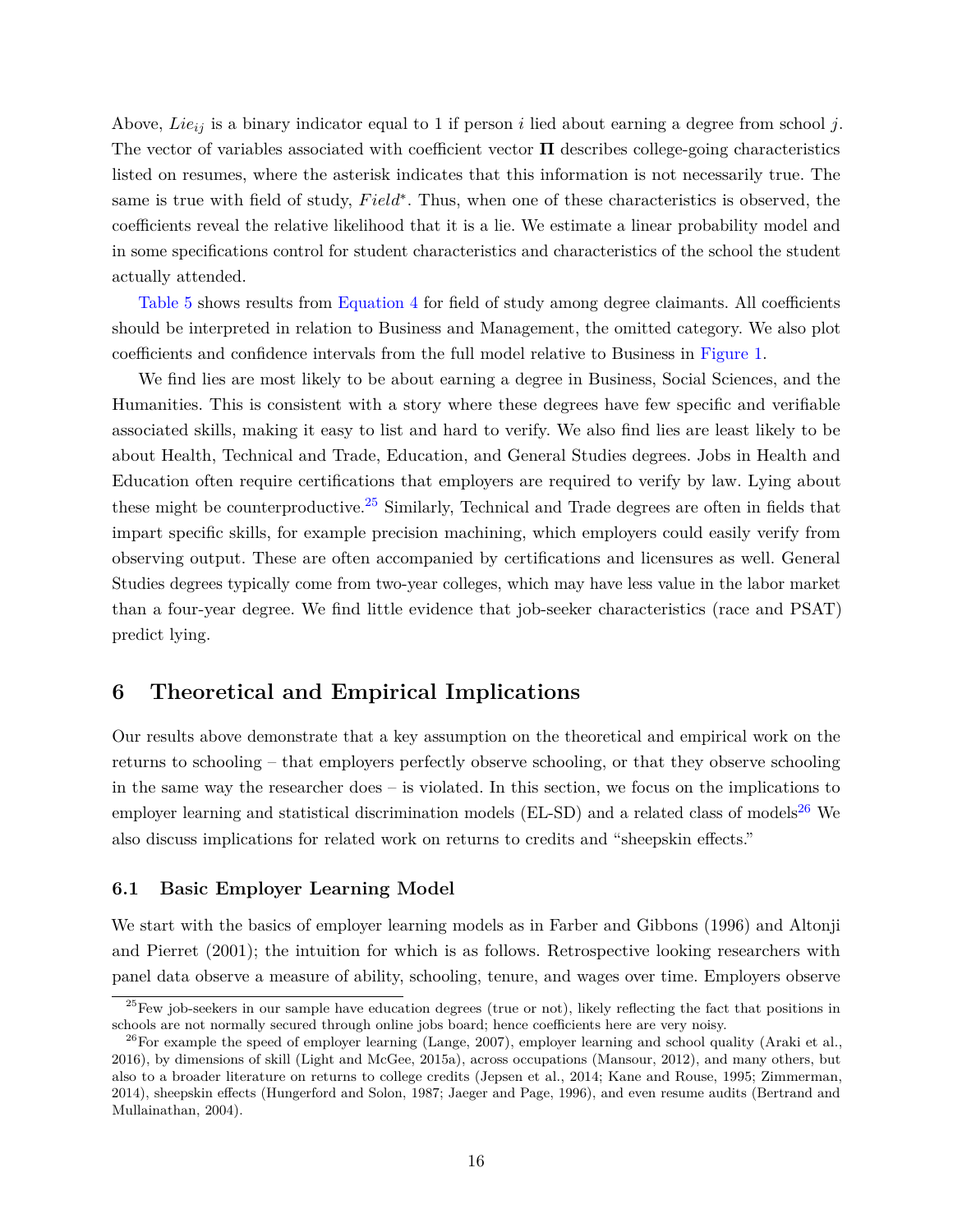only schooling at initial hire and then observe (noisily) productivity as workers accrue experience. If ability measures (unobserved by employers at hire, but observed by researchers) are predictive of productivity, they should become more salient in wage determination over time as ability is (slowly) revealed to employers through (noisily observed) productivity. Hence, the estimated relationship between schooling and earnings should weaken over time as employers learn about true productivity. The original model as laid out in [Altonji and Pierret \(2001\)](#page-23-6) is as follows. Productivity, *y*, for worker *i* with *t* years of labor market experience is:

<span id="page-18-0"></span>
$$
y_{it} = rs_i + \alpha_i q_i + \Lambda z_i + \eta_i + \tilde{H}(t_i). \tag{5}
$$

Where *s* are productive characteristics that are observable to both employers and the researcher; the most common case is schooling. *q* are characteristics observable only to employers not seen by the researcher, for example reference letters, or in some cases school quality. *z* are measures of productivity observed by the researcher but not the employer at time of hire; in most cases this is a test score. *η* are measures observable to neither the researcher nor the employer.  $H(t)$  is then the structural relationship between experience and productivity which, by assumption, does not depend on either *s* or *z*.

With a few assumptions, including a positive correlation between *s* and *z*, [Altonji and Pierret](#page-23-6)  $(2001)$  show that r is non-increasing over time, and that  $\Lambda$  is non-decreasing. In other words, that wages become increasingly correlated with the researcher's proxy for productivity (employer learning) and less correlated with schooling (statistical discrimination). The authors, and many others listed above, test this by estimating a variant of [Equation 5](#page-18-0) where the dependent variable is log wages and the model includes interactions between *s* and *z* and a measure of experience, *t*, along with worker covaraites, *X*, as below:

$$
log(wage_{it}) = \beta_0 + \beta_1 s_i + \beta_2 z_i + \beta_3 (s_i \times t) + \beta_4 (z_i \times t) + X_{it} \Gamma + \varepsilon_{it}.
$$
\n
$$
(6)
$$

The model predicts that  $\beta_1$ , the coefficient on schooling at hire (when experience, t, is 0) will be positive (statistical discrimination), and the coefficient on  $\beta_2$  will be 0, as only the researcher observes the ability measure at hire, though correlations between *z* and *s* do not necessitate this assumption. Then also that the coefficient on  $\beta_3$  will not be positive, and  $\beta_4$  will be positive as wages increasingly track previously unobserved ability and become more weakly correlated with schooling (employer learning). Broadly, these predictions are borne out in the literature.

## **6.2 Employer Learning With Omitted or Falsely Claimed Schooling**

Our empirical results above demonstrate that job-seekers strategically omit (or lie about) schooling. We now consider what implications follow for the class of EL-SD models as above. To do so, we rewrite the basic EL-SD model from [Equation 5](#page-18-0) above to allow for omissions (or lies). Here, Ω refers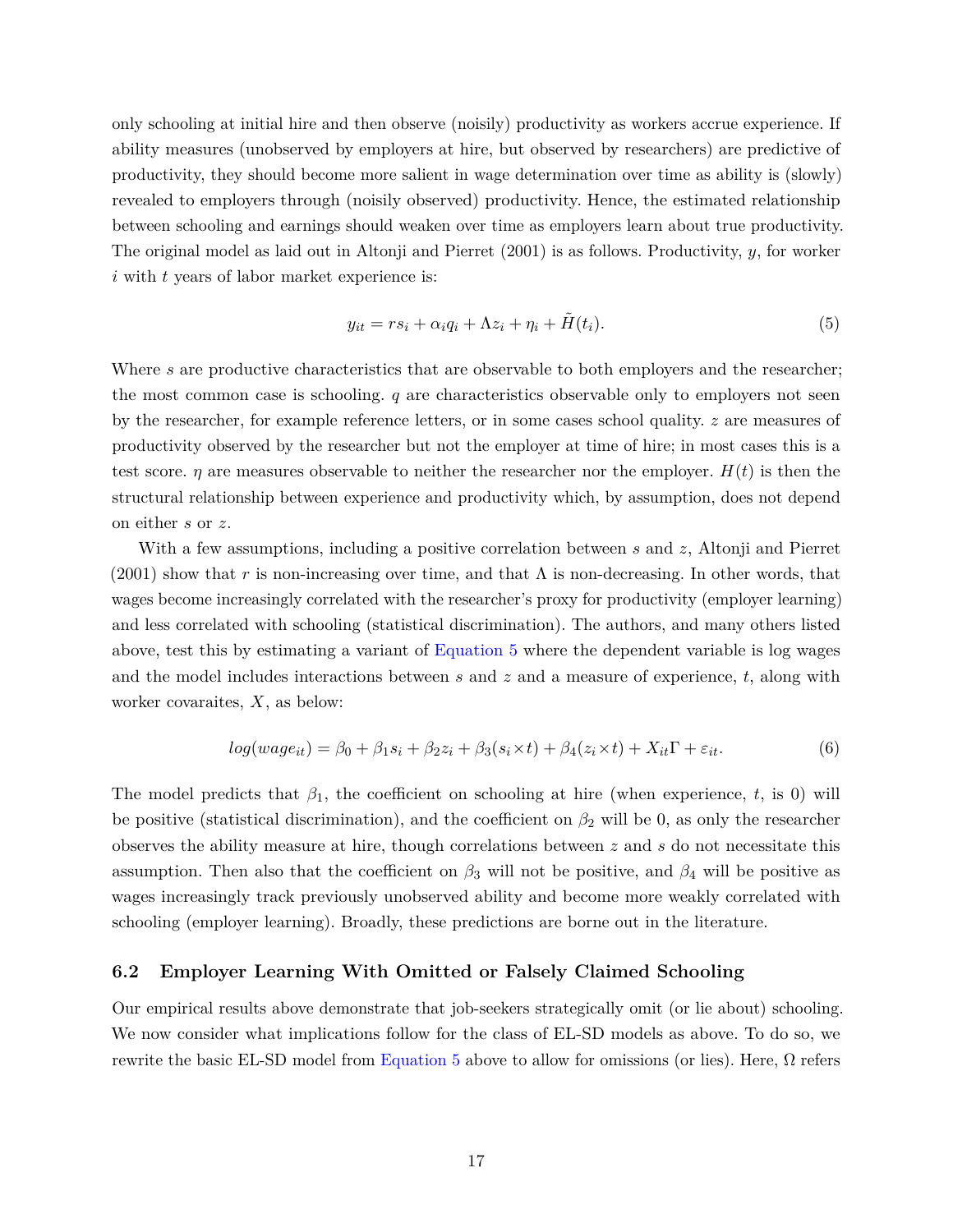to whether the job-seeker omits schooling, as in [Equation 3.](#page-12-2)

$$
y_{it} = r(\Omega_i s_0 + (1 - \Omega_i) s_i^*) + \alpha_i q_i + \Lambda(z_i, \Omega_i (s_i^* - s_0)) + \eta_i + \tilde{H}(t_i).
$$
\n(7)

If job-seeker *i* omits schooling such that  $\Omega = 1$ , then employers observe schooling level  $s_0$ , the base level of schooling (for example high school). Then for those who omit, the difference between true schooling and what the employer observes,  $(s_i^* - s_0)$ , which is positive, is now a component of *z*. This results in a weak test of the signaling versus human capital value of (partially completed) college.

If omitted schooling, the difference between *s* ∗  $i$ <sup>\*</sup>
and  $s_0$ , in fact has productive value that employers learn about as workers accrue experience, the schooling gradient with respect to experience, *β*<sup>3</sup> in the regression model, will be flatter (less negative) for omitters as they listed less employment than the researcher observes. It follows then that the experience gradient on ability,  $\beta_4$ , will be steeper (more positive in this case), assuming schooling and ability are positively correlated. This is because employers are learning about skills that workers did not include on resumes but researchers assumed they did. If, on the other hand, omitted schooling in fact imparted no productive skills, then the experience profile with respect to schooling and ability will be no different for omitters than non-omitters. This also implies that the coefficient on schooling when experience is zero,  $\beta_1$ , should be smaller for omitters, as they should expect to receive a starting wage equal to those who only completed high school. If it is the case that employers expect that many job-seekers omit schooling, then  $\beta_1$  will reflect a weighted average of expected productivity of high school graduates and the share of college dropouts who omit.

For lies, the pattern is converse. If a job-seeker lies  $(\Omega = 1)$ , then employers observe a schooling level,  $\tilde{s}$ , that is higher than true schooling,  $s^*$ . Now z, the unobservable productivity component at hire, also includes a negative term, which is the difference between observed and true schooling  $(\tilde{s} - s_i^*)$ *i* ).

$$
y_{it} = r(\Omega \tilde{s} + (1 - \Omega_i)s_i^*) + \alpha_i q_i + \Lambda(z_i, \Omega_i(\tilde{s} - s_i^*)) + \eta_i + \tilde{H}(t_i). \tag{8}
$$

If schooling imparts skill, employers beliefs about true productivity will become increasingly downward biased as they learn over time. More, if there is a reputational component, where employees who are discovered to have lied are fired, many with partially completed schooling who lied about having a degree will have lower earnings than expected, downward biasing estimates of the return to partially-completed college. Because researchers do not know who lied, and who omitted, empirical results will contain weighted averages of these effects.

#### **6.3 Extensions: Sheepskin Effects and Returns to Credits**

A related literature studies "sheepskin" effects, or the premium to earning a diploma over and above simply completing (almost) enough credits to graduate. Empirical work here largely revolves around comparing workers with degrees to those with many credits and no degree, or observing discontinuous breaks in returns to education as opposed to linear returns in years (e.g. [Hungerford](#page-24-16)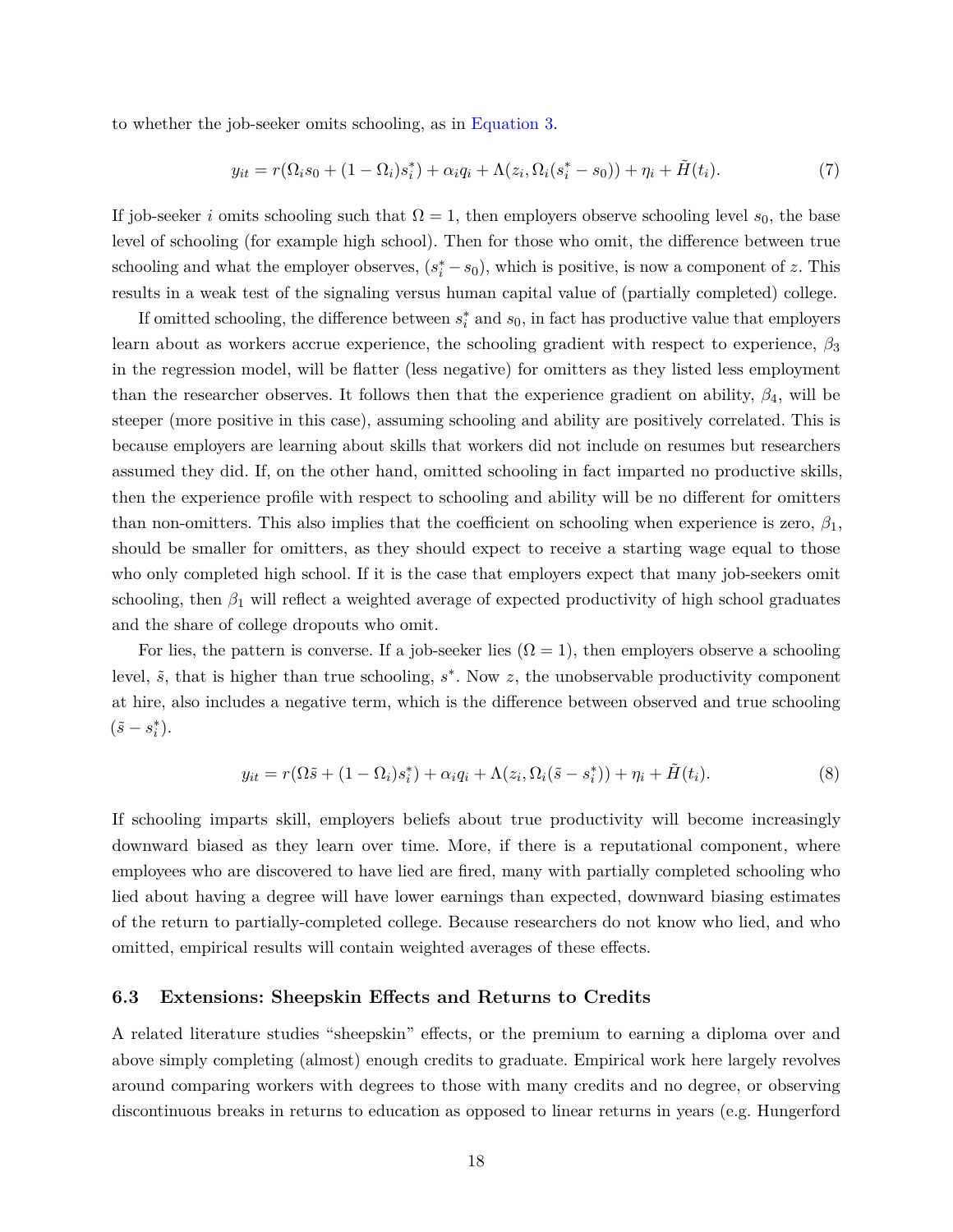[and Solon, 1987](#page-24-16) and [Jaeger and Page, 1996\)](#page-24-4). Yet, if it is the case that many non-degree earners omit schooling from their resumes, wages in early careers cannot reflect human capital earned in college since employers are unaware of it unless employers are aware that some people omit and the starting wages for high school graduates refelects such information.

The same can be true for related work on returns to credits, which has a strong focus on two-year college students. In this case, a common empirical strategy is to estimate returns to credits using individual fixed effects with administrative educational data, often by broad field of study [\(Jacobson et al., 2005;](#page-24-17) [Jepsen et al., 2014;](#page-24-5) [Kane and Rouse, 1995\)](#page-24-6). Since the econometrician observes schooling, this means the estimated return to credits is indeed accurate but part of the return includes selectively not revealing the schooling, which is a different interpretation than typically offered. Additionally, the general consensus is that returns are higher for credits in technical and STEM fields, and are low or non-existent in humanities and general studies. If it is the case that only some students inform employers of credits that do not result in a degree (non-completion rates in two-year schools are somewhere in the neighborhood of  $70\%$ ), then estimates of returns right after school exit will reflect both returns for those who inform employers, and average wages among those who do not. It follows then that if reporting of credits to employers is selective, for example more common among four-year students than two, or more common among students who study technical fields than general, then lower returns among two-year students, or those in humanities courses, for example, will in part reflect employers' ignorance of that schooling.

## **6.4 Empirical Estimates on Non-Employment**

Testing these predictions formally requires wages, in addition to our data, which we do not have. Further, we also lack panel data which would allow for interactions with experience. Lacking these, we test a weak version of these predictions using total non-employment taken from the resumes themselves.

In [Table 6](#page-32-0) we focus on omitting, where predictions are strongest, and show results from a regression of months of non-employment since college exit on whether a job-seeker omits.<sup>[27](#page-20-0)</sup> Column 1 shows that after controlling for job-seekers' schooling in the high school sample, omitters have 1.4 more months of non-employment than non-omitters. Adding job-seeker race and PSAT score in column 2 do not change the estimate. The estimates are 2.1 additional months of non-employment in the unique names sample.

These results suggest that on average omitters see larger employment gaps. But, we cannot rule out unobservables that may be correlated with omitting and employment (e.g., honesty), nor can we rule out job-seekers only partially reporting employment. Additionally, we cannot know whether the job-seeker has always omitted his schooling, affecting past non-employment spells, or if this is a new occurrence. Thus we cannot rule out endogenous omitting in response to labor market experiences, but point out that observed differences are conditional on similar students with similar educational histories and test scores. A panel dataset with changing resumes is required to answer this more

<span id="page-20-0"></span> $27$ Results are qualitatively similar if we use the share of potential months of experience that person is non-employed.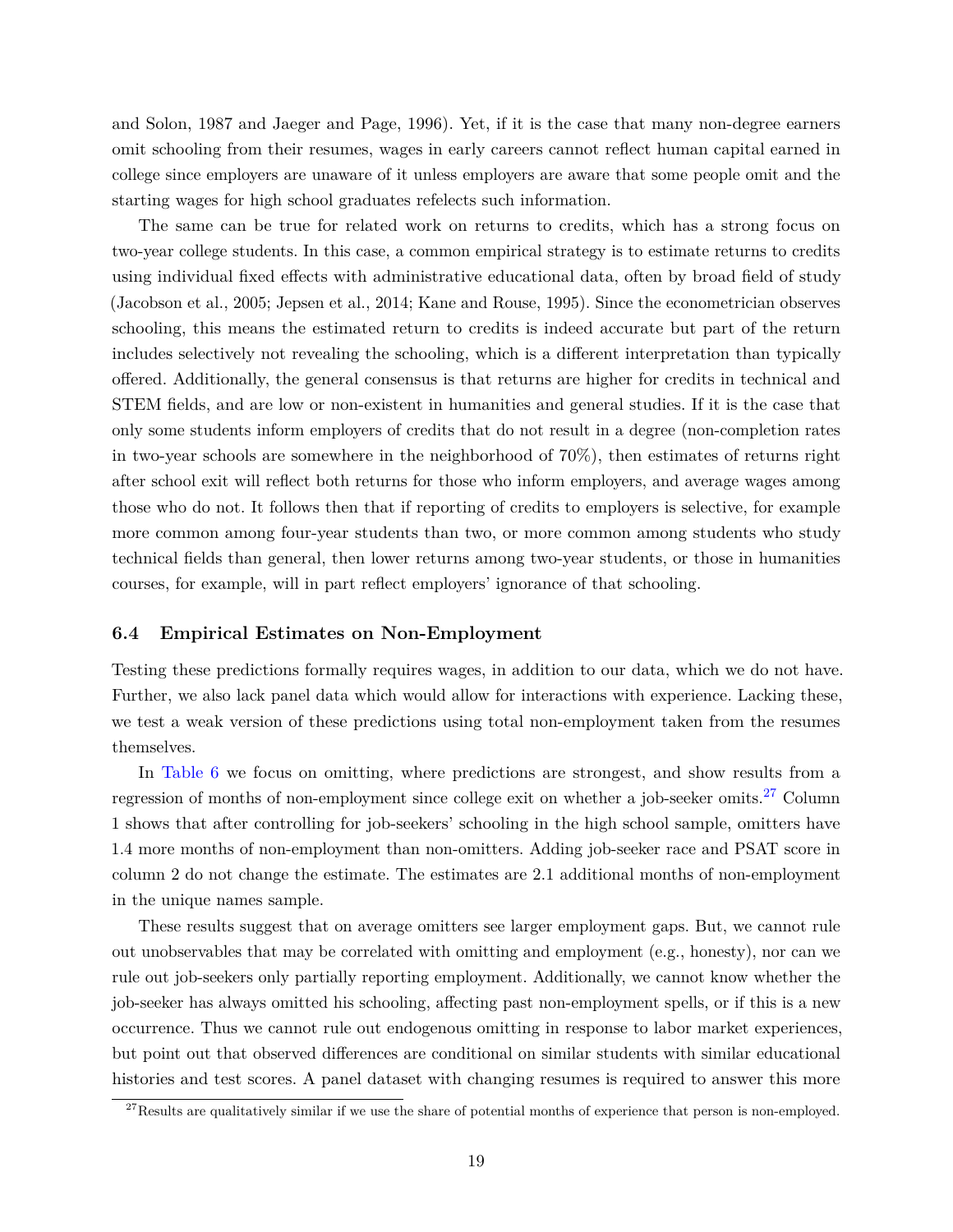fully and represents an avenue for future research.

In [Table 7,](#page-33-0) we perform a similar exercise for lying. Here we create mutually exclusive categories of completed schooling, which can be true or not, and compare employment histories for job-seekers who lie and those who do not. Those with no lie on their resume could either be a high school graduate, attend a two or four year school and not earn a degree, or earn a degree from a two or four year school. This is  $(Attend_{2.4}|True)$  and  $(Degree_{2.4}|True)$  in [Equation 9](#page-21-0) below, where high school graduate is the omitted category. Those with lies could either lie about attending a two or four year school, or lie about earning a degree from a two or four year school. This is (*Attend*2*,*4|*Lie*) and (*Degree*2*,*4|*Lie*). Since the mutually exclusive categorization is on highest schooling listed, if a student attended a two year school and lied about completing, that individual's highest schooling is categorized as lying about a two year degree, and the individual is not categorized as having actually attended a two year school. The reference group are high school graduates who did not lie on their resumes.  $X_i$  includes race and PSAT score, and  $\tau_t$  are high school cohort fixed effects. In this case we compare employment histories of degree earners and non-completers with those who lie, relative to high school graduates, in the model below:

<span id="page-21-0"></span>
$$
NonEmpi = \alpha + \Pi_1(Attend2,4|True) + \Pi_2(Degree2,4|True)
$$
  
+ 
$$
\Psi_1(Attend2,4|Lie) + \Psi_2(Degree2,4|Lie) + \Phi Xi + \taut + \varepsiloni.
$$
 (9)

Results in [Table 7](#page-33-0) suggests that those who lie about attending a two-year school see fewer months of non-employment compared with truth-telling terminal high school graduates. Lying about attending a four-year school or earning a degree from a two-year school have similar signed coefficients, though estimates are sufficiently noisy to rule out zero or a positive relationship. Taken together with a positive relationship between omitting and non-employment suggests that employers may prefer candidates with schooling listed on resumes, potentially highlighting the role of employers' screening of resumes and job-seekers' responses.

## **7 Conclusion**

After decades long efforts to encourage college enrollment, given high non-completion rates, it is natural to ask how the 31 million plus Americans who have enrolled and not completed college over the past 20 years view their education, and how their partially completed schooling is in turn viewed by the labor market.

We make marginal progress in understanding what job-seekers who did not graduate college signal to employers on their resumes, and what we can learn about returns to schooling from their behavior. We find that one-third of college non-completers in our sample of scraped resumes omit their one and only college experience, and that this is predicted by school type and quality, duration, and work experience, and not by race or ability. We also confirm what many already know – that people lie about schooling they did not complete.

Given that the typical U.S. college student does not earn a degree, we believe studying the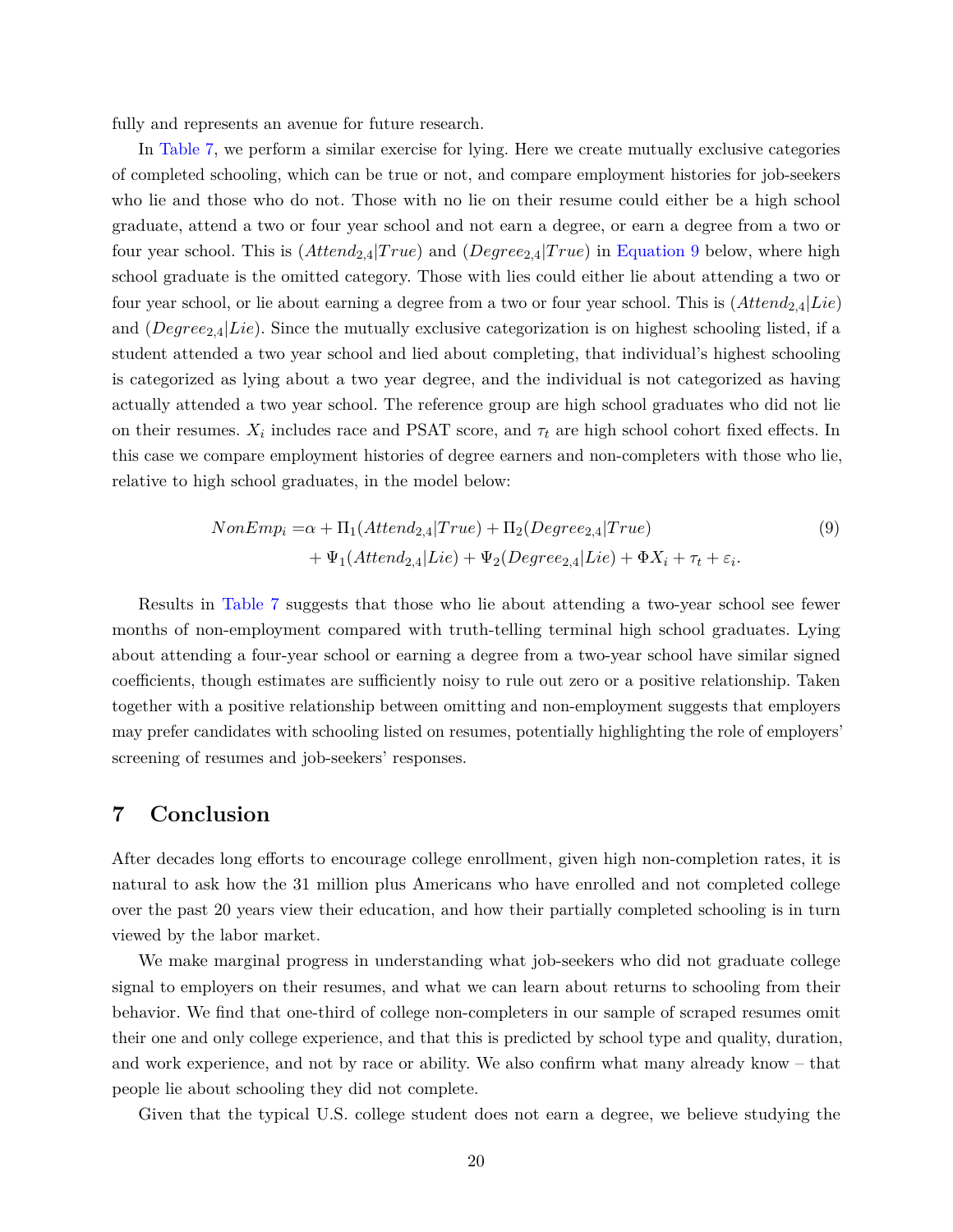return to partially completed schooling is an important endeavor. The fact that a non-trivial share of job-seekers would rather employers not know that they ever attended college is telling in itself. Moreover, if wages are in part determined by selective disclosure, then existing estimates may be wrong. Getting these estimates correct is important as we continue to push students into higher education with state and federal subsidies, not to mention costly loans. That students have the ability to omit schooling from their resume is an incentive to take on a risky endeavor. Under reasonable assumptions, having a completion rate less than 100 percent is a desirable general equilibrium outcome, as we should not only expect some riskiness in college investments, but should encourage it.

We also add to an emerging literature demonstrating the power of resumes. While some work already exists [\(Kuhn and Shen, 2015,](#page-24-10) [2016;](#page-24-11) [Shen and Kuhn, 2013\)](#page-25-4), to our knowledge we are the first to analyze a large set of resumes in the U.S. context, and the first to match resumes to administrative records. It is our hope that these exercises demonstrate the value of this type of data and its importance in creating a fuller picture of the interaction between workers and employers in the labor market. We acknowledge that in its infancy, this work comes with limitations.

In particular, we are limited by our ability to match resumes. While our sample is generally representative of early career job seekers, a fuller picture of who uses jobs boards, among both employers and job seekers, would be a great step in this research. Data sharing agreements with key matching terms may rectify this shortcoming. Similarly, the ability to match employment records with resumes could give a sense of the degree to which job seekers misrepresent employment histories, as they do education. Employers, who increasingly rely on screening algorithms from electronic applications, should be particularly interested in these findings. Observing wages and resumes would take this research even a step further, offering fresh perspectives on a host of well-known research questions.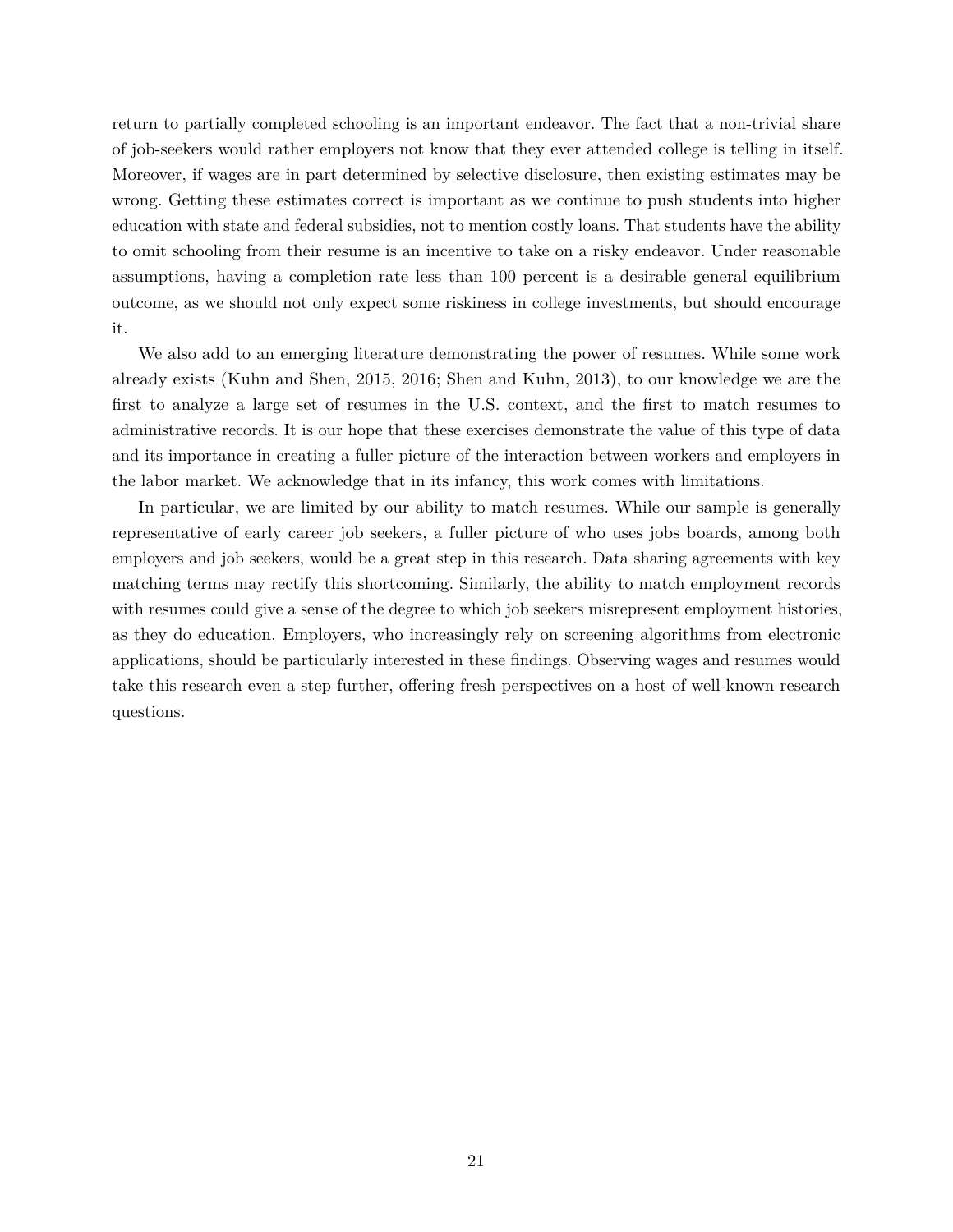## **References**

- <span id="page-23-6"></span>Altonji, J. G. and Pierret, C. R. (2001). Employer learning and statistical discrimination. *The Quarterly Journal of Economics*, 116(1):313–350.
- <span id="page-23-7"></span>Araki, S., Kawaguchi, D., and Onozuka, Y. (2016). University prestige, performance evaluation, and promotion: Estimating the employer learning model using personnel datasets. *Labour Economics*, 41:135–148.
- <span id="page-23-8"></span>Arcidiacono, P., Bayer, P., and Hizmo, A. (2010). Beyond signaling and human capital: Education and the revelation of ability. *American Economic Journal: Applied Economics*, pages 76–104.
- <span id="page-23-14"></span>Babcock, P. (2003). Spotting lies reference checks alone won't protect you from a mendacious job applicant. *HR MAGAZINE*, 48(10):46–53.
- <span id="page-23-9"></span>Bauer, T. K. and Haisken-DeNew, J. P. (2001). Employer learning and the returns to schooling. *Labour Economics*, 8(2):161–180.
- <span id="page-23-15"></span>Bertrand, M. and Mullainathan, S. (2004). Are emily and greg more employable than lakisha and jamal? a field experiment on labor market discrimination. *The American Economic Review*, 94(4):991–1013.
- <span id="page-23-11"></span>Black, D., Sanders, S., and Taylor, L. (2003). Measurement of higher education in the census and current population survey. *Journal of the American Statistical Association*, 98(463):545–554.
- <span id="page-23-0"></span>Cellini, S. R. and Turner, N. (2016). Gainfully employed? assessing the employment and earnings of for-profit college students using administrative data. *National Bureau of Economic Research*.
- <span id="page-23-4"></span>Clemens, J., Khan, L., and Meer, J. (2018). Dropouts need not apply: The minimum wage and skill upgrading.
- <span id="page-23-12"></span>Deming, D. and Kahn, L. B. (2018). Skill requirements across firms and labor markets: Evidence from job postings for professionals. *Journal of Labor Economics*, 36(S1):S337–S369.
- <span id="page-23-3"></span>Deming, D. J. (2017). The growing importance of social skills in the labor market. *The Quarterly Journal of Economics*, 132(4):1593–1640.
- <span id="page-23-1"></span>Deming, D. J., Yuchtman, N., Abulafi, A., Goldin, C., and Katz, L. F. (2016). The value of postsecondary credentials in the labor market: An experimental study. *American Economic Review*, 106(3):778–806.
- <span id="page-23-10"></span>Dynarski, S., Jacob, B., and Kreisman, D. (2017). How important are fixed effects and time trends in estimating returns to schooling? evidence from a replication of jacobson, lalonde, and sullivan, 2005. *Journal of Applied Econometrics*.
- <span id="page-23-13"></span>Dynarski, S. M., Hemelt, S. W., and Hyman, J. M. (2015). The missing manual: Using national student clearinghouse data to track postsecondary outcomes. *Educational Evaluation and Policy Analysis*, 37(1 suppl):53S–79S.
- <span id="page-23-5"></span>Farber, H. S. and Gibbons, R. (1996). Learning and wage dynamics. *The Quarterly Journal of Economics*, 111(4):1007–1047.
- <span id="page-23-2"></span>Heckman, J. J., Stixrud, J., and Urzua, S. (2006). The effects of cognitive and noncognitive abilities on labor market outcomes and social behavior. *Journal of Labor economics*, 24(3):411–482.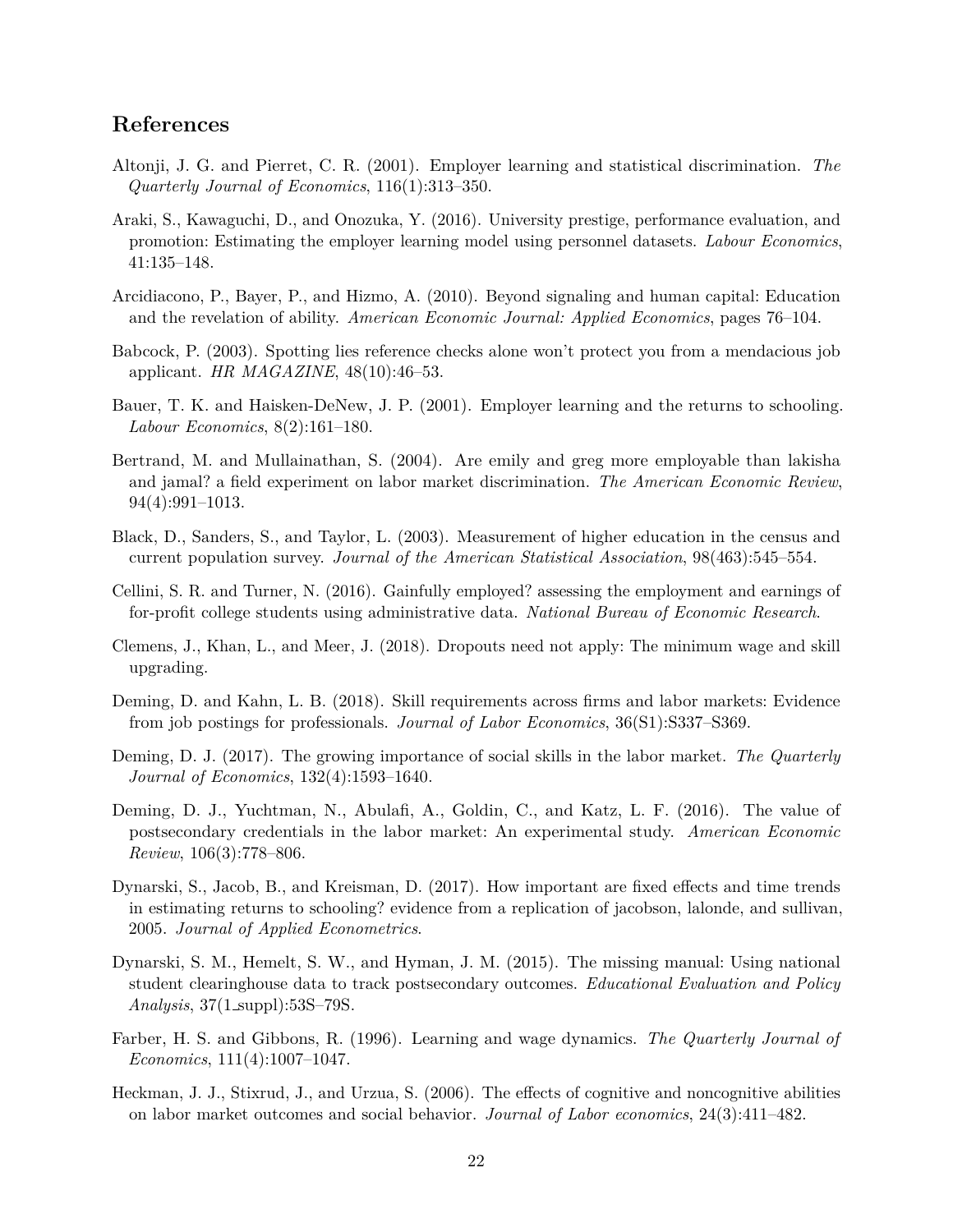- <span id="page-24-8"></span>Helleseter, M. D., Kuhn, P., and Shen, K. (2018). The age twist in employers' gender requests: Evidence from four job boards. *Journal of Human Resources*, pages 0416–7836R2.
- <span id="page-24-0"></span>Hershbein, B. and Kahn, L. B. (2018). Do recessions accelerate routine-biased technological change? evidence from vacancy postings. *American Economic Review*, 108(7):1737–72.
- <span id="page-24-16"></span>Hungerford, T. and Solon, G. (1987). Sheepskin effects in the returns to education. *The review of economics and statistics*, pages 175–177.
- <span id="page-24-17"></span>Jacobson, L., LaLonde, R., and Sullivan, D. G. (2005). Estimating the returns to community college schooling for displaced workers. *Journal of Econometrics*, 125(1-2):271–304.
- <span id="page-24-4"></span>Jaeger, D. A. and Page, M. E. (1996). Degrees matter: New evidence on sheepskin effects in the returns to education. *The review of economics and statistics*, pages 733–740.
- <span id="page-24-5"></span>Jepsen, C., Troske, K., and Coomes, P. (2014). The labor-market returns to community college degrees, diplomas, and certificates. *Journal of Labor Economics*, 32(1):95–121.
- <span id="page-24-2"></span>Kahn, L. B. (2013). Asymmetric information between employers. *American Economic Journal: Applied Economics*, 5(4):165–205.
- <span id="page-24-3"></span>Kahn, L. B. and Lange, F. (2014). Employer learning, productivity, and the earnings distribution: Evidence from performance measures. *The Review of Economic Studies*, 81(4):1575–1613.
- <span id="page-24-6"></span>Kane, T. J. and Rouse, C. E. (1995). Labor-market returns to two-and four-year college. *The American Economic Review*, 85(3):600–614.
- <span id="page-24-7"></span>Kane, T. J., Rouse, C. E., and Staiger, D. (1999). Estimating returns to schooling when schooling is misreported. *National Bureau of Economic Research working paper #w7235*.
- <span id="page-24-1"></span>Kroft, K., Lange, F., and Notowidigdo, M. J. (2013). Duration dependence and labor market conditions: Evidence from a field experiment. *The Quarterly Journal of Economics*, 128(3):1123– 1167.
- <span id="page-24-9"></span>Kuhn, P. and Shen, K. (2012). Gender discrimination in job ads: Evidence from china. *The Quarterly Journal of Economics*, 128(1):287–336.
- <span id="page-24-10"></span>Kuhn, P. and Shen, K. (2015). Do employers prefer migrant workers? evidence from a chinese job board. *IZA Journal of Labor Economics*, 4(1):22.
- <span id="page-24-11"></span>Kuhn, P. and Shen, K. (2016). Gender-targeted job ads in the recruitment process: Evidence from china. *Working paper*.
- <span id="page-24-12"></span>Lange, F. (2007). The speed of employer learning. *Journal of Labor Economics*, 25(1):1–35.
- <span id="page-24-13"></span>Light, A. and McGee, A. (2015a). Does employer learning vary by schooling attainment? the answer depends on how career start dates are defined. *Labour Economics*, 32:57–66.
- <span id="page-24-14"></span>Light, A. and McGee, A. (2015b). Employer learning and the "importance" of skills. *Journal of Human Resources*, 50(1):72–107.
- <span id="page-24-15"></span>Mansour, H. (2012). Does employer learning vary by occupation? *Journal of Labor Economics*, 30(2):415–444.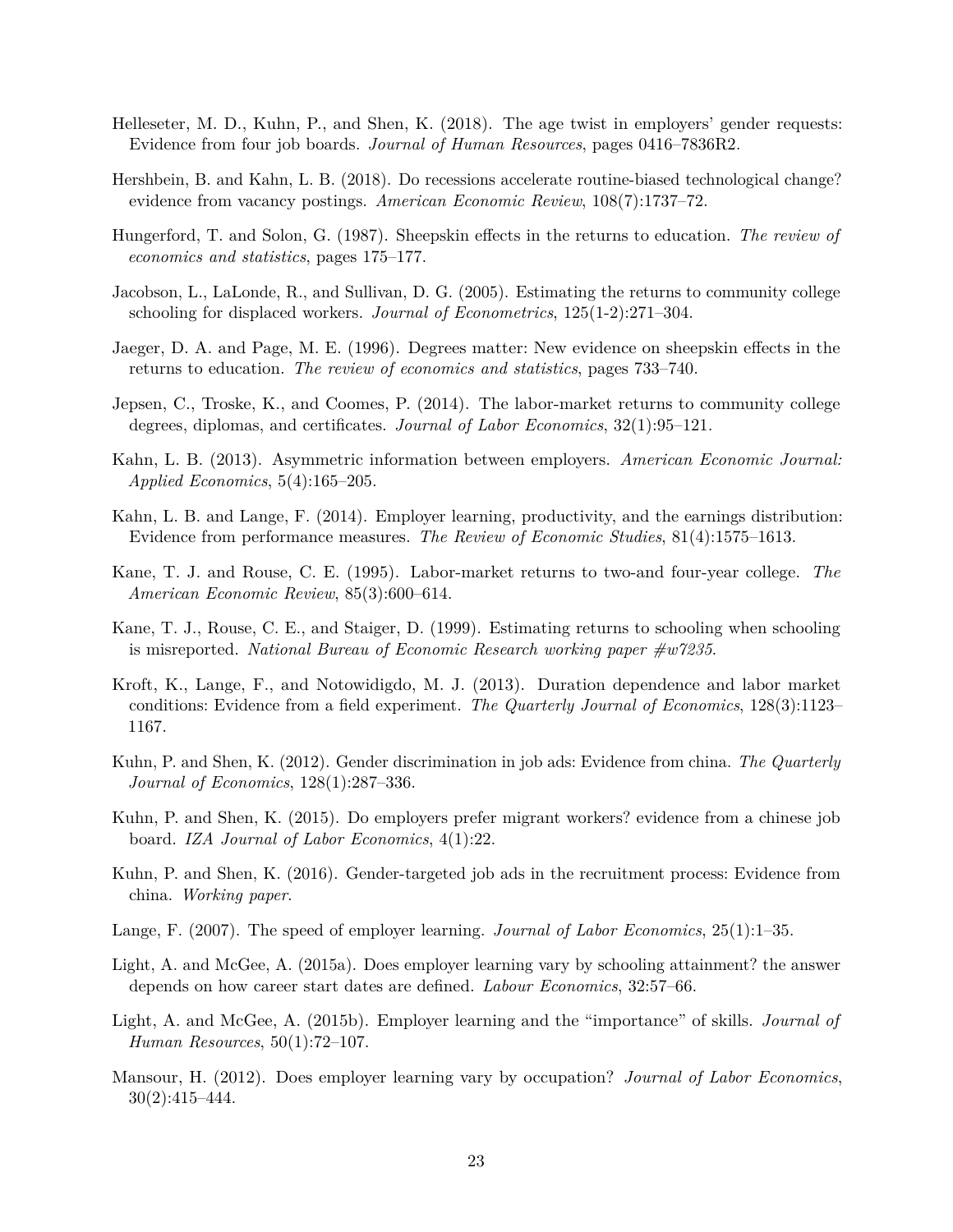- <span id="page-25-3"></span>Marinescu, I. (2017). The general equilibrium impacts of unemployment insurance: Evidence from a large online job board. *Journal of Public Economics*, 150:14–29.
- <span id="page-25-6"></span>Oettinger, G. S. (1996). Statistical discrimination and the early career evolution of the black-white wage gap. *Journal of Labor Economics*, 14(1):52–78.
- <span id="page-25-7"></span>Schönberg, U. (2007). Testing for asymmetric employer learning. *Journal of Labor Economics*,  $25(4):651-691.$
- <span id="page-25-5"></span>Schubert, G., Stansbury, A., and Taska, B. (2019). Mitigating monopsony: Occupational mobility and outside options. *Working Paper*.
- <span id="page-25-2"></span>Shapiro, D., Dundar, A., Yuan, X., Harrell, A. T., Wild, J. C., and Ziskin, M. B. (2014). Some college, no degree: A national view of students with some college enrollment, but no completion (signature report no. 7). *National Student Clearinghouse Research Center*.
- <span id="page-25-4"></span>Shen, K. and Kuhn, P. (2013). Do chinese employers avoid hiring overqualified workers? evidence from an internet job board. In *Labor Market Issues in China*, pages 1–30. Emerald Group Publishing Limited.
- <span id="page-25-8"></span>Smith, J. and Stange, K. (2016). A new measure of college quality to study the effects of college sector and peers on degree attainment. *Education Finance and Policy*, 11(4):369–403.
- <span id="page-25-0"></span>Spence, M. (1973). Job market signaling. *The Quarterly Journal of Economics*, 87(3):355–374.
- <span id="page-25-1"></span>Stiglitz, J. E. (1975). The theory of "screening," education, and the distribution of income. *The American Economic Review*, 65(3):283–300.
- <span id="page-25-9"></span>Wood, J. L., Schmidtke, J. M., and Decker, D. L. (2007). Lying on job applications: The effects of job relevance, commission, and human resource management experience. *Journal of Business and Psychology*, 22(1):1–9.
- <span id="page-25-10"></span>Zimmerman, S. D. (2014). The returns to college admission for academically marginal students. *Journal of Labor Economics*, 32(4):711–754.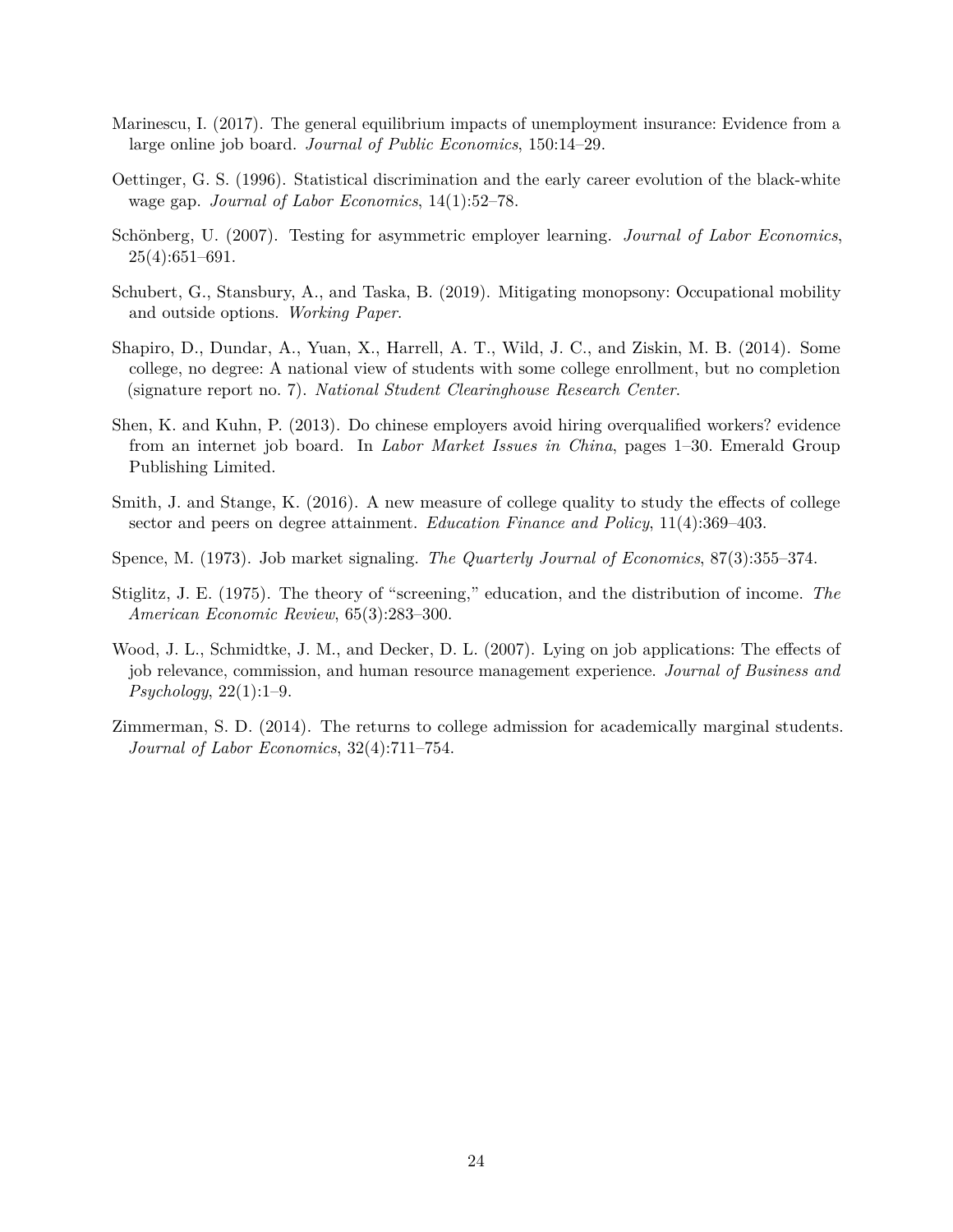## **Tables and Figures**

<span id="page-26-0"></span>

Figure 1: Conditional Probability of Lying (reference group is Business and Admin.)

Notes: Figure plots coefficients and 90% confidence intervals from column 5 of [Table 5.](#page-31-0) Coefficients are likelihood a degree is a lie by field relative to Business, conditional on resume and employee characteristics. Sample includes resumes matched to administrative educational data for male job-seekers who listed no more than one college on their resume and graduated high school between 2004 and 2011. The match is on name and high school or college attended and date of attendance. Field of study was coded by hand from resumes and are not mutually exclusive.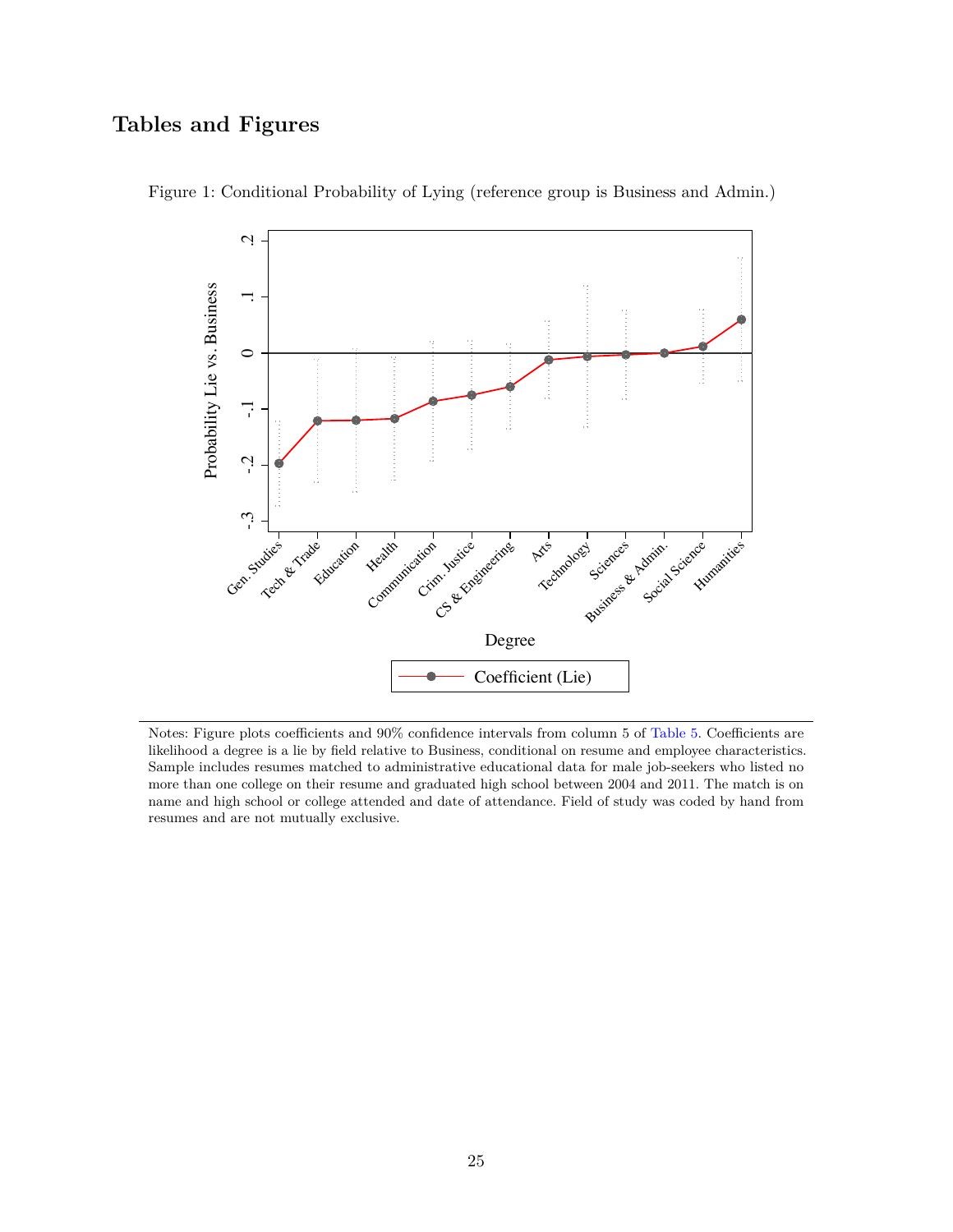## <span id="page-27-0"></span>Table 1: Matching statistics.

|                                  |                     |                                |                                   | High School Sample                   |                        |                                |  |
|----------------------------------|---------------------|--------------------------------|-----------------------------------|--------------------------------------|------------------------|--------------------------------|--|
|                                  | 1. All<br>Resumes   | 2. No employment<br>$Pre-2001$ | 3. Listed HS $&$<br>Enroll > 2003 | 4. Matched<br>to Truth               | 5. Attend<br>1 College | 6. Dropped Out<br>Final Sample |  |
| Schools listed                   | 1.39                | 1.36                           | 0.87                              |                                      | 1.06                   | 1.02                           |  |
| Jobs listed                      | 4.56                | 4.15                           | 4.1                               | 4.13                                 | 4.1                    | 4.02                           |  |
| Years worked                     | 10.85               | 6.55                           | 5.41                              | 5.74                                 | 5.48                   | 5.32                           |  |
| Months not working (2014)        | 2.4                 | 2.49                           | 2.88                              | 2.56                                 | 2.58                   | 2.68                           |  |
| High school year                 |                     |                                | 2009.9                            | 2009.4                               | 2010.0                 | 2010.3                         |  |
| Obs.                             | 556,651             | 382,953                        | 33,517                            | 11,244                               | 4,516                  | 3,887                          |  |
| $%$ of obs from previous column  |                     | 0.69                           | 0.09                              | 0.34                                 | 0.40                   | 0.86                           |  |
|                                  | Unique Names Sample |                                |                                   |                                      |                        |                                |  |
|                                  | 1. All<br>Resumes   | 2. Unique Name<br>On Resume    | 3. Matched $\&$<br>to Truth       | 4. Same State $\&$<br>No pre-16 work | 5. Attend<br>1 College | 6. Dropped Out<br>Final Sample |  |
| Schools institution listed       | 1.39                | 1.38                           | 1.09                              | 1.03                                 | 0.643                  | 0.13                           |  |
| Jobs listed                      | 4.56                | 4.21                           | 4.18                              | 3.97                                 | 3.97                   | 3.74                           |  |
| Years worked                     | 10.85               | 7.67                           | 6.69                              | 5.00                                 | 4.85                   | 4.51                           |  |
| Months not working (2014)        | 2.4                 | 2.54                           | 2.45                              | 2.52                                 | 2.52                   | 2.91                           |  |
| Obs.                             | 556,651             | 210,038                        | 36,300                            | 13,895                               | 7,038                  | 4,384                          |  |
| $\%$ of obs from previous column |                     | 0.38                           | 0.17                              | 0.38                                 | 0.51                   | 0.62                           |  |

Notes: Resumes are from a sample of males posting to an online jobs board in fall of 2016 and spring of 2017 from the 100 largest U.S. cities. The top half of the table is the sample that matches on name and high school and the bottom half matches only on unique names. Column 1 is the full sample of scraped resumes and each successive column is a subsample of the previous column, resulting in the last column, which is the final sample. Jobs listed, years worked, and months not working (2014) are all values conditional on listing any jobs (for jobs listed), and working any years (for years worked or months not employed).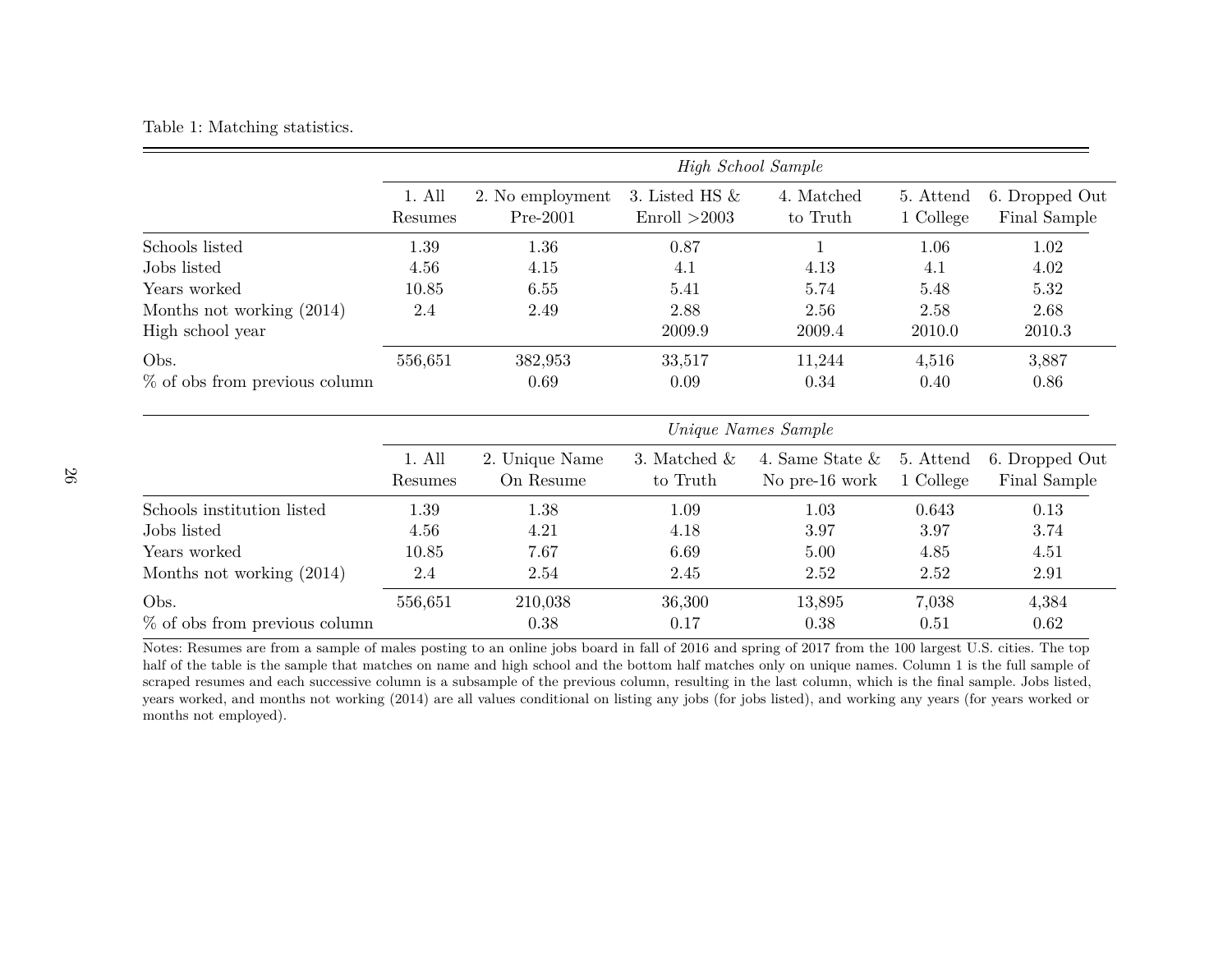|                            |       | High School Sample |          |       | Unique Names Sample |          |  |  |
|----------------------------|-------|--------------------|----------|-------|---------------------|----------|--|--|
|                            | All   | Non-Omitters       | Omitters | All   | Non-Omitters        | Omitters |  |  |
| College Characteristics    |       |                    |          |       |                     |          |  |  |
| Attend Four-Year           | 0.50  | 0.57               | 0.36     | 0.62  | 0.72                | 0.40     |  |  |
| School Avg. PSAT           | 88.9  | 90.8               | 85.1     | 91.2  | 93.8                | 85.7     |  |  |
| Years Enrolled             | 0.84  | 1.02               | 0.50     | 1.14  | 1.39                | 0.64     |  |  |
| Potential Experience       | 4.08  | 3.68               | 4.90     | 4.02  | 3.46                | 5.19     |  |  |
| Other Training             | 0.27  | 0.20               | 0.42     | 0.30  | 0.24                | 0.43     |  |  |
| Job-seeker characteristics |       |                    |          |       |                     |          |  |  |
| White                      | 0.35  | 0.38               | 0.31     | 0.38  | 0.42                | 0.29     |  |  |
| <b>Black</b>               | 0.32  | 0.31               | $0.36\,$ | 0.31  | 0.28                | 0.37     |  |  |
| Hispanic                   | 0.20  | 0.19               | 0.22     | 0.14  | 0.12                | 0.19     |  |  |
| Asian                      | 0.06  | 0.06               | 0.04     | 0.09  | 0.11                | 0.07     |  |  |
| Other Race                 | 0.07  | 0.07               | 0.07     | 0.07  | 0.07                | 0.08     |  |  |
| <b>Student PSAT</b>        | 86.0  | 88.7               | 80.4     | 89.4  | 93.1                | 81.2     |  |  |
| Employment                 |       |                    |          |       |                     |          |  |  |
| Months Not Working         | 8.38  | 7.23               | 10.42    | 8.63  | 6.73                | 12.36    |  |  |
| Omit College               | 0.33  | $\qquad \qquad -$  | 1.00     | 0.32  |                     | 1.00     |  |  |
| Observations               | 3,887 | 2,596              | 1,291    | 4,384 | 2,977               | 1,407    |  |  |

<span id="page-28-0"></span>Table 2: Summary statistics, by omit status.

Notes: Sample includes resumes matched to administrative educational data for male job-seekers who graduated high school between 2004 and 2014, only attended one college according to administrative records, and did not complete a degree. The high school sample includes job-seekers who listed a high school on their resume and the unique names sample includes only those within unique first-last name combinations in both initial datasets. Omit is true if a job-seeker left a college experience off a resume. Other training is a non-administrative records post-high school educational entry on a resume. School PSAT is school average PSAT score. Months not working is the number of months not employed from resume job listings since exiting college.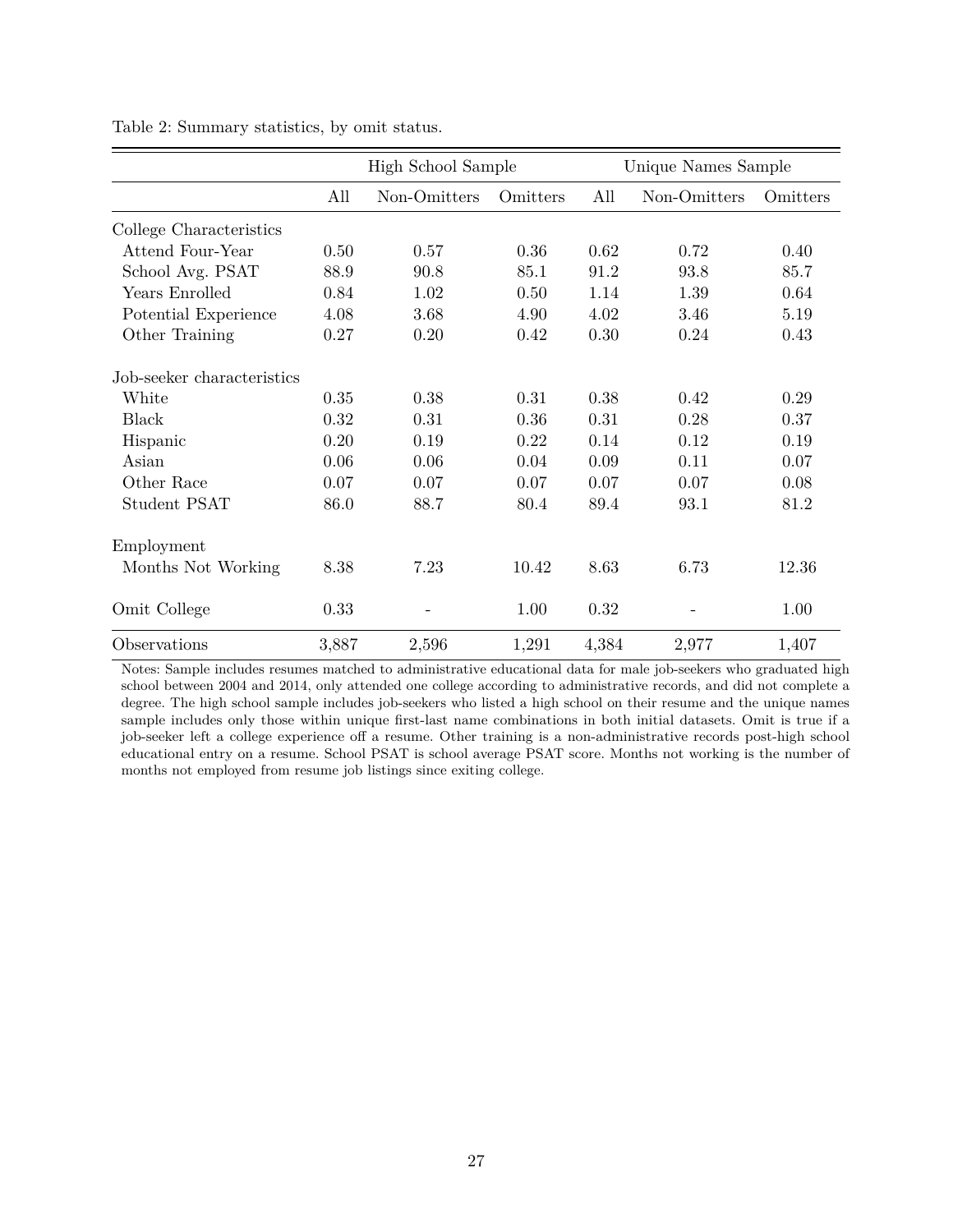|                      | High School Sample |             |             | Unique Names Sample |             |             |  |
|----------------------|--------------------|-------------|-------------|---------------------|-------------|-------------|--|
| Years enrolled       | $-0.170***$        | $-0.169***$ | $-0.171***$ | $-0.139***$         | $-0.139***$ | $-0.139***$ |  |
|                      | (0.008)            | (0.008)     | (0.008)     | (0.008)             | (0.008)     | (0.008)     |  |
| Potential experience | $0.020***$         | $0.020***$  | $0.020***$  | $0.030***$          | $0.030***$  | $0.030***$  |  |
|                      | (0.003)            | (0.003)     | (0.003)     | (0.003)             | (0.003)     | (0.003)     |  |
| Attend four-year     | $-0.015$           | $-0.015$    | $-0.012$    | $-0.087***$         | $-0.086***$ | $-0.083***$ |  |
|                      | (0.018)            | (0.018)     | (0.018)     | (0.018)             | (0.018)     | (0.018)     |  |
| School PSAT          | $-0.004***$        | $-0.004***$ | $-0.004***$ | $-0.003***$         | $-0.003***$ | $-0.003***$ |  |
|                      | (0.001)            | (0.001)     | (0.001)     | (0.001)             | (0.001)     | (0.001)     |  |
| Other training       | $0.182***$         | $0.182***$  | $0.182***$  | $0.110***$          | $0.109***$  | $0.110***$  |  |
|                      | (0.017)            | (0.017)     | (0.017)     | (0.015)             | (0.015)     | (0.015)     |  |
| <b>PSAT</b>          |                    | 0.000       | $-0.000$    |                     | $-0.000$    | $-0.000$    |  |
|                      |                    | (0.000)     | (0.000)     |                     | (0.000)     | (0.000)     |  |
| Black                |                    |             | $-0.020$    |                     |             | $-0.015$    |  |
|                      |                    |             | (0.019)     |                     |             | (0.018)     |  |
| Hispanic             |                    |             | $-0.014$    |                     |             | $0.053**$   |  |
|                      |                    |             | (0.021)     |                     |             | (0.021)     |  |
| Asian                |                    |             | 0.000       |                     |             | 0.020       |  |
|                      |                    |             | (0.029)     |                     |             | (0.020)     |  |
| Other race           |                    |             | $-0.021$    |                     |             | $-0.007$    |  |
|                      |                    |             | (0.029)     |                     |             | (0.026)     |  |
| Mean Dep. Var.       | 0.33               | 0.33        | 0.33        | 0.32                | 0.32        | 0.32        |  |
| Obs.                 | 3,887              | 3,887       | 3,887       | 4,384               | 4,384       | 4,384       |  |
| $\mathbf{R}^2$       | 0.181              | 0.181       | 0.181       | 0.231               | 0.232       | 0.235       |  |

<span id="page-29-0"></span>Table 3: The likelihood of omitting schooling

Notes: Results are from a linear probability model. The dependent variable is a binary indicator for omitting college from a resume. Sample includes resumes matched to administrative data for male job-seekers who graduated high school between 2004 and 2014, only attended one college in administrative records, and did not complete a degree. Other training is a non-NSC post-high school educational entry on a resume. School PSAT is school average PSAT score.

 $(* p < 0.10, ** p < 0.05, ** p < 0.01)$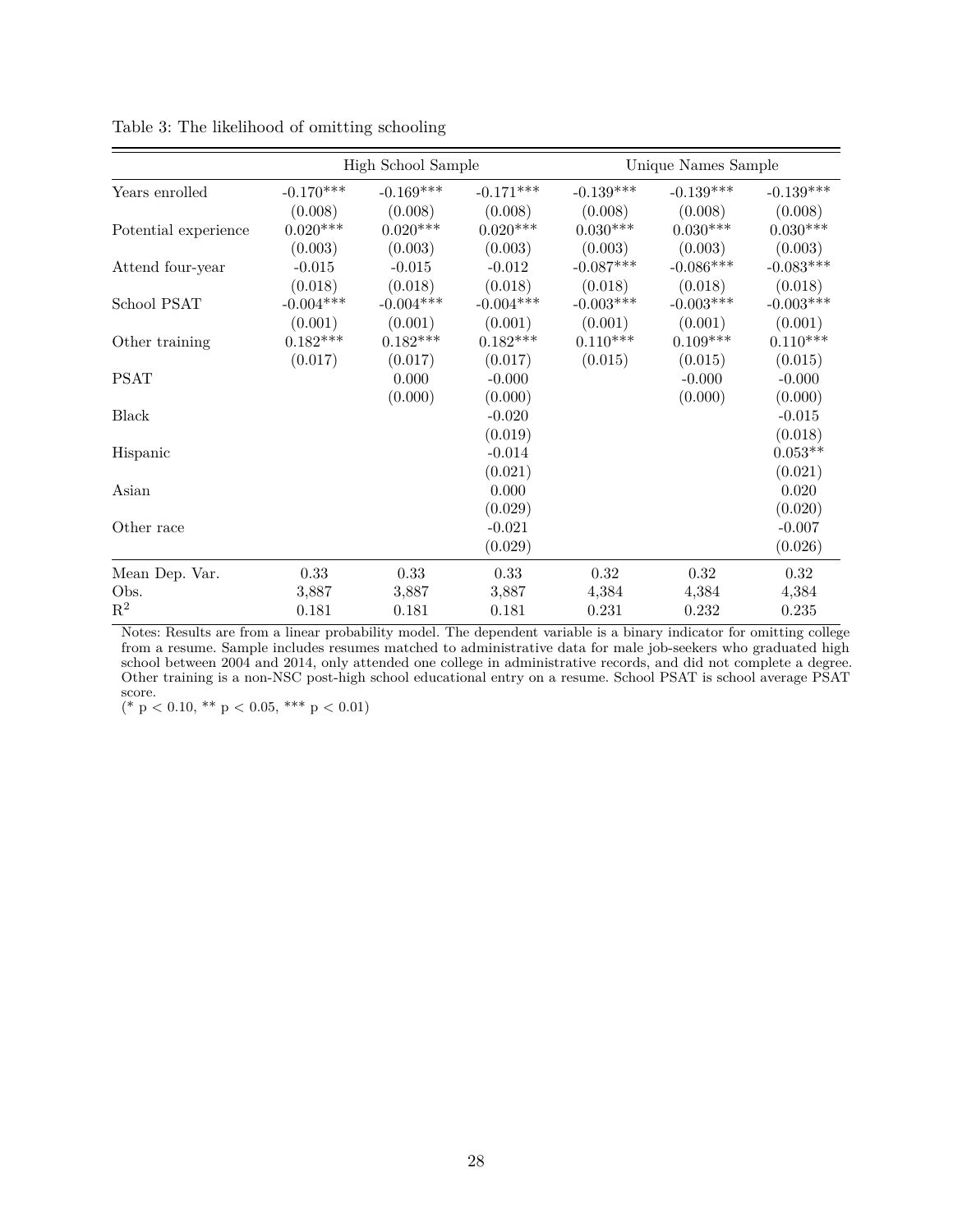|                               | (1)      | (2)    | (3)      |
|-------------------------------|----------|--------|----------|
|                               | All      | No Lie | Lie      |
| Any Lie                       | 0.20     | 0.00   | 1.00     |
| Lie About Degree              | 0.16     | 0.00   | 0.79     |
| Lie about Attending           | 0.07     | 0.00   | 0.34     |
| Demographics                  |          |        |          |
| White                         | 0.36     | 0.36   | 0.36     |
| <b>Black</b>                  | 0.35     | 0.35   | 0.34     |
| Hispanic                      | 0.18     | 0.18   | 0.18     |
| Asian                         | 0.05     | 0.05   | $0.05\,$ |
| Other Race                    | 0.07     | 0.06   | 0.07     |
| <b>Student PSAT</b>           | 81.87    | 81.15  | 84.74    |
| Resume Attributes             |          |        |          |
| Enrolled in 4-Year College    | 0.33     | 0.27   | 0.56     |
| School Avg. PSAT              | 90.51    | 91.30  | 89.07    |
| Earned Degree                 | $0.29\,$ | 0.16   | 0.79     |
| Months Not Working            | 15.57    | 16.02  | 13.79    |
| Share Months Not Working      | 0.24     | 0.24   | 0.22     |
| Resume field of study         |          |        |          |
| <b>Business</b>               | 0.11     | 0.07   | 0.23     |
| Education                     | 0.01     | 0.01   | 0.02     |
| Humanities                    | 0.02     | 0.02   | 0.04     |
| Social Science                | 0.07     | 0.06   | 0.13     |
| Engineering/Computer Science  | 0.04     | 0.03   | 0.08     |
| Science                       | 0.05     | 0.04   | 0.08     |
| Arts                          | 0.06     | 0.04   | 0.13     |
| Technology (not Comp Science) | 0.02     | 0.01   | 0.03     |
| Technical/Trade               | 0.02     | 0.01   | 0.04     |
| Health                        | 0.02     | 0.02   | 0.03     |
| Communications                | 0.02     | 0.02   | 0.03     |
| Criminal Justice              | 0.02     | 0.01   | $0.05\,$ |
| General Studies               | 0.03     | 0.03   | 0.06     |
| N                             | 4154     | 3309   | 845      |

<span id="page-30-0"></span>Table 4: Summary Statistics, Lying Sample.

Notes: Sample includes resumes matched to administrative educational data for male job-seekers who listed no more than one college on their resume and graduated high school between 2004 and 2011. The match is on name and high school or college attended and date of attendance. Any lie is set to 1 if the resume contains either a lie about attending, about a degree, or both. Resume attributes are schooling listed on a resume, even if untrue. Field of study is hand coded from resumes and may or may not be true.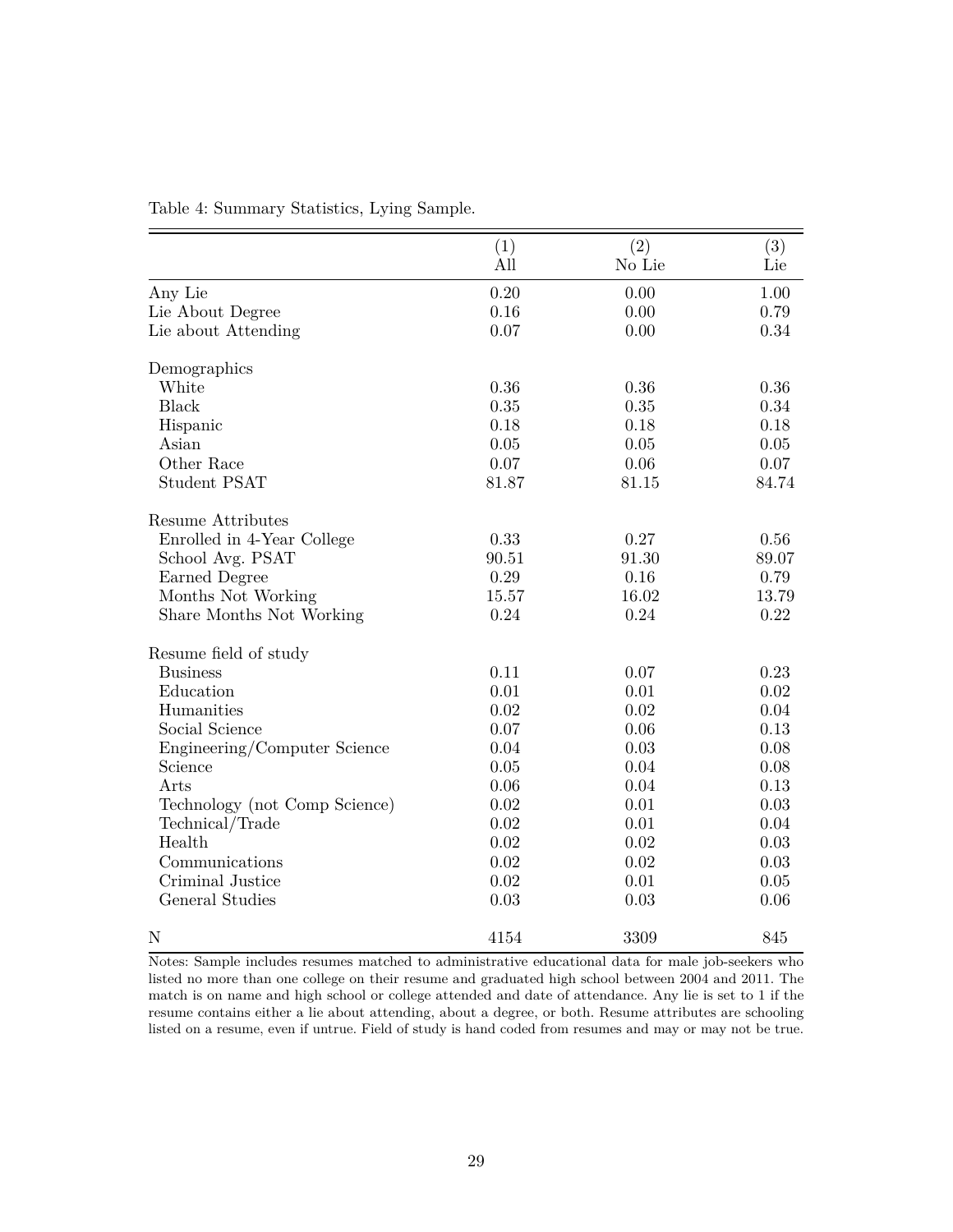|                                 | $Outer = Lied About Degree$ |             |             |             |             |  |  |
|---------------------------------|-----------------------------|-------------|-------------|-------------|-------------|--|--|
|                                 | (1)                         | (2)         | (3)         | (4)         | (5)         |  |  |
| <b>Business</b>                 |                             |             | Reference   |             |             |  |  |
| Education                       | $-0.096$                    | $-0.099$    | $-0.094$    | $-0.092$    | $-0.101$    |  |  |
|                                 | (0.075)                     | (0.073)     | (0.072)     | (0.072)     | (0.073)     |  |  |
| Technical/Trade                 | $-0.085$                    | $-0.121*$   | $-0.124*$   | $-0.131*$   | $-0.130*$   |  |  |
|                                 | (0.066)                     | (0.067)     | (0.067)     | (0.067)     | (0.067)     |  |  |
| Health                          | $-0.107$                    | $-0.118*$   | $-0.116*$   | $-0.119*$   | $-0.116*$   |  |  |
|                                 | (0.066)                     | (0.064)     | (0.064)     | (0.064)     | (0.063)     |  |  |
| General Studies                 | $-0.188***$                 | $-0.212***$ | $-0.205***$ | $-0.205***$ | $-0.207***$ |  |  |
|                                 | (0.044)                     | (0.046)     | (0.046)     | (0.046)     | (0.046)     |  |  |
| Communications                  | $-0.094$                    | $-0.076$    | $-0.074$    | $-0.075$    | $-0.080$    |  |  |
|                                 | (0.065)                     | (0.065)     | (0.065)     | (0.065)     | (0.065)     |  |  |
| Humanities                      | $-0.016$                    | 0.039       | 0.048       | 0.047       | 0.042       |  |  |
|                                 | (0.068)                     | (0.069)     | (0.069)     | (0.070)     | (0.067)     |  |  |
| Social Science                  | $-0.021$                    | 0.018       | 0.024       | 0.024       | 0.022       |  |  |
|                                 | (0.038)                     | (0.039)     | (0.039)     | (0.039)     | (0.039)     |  |  |
| Engineering/Computer Science    | $-0.069$                    | $-0.064$    | $-0.053$    | $-0.056$    | $-0.057$    |  |  |
|                                 | (0.045)                     | (0.045)     | (0.045)     | (0.046)     | (0.046)     |  |  |
| Science                         | $-0.062$                    | $-0.025$    | $-0.014$    | $-0.019$    | $-0.019$    |  |  |
|                                 | (0.047)                     | (0.047)     | (0.047)     | (0.048)     | (0.048)     |  |  |
| Arts                            | $-0.017$                    | $-0.017$    | $-0.016$    | $-0.017$    | $-0.018$    |  |  |
|                                 | (0.042)                     | (0.042)     | (0.042)     | (0.042)     | (0.042)     |  |  |
| Technology (not Comp Science)   | 0.010                       | $-0.016$    | $-0.010$    | $-0.008$    | $-0.013$    |  |  |
|                                 | (0.073)                     | (0.074)     | (0.075)     | (0.075)     | (0.075)     |  |  |
| Criminal Justice                | $-0.063$                    | $-0.075$    | $-0.082$    | $-0.082$    | $-0.088$    |  |  |
|                                 | (0.059)                     | (0.059)     | (0.058)     | (0.059)     | (0.059)     |  |  |
| 4-year school on resume         |                             | $-0.009$    | $-0.009$    | $-0.007$    | $-0.016$    |  |  |
|                                 |                             | (0.031)     | (0.030)     | (0.031)     | (0.042)     |  |  |
| PSAT of college on resume       |                             | $-0.004***$ | $-0.003**$  | $-0.003**$  | 0.001       |  |  |
|                                 |                             | (0.001)     | (0.001)     | (0.001)     | (0.002)     |  |  |
| Student PSAT                    |                             |             | $-0.001$    | $-0.001$    | $-0.001$    |  |  |
|                                 |                             |             | (0.001)     | (0.001)     | (0.001)     |  |  |
| PSAT of actual college attended |                             |             |             |             | $-0.005**$  |  |  |
|                                 |                             |             |             |             | (0.002)     |  |  |
| Race                            |                             |             |             | $\times$    | $\times$    |  |  |
| <b>PSAT</b>                     |                             |             |             | $\times$    | $\times$    |  |  |
| Cohort                          | $\times$                    | $\times$    | $\times$    | $\times$    | $\times$    |  |  |
| ${\bf N}$                       | 1,643                       | 1,643       | 1,643       | 1,643       | 1,643       |  |  |
| $\mathbf{R}^2$                  | 0.036                       | 0.051       | 0.054       | 0.056       | 0.061       |  |  |

<span id="page-31-0"></span>Table 5: Lying About Degree Completion by Field of Study

Notes: Sample includes resumes matched to administrative educational data for male job-seekers who listed no more than one college on their resume and graduated high school between 2004 and 2011. Match is on exact name and high school or college attended and date of attendance. Field of study was coded by hand from resumes and are not mutually exclusive. Four-year school on resume, and PSAT of college on resume, indicate if the college listed was a four-year, and that school's average PSAT. These may be true or not. (\*  $p < 0.10$ , \*\*  $p < 0.05$ , \*\*\*  $p < 0.01$ )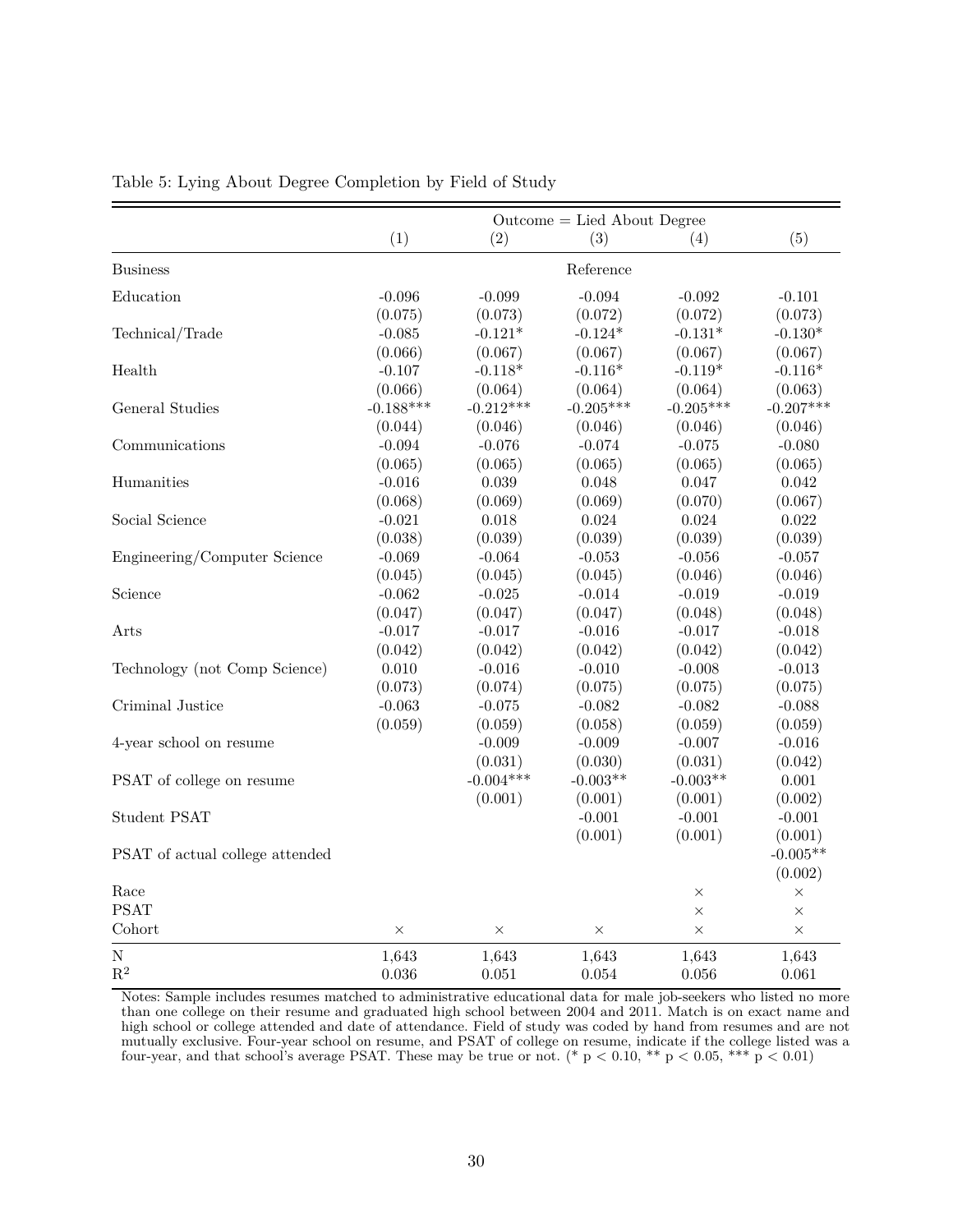|                  |             | High School Sample |             | Unique Names Sample |
|------------------|-------------|--------------------|-------------|---------------------|
|                  | (1)         | (2)                | (3)         | (4)                 |
| Omit             | $1.374**$   | $1.447**$          | $2.133***$  | $2.121***$          |
|                  | (0.571)     | (0.575)            | (0.586)     | (0.582)             |
| Years enrolled   | $-2.001***$ | $-1.911***$        | $-1.875***$ | $-1.927***$         |
|                  | (0.350)     | (0.353)            | (0.377)     | (0.377)             |
| Attend four-year | $1.628***$  | $1.164**$          | 0.065       | $-0.008$            |
|                  | (0.575)     | (0.587)            | (0.646)     | (0.647)             |
| School PSAT      | 0.011       | 0.049              | $0.065***$  | $0.074***$          |
|                  | (0.027)     | (0.032)            | (0.024)     | (0.028)             |
| Other training   | 0.718       | 0.769              | 0.469       | 0.529               |
|                  | (0.575)     | (0.575)            | (0.517)     | (0.517)             |
| Student PSAT     |             | 0.001              |             | 0.018               |
|                  |             | (0.016)            |             | (0.015)             |
| <b>Black</b>     |             | $2.456***$         |             | $1.771***$          |
|                  |             | (0.640)            |             | (0.556)             |
| Hispanic         |             | 0.000              |             | 0.838               |
|                  |             | (0.635)            |             | (0.717)             |
| Asian            |             | 0.795              |             | 1.156               |
|                  |             | (1.154)            |             | (0.734)             |
| Other race       |             | 0.143              |             | 0.933               |
|                  |             | (0.997)            |             | (0.964)             |
| Cohort FE        | X           | X                  | $\mathbf X$ | X                   |
| Observations     | 2,845       | 2,845              | 3,431       | 3,431               |
| $\mathbf{R}^2$   | 0.145       | 0.153              | 0.204       | 0.207               |

<span id="page-32-0"></span>Table 6: Omitting schooling and months of non-employment on resumes

Notes: Dependent variable is months of non-employment on the resume, beginning with exit from college. Sample includes scraped resumes matched to administrative educational data for job-seekers who only attended one college, listed their high school on their resume, and graduated high school between 2004 and 2014. Resume with no employment and/or dates are excluded. Omit equals one if job-seeker *i* omitted his college experience from his resume. Other training is a non-NSC post-high school educational entry on a resume. School PSAT is school average PSAT score. Years enrolled is set equal to zero if a job-seeker earned a degree. These are centered to the mean of the regression sample in column 3 and are interacted with a binary indicator for Omit. Cohort FE are high school cohort.  $(* p < 0.10, ** p < 0.05, ** p < 0.01)$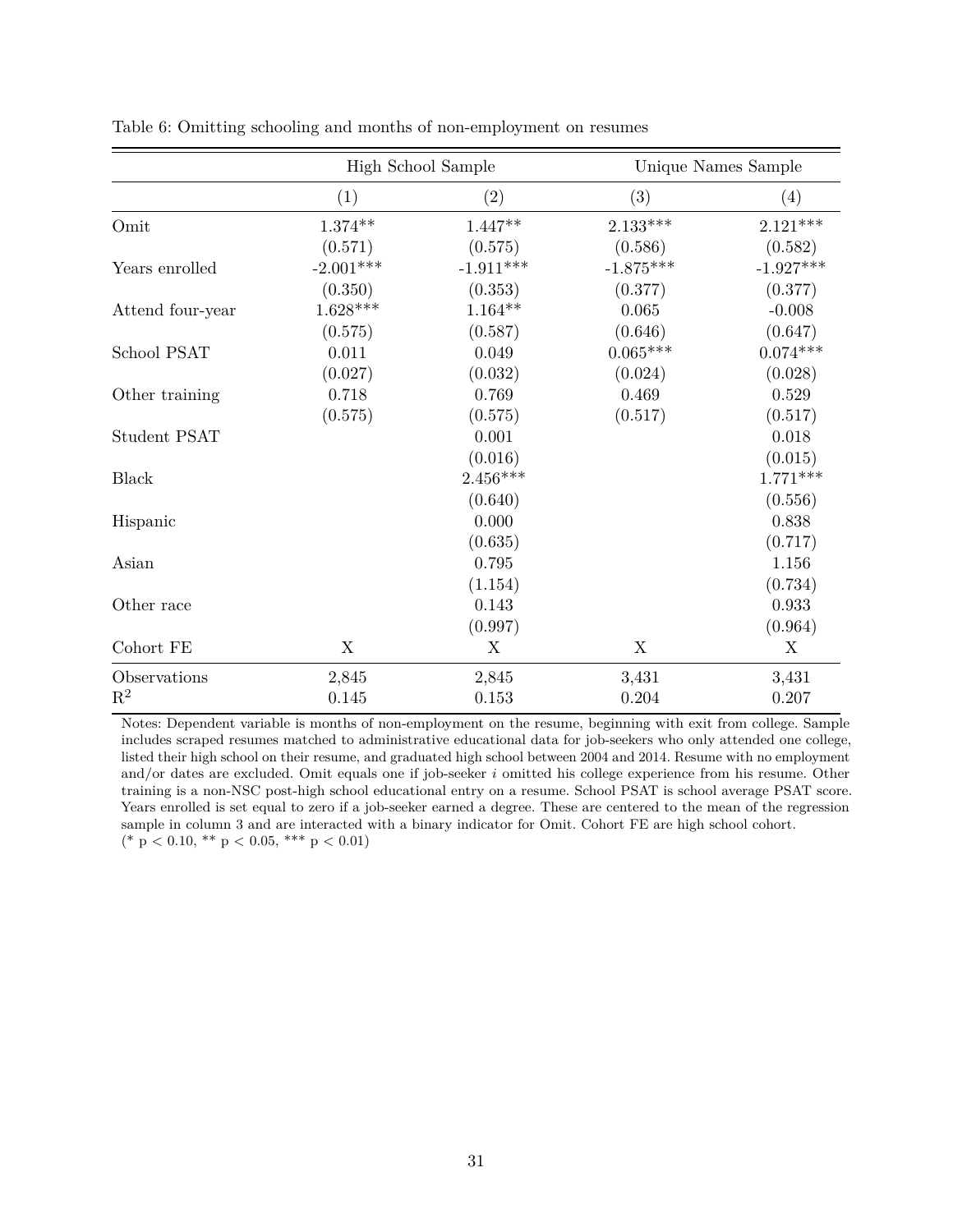|                                   | (1)                     | (2)                     |
|-----------------------------------|-------------------------|-------------------------|
| Highest schooling listed is true  |                         |                         |
| High school                       | Reference               | Reference               |
| Attended 2                        | $-9.178***$<br>(0.911)  | $-8.813***$<br>(0.907)  |
| Attended 4                        | $-6.861***$<br>(0.929)  | $-6.564***$<br>(0.956)  |
| Degree 2                          | $-10.081***$<br>(1.794) | $-9.099***$<br>(1.807)  |
| Degree 4                          | $-11.489***$<br>(1.027) | $-10.166***$<br>(1.133) |
| Highest schooling listed is a lie |                         |                         |
| Lie, Attended 2                   | $-3.382***$<br>(1.166)  | $-3.358***$<br>(1.158)  |
| Lie, Attended 4                   | $-1.660$<br>(1.072)     | $-1.434$<br>(1.080)     |
| Lie Degree 2                      | $-4.333$<br>(4.289)     | $-4.228$<br>(4.272)     |
| Lie Degree 4                      | 3.427<br>(5.286)        | 3.151<br>(5.209)        |
| Race, PSAT                        |                         | $\times$                |
| Cohort FE                         | $\times$                | $\times$                |
| ${\bf N}$                         | 3,052                   | 3,052                   |
| $\mathbf{R}^2$                    | 0.146                   | 0.155                   |

<span id="page-33-0"></span>Table 7: Non-employment (in months) and lying about schooling on resumes

Notes: Sample includes resumes matched to administrative educational data for male job-seekers who listed no more than one college on their resume and graduated high school between 2004 and 2011. The match is on name and high school or college attended and date of attendance. Attend 2/4 indicates if resume truthfully indicates individual's highest schooling is attending, but not graduating from a 2 or 4 years school, and did not lie about a degree. Degree 2/4 is same for degree. Lie attend 2/4 indicates if individual's resume has a 2 or 4 year schooling listed that he did not attend. Degree is if individual put a degree he did not earn. All categories are mutually exclusive. Dependent variable is months of non-employment on the resume, beginning with exit from college.

 $(* p < 0.10, ** p < 0.05, ** p < 0.01)$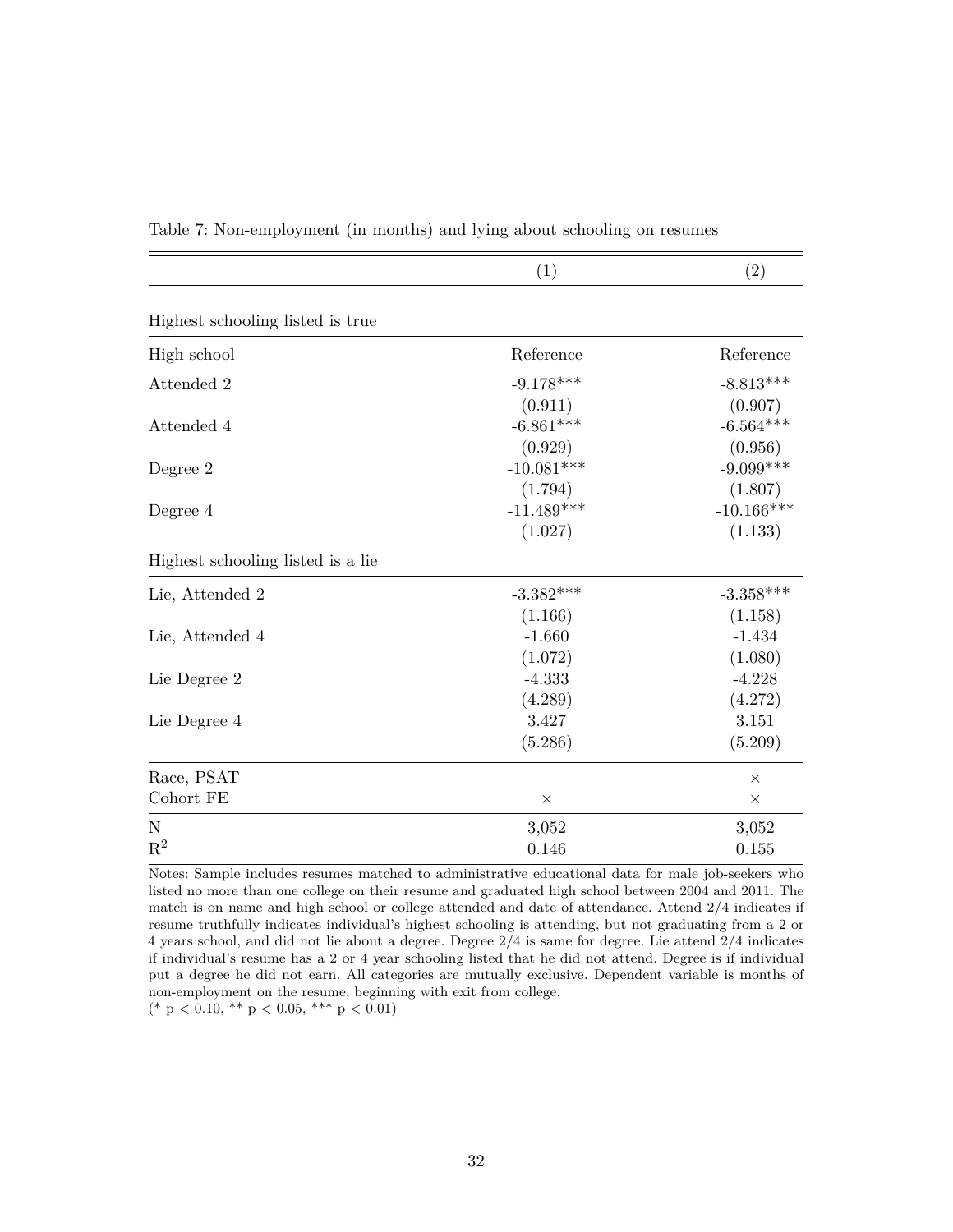## **Appendix**

|                       | Administrative Records |         |       | High School Sample |       | Unique Names Sample |  |
|-----------------------|------------------------|---------|-------|--------------------|-------|---------------------|--|
|                       | Mean                   | (s.d.)  | Mean  | (s.d.)             | Mean  | (s.d.)              |  |
| White                 | 0.53                   | (0.50)  | 0.35  | (0.48)             | 0.38  | (0.48)              |  |
| <b>Black</b>          | 0.15                   | (0.35)  | 0.32  | (0.47)             | 0.31  | (0.46)              |  |
| Hispanic              | 0.17                   | (0.38)  | 0.20  | (0.40)             | 0.14  | (0.35)              |  |
| Asian                 | 0.08                   | (0.28)  | 0.06  | (0.23)             | 0.09  | (0.29)              |  |
| Other Race            | 0.06                   | (0.24)  | 0.07  | (0.25)             | 0.07  | (0.26)              |  |
| Student PSAT          | 93.99                  | (21.51) | 85.97 | (20.48)            | 89.37 | (21.75)             |  |
| College Avg. PSAT     | 92.68                  | (12.61) | 88.88 | (11.26)            | 91.23 | (11.99)             |  |
| Attend 4-Year College | 0.61                   | (0.49)  | 0.50  | (0.50)             | 0.62  | (0.49)              |  |
| Observations          | 3,810,389              |         | 3,887 |                    | 4,384 |                     |  |

<span id="page-34-0"></span>Table A1: Sample Comparison to Administrative Educational Records.

Notes: Administrative records are all males who took the any of the PSAT, SAT, or AP in high school graduating cohorts of 2004-2014, live in an MSA, and attended one college but did not earn a degree. The high school and unique names samples are the subset or resumes matched to administrative records.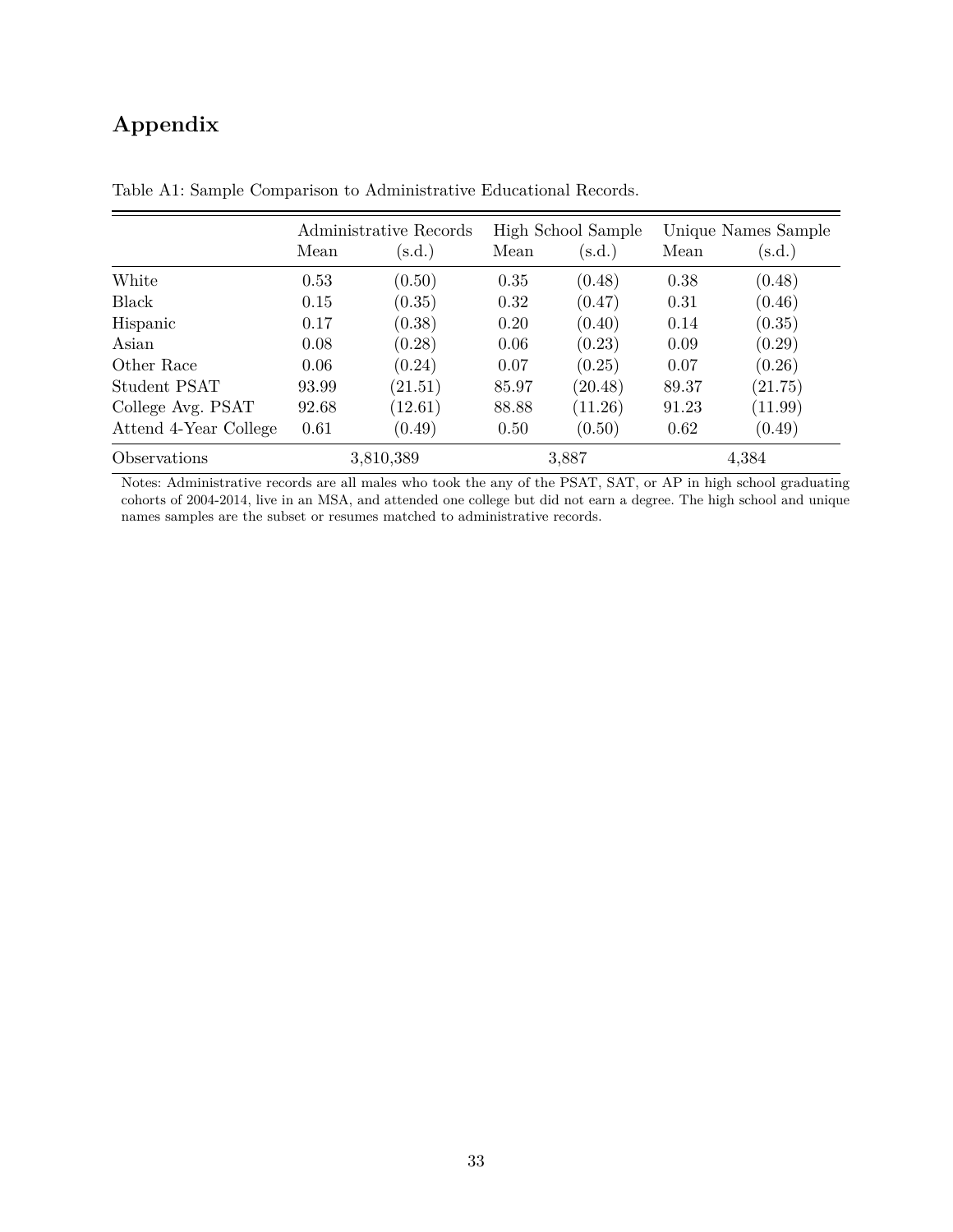|                      | (1)         | (2)         | (3)         | (4)         | (5)         | (6)           | (7)         |
|----------------------|-------------|-------------|-------------|-------------|-------------|---------------|-------------|
|                      | Main        | Left HS     | Only 2-yr   | Only 4-yr   | Enrolled    | Enrolled      | No other    |
|                      | result      | $pre-2012$  | college     | college     | $\geq 1$ yr | $\geq 0.5$ yr | training    |
| Years enrolled       | $-0.171***$ | $-0.191***$ | $-0.282***$ | $-0.131***$ | $-0.067***$ | $-0.095***$   | $-0.159***$ |
|                      | (0.008)     | (0.012)     | (0.019)     | (0.009)     | (0.015)     | (0.009)       | (0.009)     |
| Potential experience | $0.020***$  | $0.013***$  | $0.020***$  | $0.020***$  | $0.014***$  | $0.023***$    | $0.021***$  |
|                      | (0.003)     | (0.004)     | (0.004)     | (0.004)     | (0.005)     | (0.004)       | (0.003)     |
| Attend four-year     | $-0.012$    | 0.007       |             |             | $-0.025$    | $-0.006$      | $-0.026$    |
|                      | (0.018)     | (0.023)     |             |             | (0.031)     | (0.022)       | (0.021)     |
| School PSAT          | $-0.004***$ | $-0.005***$ | $-0.002$    | $-0.005***$ | $-0.001$    | $-0.004***$   | $-0.003***$ |
|                      | (0.001)     | (0.001)     | (0.002)     | (0.001)     | (0.001)     | (0.001)       | (0.001)     |
| Other training       | $0.182***$  | $0.176***$  | $0.192***$  | $0.176***$  | $0.144***$  | $0.169***$    |             |
|                      | (0.017)     | (0.021)     | (0.024)     | (0.024)     | (0.031)     | (0.021)       |             |
| Student PSAT         | $-0.000***$ | $-0.326**$  | $-0.043$    | $-0.249*$   | $-0.036$    | $-0.194*$     | $-0.160$    |
|                      | (0.000)     | (0.130)     | (0.208)     | (0.128)     | (0.161)     | (0.117)       | (0.106)     |
| Black                | $-0.020$    | $-0.027$    | $-0.006$    | $-0.032$    | $-0.007$    | $-0.006$      | $-0.021$    |
|                      | (0.019)     | (0.024)     | (0.030)     | (0.024)     | (0.025)     | (0.021)       | (0.021)     |
| Hispanic             | $-0.014$    | $-0.021$    | $-0.013$    | $-0.003$    | $0.058*$    | 0.026         | $-0.035$    |
|                      | (0.021)     | (0.027)     | (0.030)     | (0.030)     | (0.032)     | (0.025)       | (0.024)     |
| Asian                | 0.000       | 0.047       | 0.020       | $-0.003$    | 0.023       | $0.013\,$     | $-0.009$    |
|                      | (0.029)     | (0.043)     | (0.054)     | (0.032)     | (0.037)     | (0.029)       | (0.030)     |
| Other race           | $-0.021$    | $-0.043$    | $-0.012$    | $-0.024$    | 0.007       | 0.000         | $-0.031$    |
|                      | (0.029)     | (0.037)     | (0.043)     | (0.039)     | (0.043)     | (0.034)       | (0.034)     |
| Obs.                 | 3,887       | 2,354       | 1,940       | 1,947       | 1,084       | 2,337         | 2,819       |
| $\mathbf{R}^2$       | 0.181       | 0.212       | 0.128       | 0.198       | 0.099       | $0.135\,$     | 0.141       |

<span id="page-35-0"></span>Table A2: Likelihood of omitting schooling robustness tests - High school sample

Notes: Column 1 replicates column 3 of [Table 3,](#page-29-0) the main regression in the high school sample. Column 2 limits to pre-2012 cohorts. Columns 3 and 4 are limited to two- or four-year attendees. Columns 5 and 6 are limited to those who enrolled for more than 1 or one-half year in college. Columns 7 and 8 limit to those who never graduated and those with no other non-NSC schooling listed. (\*  $p < 0.10$ , \*\*  $p < 0.05$ , \*\*\*  $p < 0.01$ )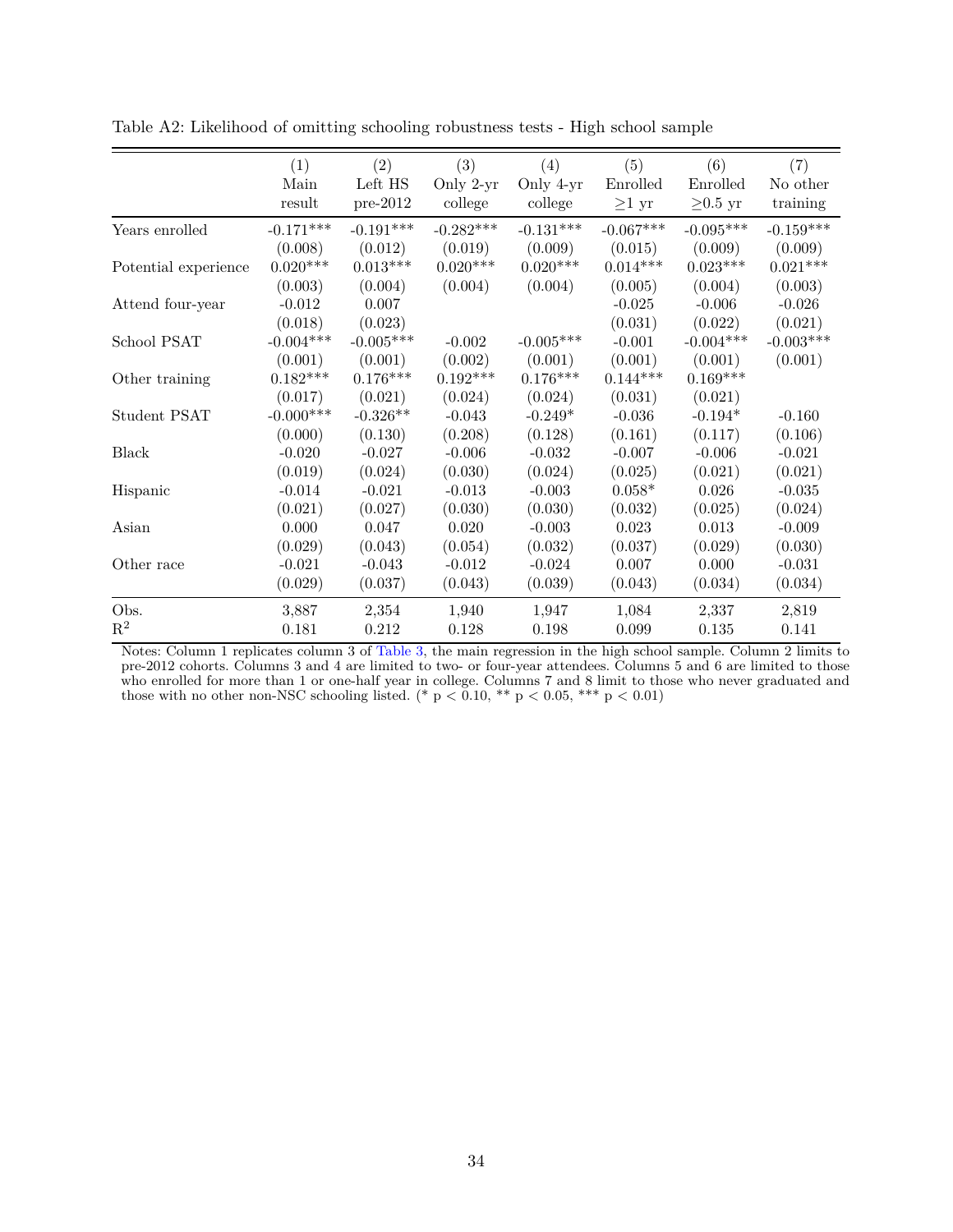|                      | (1)         | (2)         | (3)         | (4)             | (5)             | (6)           | (7)         |
|----------------------|-------------|-------------|-------------|-----------------|-----------------|---------------|-------------|
|                      | Main        | Left HS     | Only 2-yr   | Only 4-yr       | Enrolled        | Enrolled      | No other    |
|                      | result      | $pre-2012$  | college     | college         | $\geq1$ yr      | $\geq 0.5$ yr | training    |
| Years enrolled       | $-0.139***$ | $-0.150***$ | $-0.242***$ | $-0.112***$     | $-0.028*$       | $-0.077***$   | $-0.154***$ |
|                      | (0.008)     | (0.011)     | (0.023)     | (0.009)         | (0.015)         | (0.009)       | (0.009)     |
| Potential experience | $0.030***$  | $0.028***$  | $0.025***$  | $0.035^{***}\,$ | $0.028^{***}\,$ | $0.031***$    | $0.027***$  |
|                      | (0.003)     | (0.004)     | (0.004)     | (0.004)         | (0.005)         | (0.004)       | (0.003)     |
| Attend four-year     | $-0.083***$ | $-0.070***$ |             |                 | $-0.059*$       | $-0.080***$   | $-0.101***$ |
|                      | (0.018)     | (0.023)     |             |                 | (0.032)         | (0.023)       | (0.022)     |
| School PSAT          | $-0.003***$ | $-0.003***$ | 0.000       | $-0.003***$     | $-0.003***$     | $-0.002**$    | $-0.002*$   |
|                      | (0.001)     | (0.001)     | (0.002)     | (0.001)         | (0.001)         | (0.001)       | (0.001)     |
| Other training       | $0.110***$  | $0.116***$  | $0.096***$  | $0.138***$      | $0.196***$      | $0.146***$    |             |
|                      | (0.015)     | (0.018)     | (0.025)     | (0.019)         | (0.023)         | (0.018)       |             |
| Student PSAT         | $-0.000$    | $-0.000$    | $-0.000$    | $-0.000$        | 0.000           | $-0.001*$     | $-0.001$    |
|                      | (0.000)     | (0.000)     | (0.001)     | (0.000)         | (0.000)         | (0.000)       | (0.000)     |
| Black                | $-0.015$    | $-0.019$    | $-0.037$    | 0.001           | $-0.024$        | $-0.019$      | $-0.003$    |
|                      | (0.018)     | (0.021)     | (0.033)     | (0.020)         | (0.021)         | (0.019)       | (0.020)     |
| Hispanic             | $0.053**$   | $0.048*$    | $0.060*$    | $0.041*$        | $0.066**$       | $0.077***$    | 0.018       |
|                      | (0.021)     | (0.025)     | (0.036)     | (0.025)         | (0.026)         | (0.024)       | (0.024)     |
| Asian                | 0.020       | $0.035\,$   | $\,0.035\,$ | 0.019           | $0.059***$      | $0.056***$    | $-0.026$    |
|                      | (0.020)     | (0.024)     | (0.052)     | (0.020)         | (0.021)         | (0.020)       | (0.020)     |
| Other race           | $-0.007$    | $-0.013$    | $-0.076*$   | 0.038           | 0.019           | 0.007         | $-0.009$    |
|                      | (0.026)     | (0.032)     | (0.046)     | (0.032)         | (0.034)         | (0.030)       | (0.031)     |
| Observations         | 4,384       | 2,973       | 1,679       | 2,705           | 1,927           | 3,002         | 3,073       |
| R-squared            | 0.235       | 0.283       | 0.095       | 0.225           | 0.183           | 0.181         | 0.247       |

<span id="page-36-0"></span>Table A3: Likelihood of omitting schooling robustness tests - Unique names sample.

Notes: Column 1 replicates column 6 of [Table 3,](#page-29-0) the main regression in the unique names sample. Column 2 limits to pre-2012 cohorts. Columns 3 and 4 are limited to two- or four-year attendees. Columns 5 and 6 are limited to those who enrolled for more than 1 or one-half year in college. Columns 7 and 8 limit to those who never graduated and those with no other non-NSC schooling listed. (\*  $p < 0.10$ , \*\*  $p < 0.05$ , \*\*\*  $p < 0.01$ )